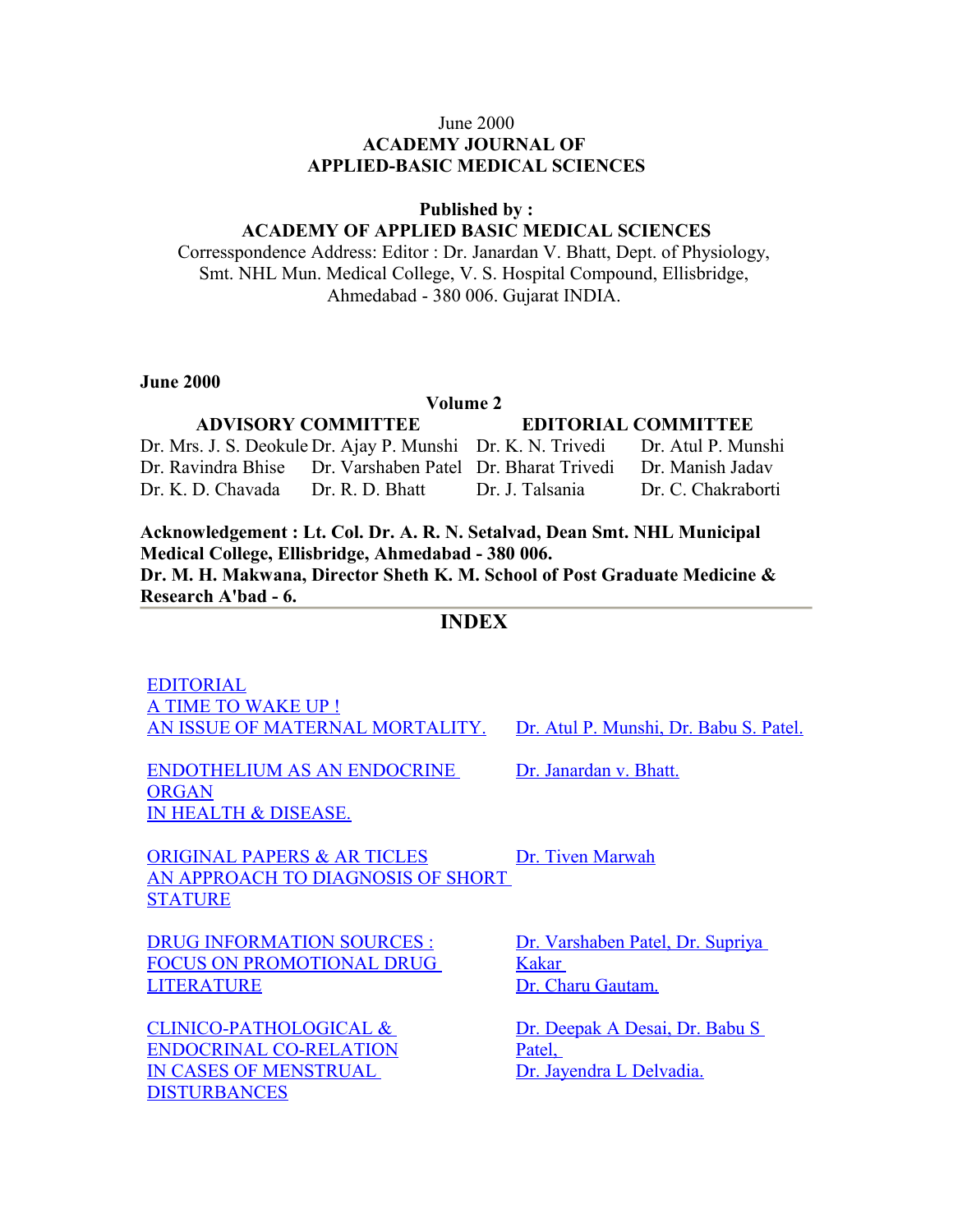| MORPHOMETRIC STUDY OF THE<br><b>LUMBER VERTEBRAE FOR</b><br>THE DIAGNOSIS OF LUMBER SPINAL<br><b>CANAL STENOSIS</b> | Dr. Sunita Gupta                                                     |
|---------------------------------------------------------------------------------------------------------------------|----------------------------------------------------------------------|
| <b>SUICIDE</b>                                                                                                      | Dr. Lakshman Dutt                                                    |
| NEWER MODALITIES IN MANAGEMENT Dr. Bhairaviben M.Shah<br>OF THELESSAMIA                                             |                                                                      |
| <b>CLINICO- PATHOLOGICAL PROFILE OF</b><br><b>CERVICAL</b><br><b>LYMPHADENOPATHY</b>                                | Dr. Falguni Shah, Dr. Janardan V.<br>Bhatt,<br>Dr. Jayashree M. Shah |
| HETEROGENOUS NATURE OF DIABETES Dr. Bharat B.Trivedi<br><b>MELLITUS</b>                                             |                                                                      |
| <b>CONFERENCE NEWS: VII ANNUAL</b><br><b>CONFERENCE OF IAPSM</b>                                                    | Dr.K.N.Trivedi                                                       |
| <b>A CASE REPORT : OBSTRUCTIVE</b><br><b>UROPATHY - PREGNANCY</b><br><b>INDUCED OR OTHERWISE?</b>                   | Dr. Babu S. Patel                                                    |
| <b>GUEST ARTICLE :TOXICOLOGY TODAY</b>                                                                              | Dr. Aruna Diwan                                                      |
| NEONATAL CARE SERVICES IN INDIA                                                                                     | Dr. Baldev S. Prajapati                                              |
| <b>WHO-MESSAGE: WORLD HEALTH</b><br><b>DAY 2000 : BLOOD SAVES LIVES</b>                                             | W/C Dr. Aparajita Shukla                                             |

[MEDICAL SCIENTIST QUEST](http://www.nhlmmc.edu.in/medical-sci-quest.htm)

### **EDITORIAL A TIME TO WAKE UP 1 AN ISSUE OF MATERNAL MORTALITY**

### **Dr. Atul P. Munshi, M.D, Hon. Prof.of OB/GY Dr. Babu S. Patel, M.D. Asst. Prof. OB/GY, Smt. NHL. Mun. Med. College Ahmedabad-380006.**

Despite advanced communications technology  $\&$  a world wide hunt for exciting stories, some tragedies do not attract much attention. Why do the 5,85,000 women who die every year as a result of pregnancy or child birth raise no interest in our Media.? Indeed, maternal mortality rates (MMR) in developing countries are frequently underestimated by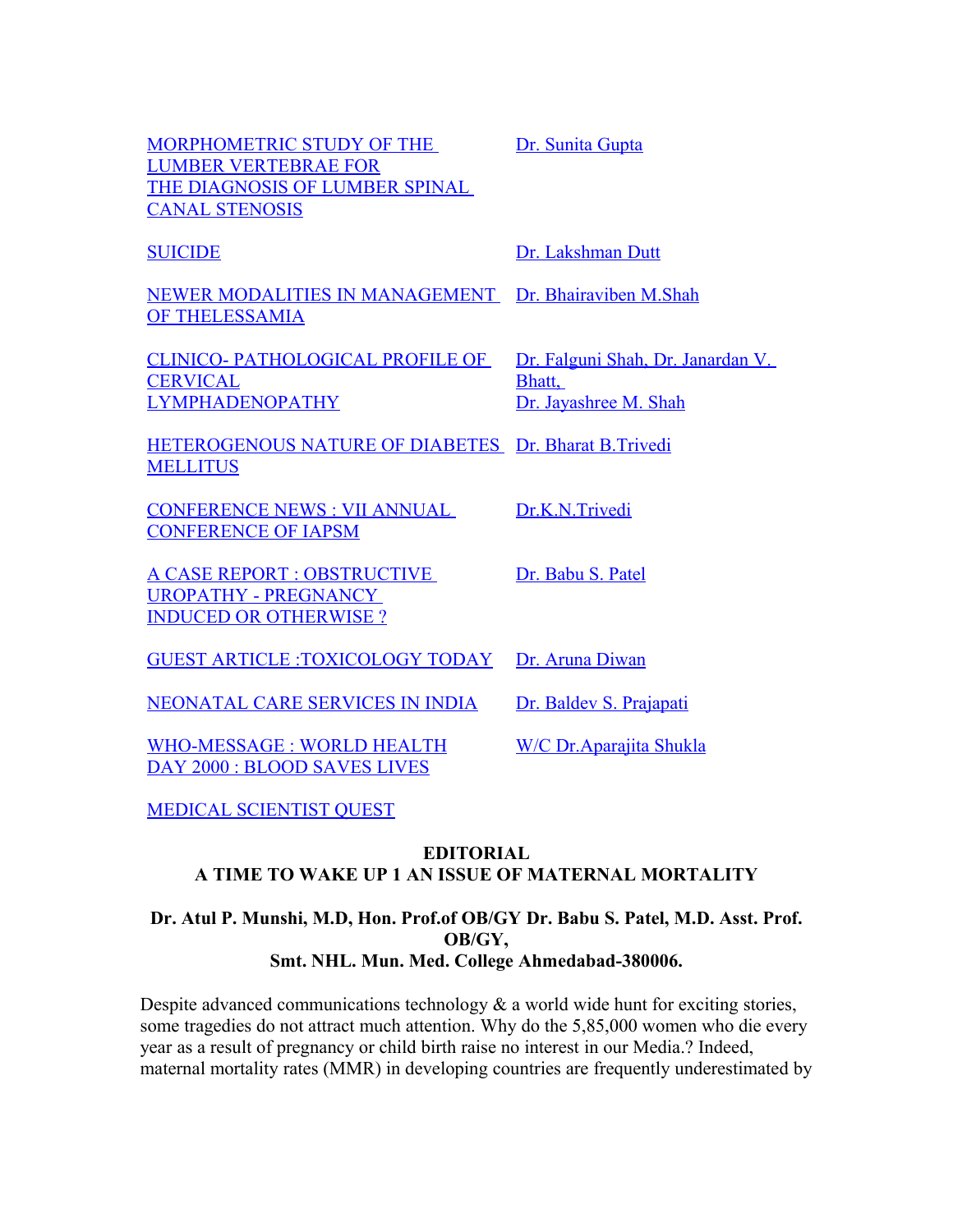50%. Now, it is time to wake up & we need to ask ourselves at what level of suffering we are prepared to become active.

Retrospective comparative analysis of Maternal deaths of last two decades from 1978 to 1987 & from 1988 to 1997, at this institution was carried out to compare the MMR, role of responsible factors, changes in causes & pattern of maternal deaths , etc, to know our position at the -beginning of this new millennium.

MMR was expected to be less than 200 per 1,00,000 live births by 2000 AD. It was 662/1,00,000 live births, in earlier decade (1978 to 1987) & 388/1,00,000 live births in last (1988 to 1997). More young & primipara mothers were lost in last decade. Early marriage  $\&$  immediate pregnancies without family planning knowledge is still responsible for this. Expectant mothers residing in urban area are also negligent about antenatal care & come to the hospital only during emergency. In Ind ia till today about 75% women deliver at home &. 50% deliver without help of traditional birth attendant also.

Deaths due to direct causes have decreased in last decade, but Indirect causes like hepatic diseases, Renal failure, malaria etc are on rising. Anaemia is still leading cause of maternal deaths (24.13%) followed by PIH (21.92%)

It is important to remember that maternal mortality is only the tip of the iceberg  $\&$  it has been estimated that for every mother who dies, 15 to 20 will suffer serious long term complications & more than 100 will suffer acute morbidity episodes.

Now, much has been learned about ways in which it should be possible to reduce maternal mortality  $\&$  it is time to wake up  $\&$  to implement this knowledge.

Maternal mortality can in principle be prevented by avoiding pregnancy, by preventing the complications during pregnancy or by making sure that the complications that do arise are taken care of effectively.

Effective reduction of maternal deaths requires long-term efforts. Countries that have been successful in reducing maternal mortality such as Chile, China, Cuba, Iran have all developed a long plan supported by a strong political will to reduce the maternal mortality. Withholding essential health care to the half of humankind that procreates means certain deaths for intolerable numbers.

Placing resources into health & education is a sound investment because it speeds up development. Improving maternal  $\&$  newborn health globally is feasible  $\&$  is a duty. As we set realistic targets & begin to meet them, public support for development will grow & strengthen. Through professional associations, governments & personal networks, we can make this happen by our efforts and will.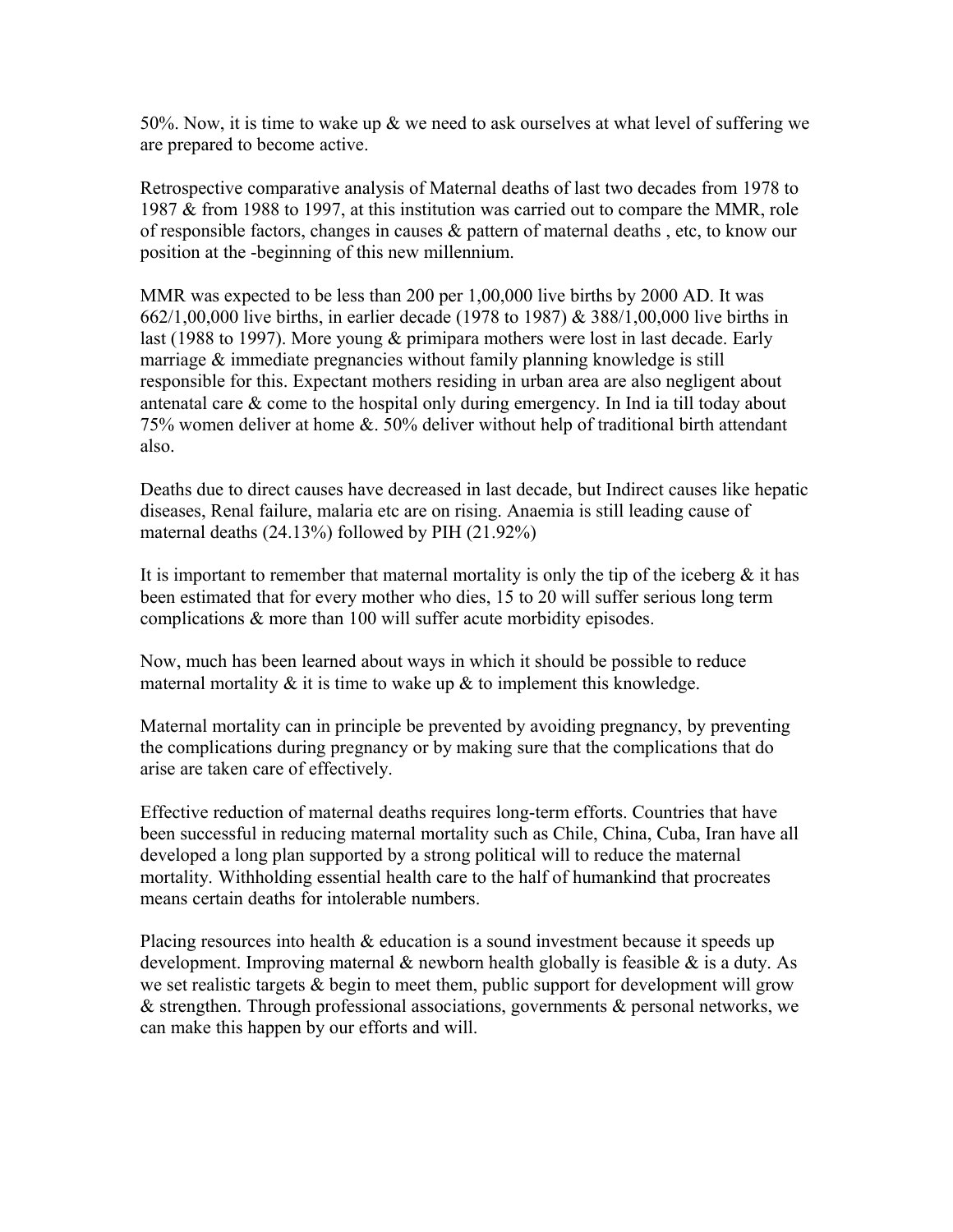#### **ENDOTHELIUM AS AN ENDOCRINE ORGAN- IN HEALTH & DISEASE.**

### **Dr. Janardan v. Bhatt. M.D (Medicine), M.D. (physiology), Ph.D (physiology) Editor.**

The endothelium was initially thought to be a smooth inert non- thrombogenic lining of the blood vessel. For last two decades, it has been found that vascular endothelium does not merely provide a smooth lining between blood and vessel-wall but it is metabolically very active. It is also found that endothelium produces a large variety of substances which regulate vascular tone, structure  $\&$  integrity of blood vessels and also affect the growth and metabolism of surrounding tissue. Total mass of endothelium in a healthy adult man of 70 kg. weight is about 1800 gms-2000gms & considered as the largest endocrine organ (paracrine) of the body. The endothelium produces physiologically active bio $\neg$ chemical substances which affect the blood vessels and other tissues  $\&$  play significant role in health and disease. The substances that cause predominantly vasodilatation are (1) Nitric oxide previously called Endothelial derived relaxing factor (EDRF) (2) Prostacycline (PGI2) (3) Endothelial derived hyper- polarising factor (EDHF).The substances that cause predominantly vasoconstriction are (1) Endothelin-1, (2) Angiotensin -11 (A-1I), (3) Thromboxane- A2 (TXA2 ), (4)

Free radicals- super oxide O2. Normally, there is delicate balance between vasodilatory and vasoconstricting substances and help to regulate vascular tone of blood vessel. Researches have already demonstrated morphological and functional alteration in endothelium in many diseases i.e. hypertension, atherosclerosis and there is new therapeutic potential to correct this endothelial alteration by various means and correction of various disease processes .

Interestingly, it is also found that some of these substances also act as factors regulating the growth and proliferation of vessel wall smooth muscles. Nitric Oxide (NO) and prostacycline are anti- proliferative while endothelin-1 and Thromboxane- A2 are proliferative and growth promoting to smooth muscles of the blood vessels. Under physiological conditions, endothelium regulate the transport of nutrient and macromolecules from blood stream into the vessel wall. The healthy normal endothelial cell- permeability is essential for the controlled transport of macromolecules and is maintained by cell to ce(l adhesion. This is essential to prevent the migration of unwanted substances into the vessel wall.

Under healthy state, the smooth lining of endothelium prevents the circulating blood cells i.e. monocytes, platelets from adhering to the vessel wall. Thus endothelium maintain the normal vascular integrity and structure. Recently endothelial cell growth factor (ECGF) and angiogenic factor is postulated to play significant role in angiogenesis. They have been isolated from ischemic tissues and tumours. Essentially they promotes the new vessel growth.

Due to wide surface area and remaining as interface between blood and vascular smooth muscles, the endothelium is primary target of cardio- vascular disease especially certain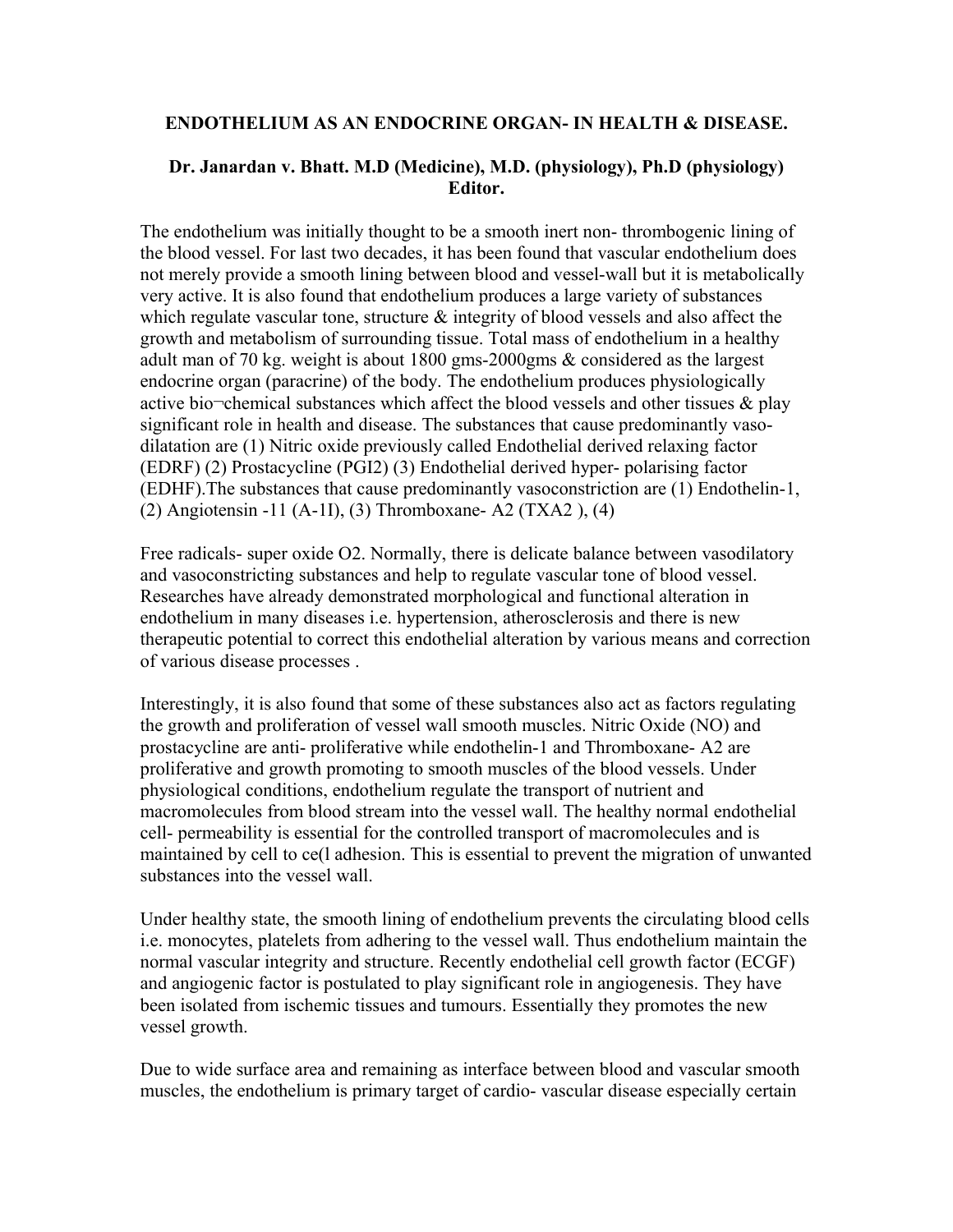blood vessels i.e. coronary arteries, cerebral arteries, aorta. All the risk factors of atherosclerosis (disease of endothelium) i.e hypertension, tobacco smoking, etc. have been shown to be associated with the imbalance in the substances produced by the endothelium ( endothelial-dysfunction). In endothelial dysfunction, there is imbalance between relaxing factors and constricting factors, proliferating factors and antiproliferating factors, procoaggulant mediators and anticoagulant mediaters. In endothelial dysfunction, there is decrease nitric oxide (NO) release and increase endothelin- 1 expression. So there is abnormal vasoconstriction, platelets aggregation, proliferation and migration of vascular smooth muscles into the endothelium. The permeability and transpor\* .nechanism of endothelium is altered, so macro molecules such as LDL-C and monocytes penetrate the vessel wall. Under the effect of adhesive molecules i.e. TXA2, the monocytes and platelets stick to the endothelium. The monocytes migrate and penetrate into the vessel-wall and transform into LDL and lipid laden foam cells, a lesion known as fatty- streak the beginning of atherosclerosis. So the endothelial dysfunction, ultimately leads to the development of atherosclerosis which is responsible for myocardial infarction, cerebrovascular strokes etc.

EDRF- Endothelial Derived Relaxing Factor is known in medical science for many decades. Only recently, EDRF is found to be Nitric oxide biochemically. Nitric oxide is synthesized from amino acid L- arginine in presence of the enzyme Nitric oxide synthetase. Researches have shown that NO is released by large number of factors i.e. sheer stress on vascular wall, acetyl choline, Bradykinin, 5-Hydroxytryptamine, adhenosine, ADP. NO activate gounylate cyclase enzyme leading to formation of cyclic GMP and produces vasorelaxation, inhibition of platelets adhesion and aggregation. Biochemical substance likeN-monomethyl-L- arginine which inhibits the action of NO synthetase leads to hypertensive response in normotensive animals and man. prostacycline PGI2 is a prostaglandin which is vasodilator and inhibits the platelets adhession and aggregation. Its action is mediated via cyclic AMP.

ENDOTHELINS: There is a group of endothelins i.e. ET-1, Et-2, Et-3 etc. They are polypeptides having 21 amino acids. Endothelin-1 is the most important isomer.

Endothelin-1 is synthesized by endothelial cells as its precursor PrePro Et-1, which is cleaved to big Et-1 which is further converted into active Et-1. It is a vasoconstrictor. It also produces proliferating response to vascular smooth muscles and accelerate the process of atherosclerosis. Free radicals i.e. 02 are also generated by endothelial cells and can damage the endothelial cells. They initiate & accelerates the process of atherosclerosis. The effects of free radicals can partly be suppressed by endogenous or exogenous antioxidants. i.e. superoxide- desmutase, vitamin-E. Free radicals are also the major cause of endothelial dysfunction. A poly peptide angiotensin-II and a prostaglandin-Thromboxane A2 are also produced by endothelium and are powerful vasoconstrictors. TXA2 is also platelets adhessing and an aggregating agent.

In healthy state there is a balance between dilatory and constricting, proliferating and antiproliferating, aggregating and anti aggregating factors. In endothelial dysfunction state there is imbalance between these factors leading to altered vascular tone, structure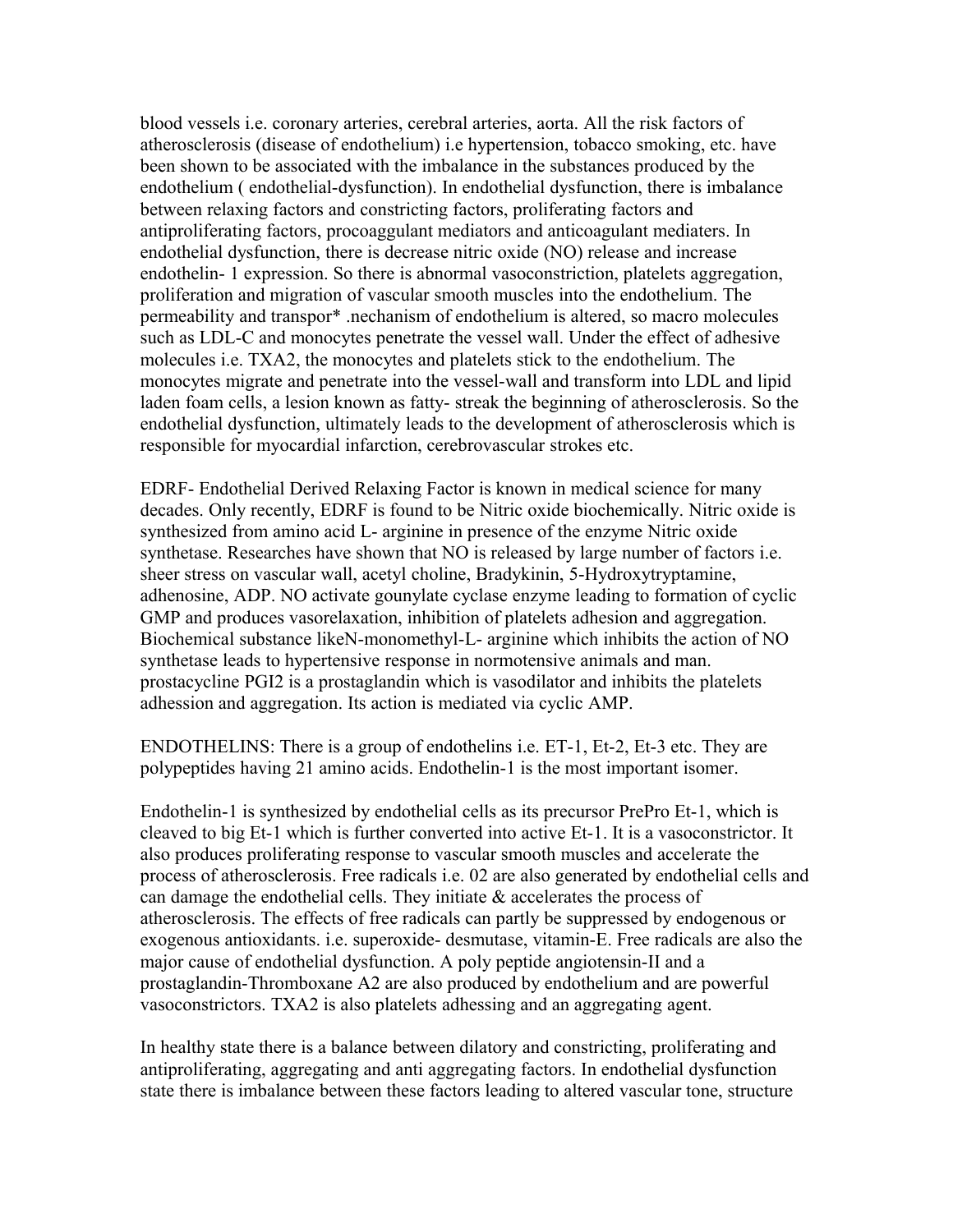and integrity of blood vessels. This imbalance may be responsible for condition i.e. hypertension, atherosclerosis etc. It is now possible to measure the endothelial dysfunction by assessment of Acetyl choline induced vasomotion in brachial arteries. When the endothelium is intact, acetyl choline release NO by the healthy endothelial cells and produces vasodilatation. Acetylcholine by their direct action on vascular smooth muscle cells, produces vasoconstriction via muscarinic receptors. Under normal condition of endothelium, the net effect is vaso dilatation. When there is endothelial dysfunction, the NO release is blunted so only vasoconstriction effect of acetyl choline is observed. Degree of vasodilatation or constriction is parameter of endothelial dysfunction and assessed by plethysmography, ultrasonography, or coronary angiography. The reversal or improvement of endothelial dysfunction will be the key issue in the 21st century. Some researches have already documented the improvement in endothelial dysfunction by calcium channel blockers i.e. Nifedipine, ACE inhibitors and antioxidants. Majority of risk factors of atherosclerosis are associated with some endothelial dysfunction. Substances and factors produced by endothelial dysfunctioning cell play some role in pathogenesis of large number of diseases i.e. atherosclerosis, hypertension, diabetic angiopathy, tumours, aging-process etc. This gives a novel therapeutic potential of prevention and treatment of various disease process by modulating these factors. In the next decade more and more researches will be focussed on reversal and treatment of endothelial dysfunction.

Chief references :

- (1) N.K. Singh, Indian Journal of hypertension VOL-3 DEC-1998.
- (2) Current Scientific- Information- Published by J.B. Chemicals & Pharmaceuticals.
- (3) Arthur Guyton- text book of Physiology 1999/8th

#### **AN APPROACH TO DIAGNOSIS OF SHORT STATURE**

# **Dr.Tiven Marwah M. D. (Medicine), D.I.S. (Endocrinology, France) Hon. Asst. Prof, of Endocrinology, SMT NHL Mun. Med. College Ahmedabad-380 006.**

#### Introduction :

With an increasing awareness and peer pressure, more and more number of individuals present to an endocrinologist or pediatrician for the problem of short stature. A myriad of disorder can cause short stature. Moreover, the investigations as well as treatment are costly. It is therefore an algorithmic approach is required to arrive at an appropriate diagnosis with minimum cost and maximum accuracy. In this article, we discuss the systematic approach for the diagnosis and management of short stature.

#### Definitions :

The investigation of a case of short stature involves studies of certain growth parameters. These parameters help to define the magnitude of the short stature and determine its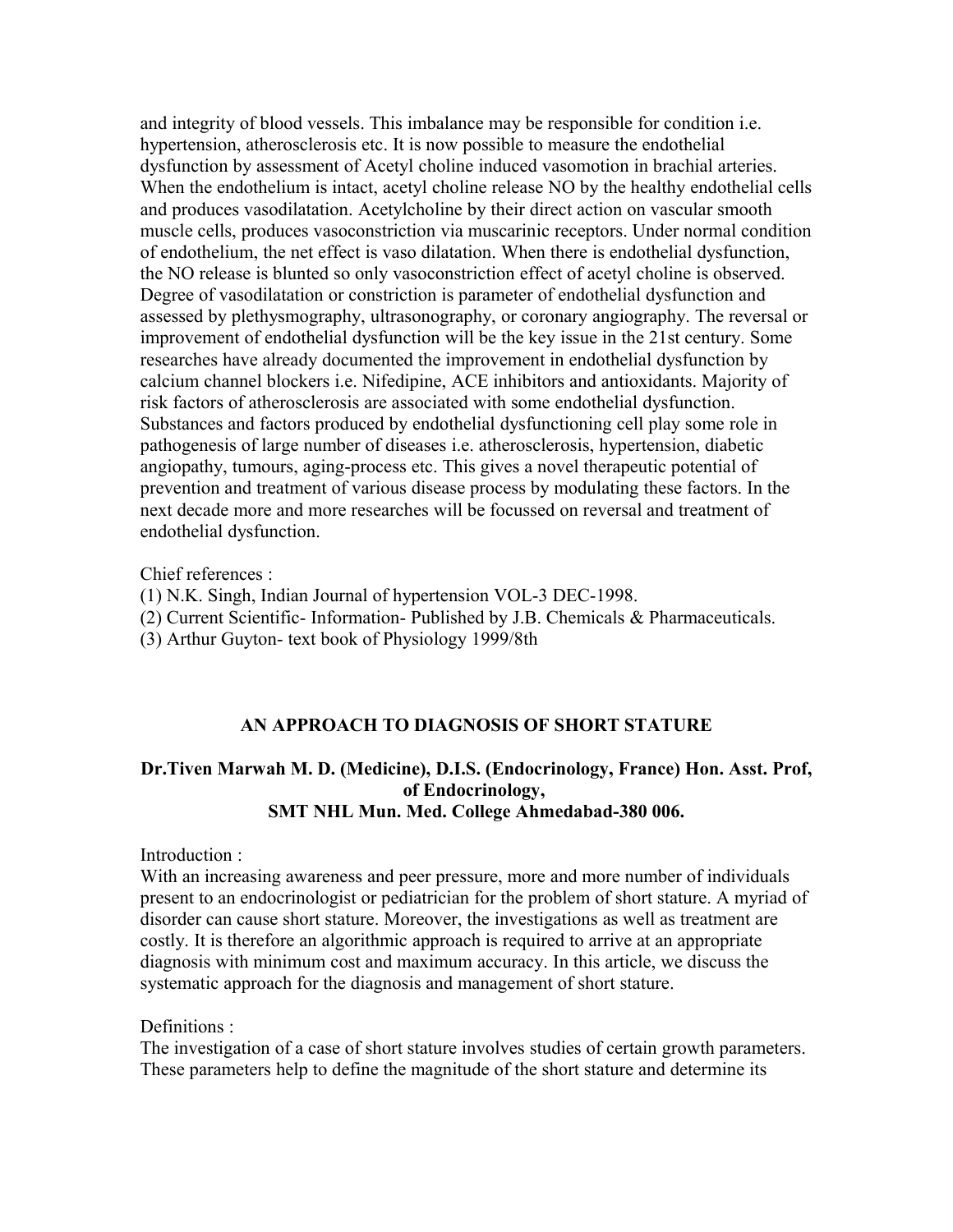etiology. The important growth parameters commonly used in clinical practice are as follows.

| Bone Age                     | Age for which the bone maturation is<br>average                                                                                                                                    |
|------------------------------|------------------------------------------------------------------------------------------------------------------------------------------------------------------------------------|
| Chronologic Age              | Calendar age                                                                                                                                                                       |
| Height Age                   | Age for which the height is average                                                                                                                                                |
| Weight Age                   | Age for which weight is average                                                                                                                                                    |
| <b>Height Velocity</b>       | Increment of height in one year                                                                                                                                                    |
| Height Standard<br>Deviation | Deviation of height from the mean<br>height for<br>normal children of this age and<br>sex. Height Standard Deviation Score<br>A<br>height SDs for age is calculated as<br>follows: |
|                              | SD scores equal height minus mean<br>height for normal                                                                                                                             |
|                              | children of this age and sex divided<br>by the SD of height of normal<br>children at this age and sex.                                                                             |

Classification of Growth Disorders :

With the help of growth parameters the growth disorders can be classified principally into two groups.

### **(1) Nutritional Short Stature (table-1) :**

Here the weight age of child is below 10th percenlil age. The child is underweight for the age and height.

The common causes in this category are starvation, repeated gastrointestinal and respiratory tract infections leading to anorexia and poor food intake. In India, for example, tuberculosis, worm infestations, recurrent gastroenteritis and decreased food intake due to poverty are the principle causes for undernutrition and subsequent short stature. In the developed countries many psycho soci, problems lead to decreased food intake and hence undernutrition. Diabetes mellitus, hyperthyroidism and electrolyte imbalance cause metabolic wastage leading to undernulrilion and result into deprived growth.

#### **2) Disorders of Linear Growth:**

Here the weight age corresponds to height age that means height and weights are proportionate. These disorde can be further classified into three subgroups according to the relationship among chronologic age, height age, bone - age and height velocity.

### **A) Intrinsic Shortness :**

It is characterized by inherent inhibition of bone growth that leads affected children to be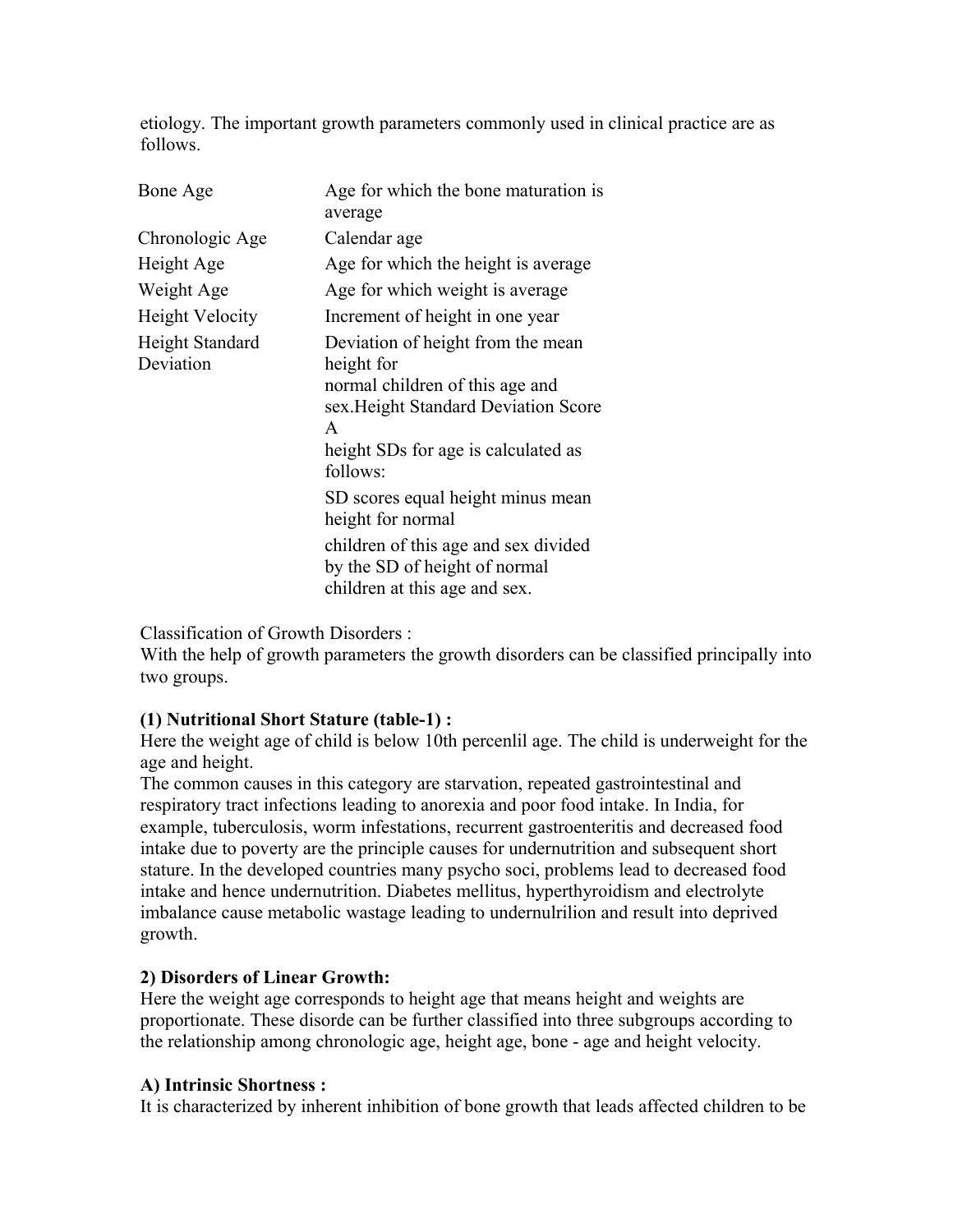short adults. Thes children, at birth, have normal or subnormal height. They continue to grow with normal velocity and their bone age corresponds to height age. They enter puberty at a normal age. The commonest cause of intrinsic shortness is familial normal variant that has a polygenic non pathologic basis. The other causes for intrinsic shortness include intrauterint growth retardation (IUGR), chromosomal abnormalities, i.e skeletal dysplasias and some endocrinopathies.

A variety of congenital disorders may present with intra uterine growth retardation. (IUGR) Most infants with IUGR catch up to normal in the first 6 to 12 months of life the remainders follow either an intrinsically short or a delayed growth pattern. Occasionally IUGR is associated with severe ongoing growth failure, the condition is called primordial dwarfism. The most common primordial dwarf is Russell-Silver syndrome, which is associated with psedohydrocephalus (Normal-sized head with small face), clinodactyly and sometimes subtle body asymmetry. Progeria is another type of primordial dysmorphic syndron which is characterized by bird headed dwarfism, balding and premature aging. Congenital viral infection e.g. rubell; can lead to foetal undernutrition and short stature.

Several types of skeletal dysplasias can present wit! intrinsic shortness and short stature. The commonest variet is achondroplasia. In skeletal dysplasia the span is shorter than the height and the child has large head with normal intelligence.

Genetic chromosomal disorders present with seve congenital anomalies and shortness. Chromosomal aneuploidy or Down's syndrome is associated with congenital stuting of growth and cerebral dysfunction. Turner's syndrome is one of the commonest and most classic forms of chromosomal abnormalities associated with short stature. It affects one out of five thousand newborn girls an it is characterized by short stature, hypogonadism and seve phenotypic features. At birth, they are small and follow 3rd percentile of growth channels. The pubertal surge ofincrea in height is absent due to hypogonadism. In Noonan's syndrome, children are short and share many phenotypes o Turner's syndrome but they have normal sex chromosomes. It can affect both sex and carries better prognosis for heigh and gonadal function than Turner's.

Pseudohypoparathyroidism - an endocrine disorder is associated with intrinsic short stature. The growth disord is due to the defect in parathormone signal transduction and independent of correction of the hypocalcemia.

#### **B) Delayed Growth :**

The commonest cause in this category is constitutional delay of growth and puberty. The typical patient is a boy who is born with normal size but progressively crosses growth channels to be below the fiftl percentile by two to three years of age. Height age and bon age then advance at a normal rate, so that height is below, but parallel to, the fifth percentile through the prepuberty years. The puberty is delayed allowing the child to growth further. A normal pubertal growth spurt allows the child to attain a normal adult height.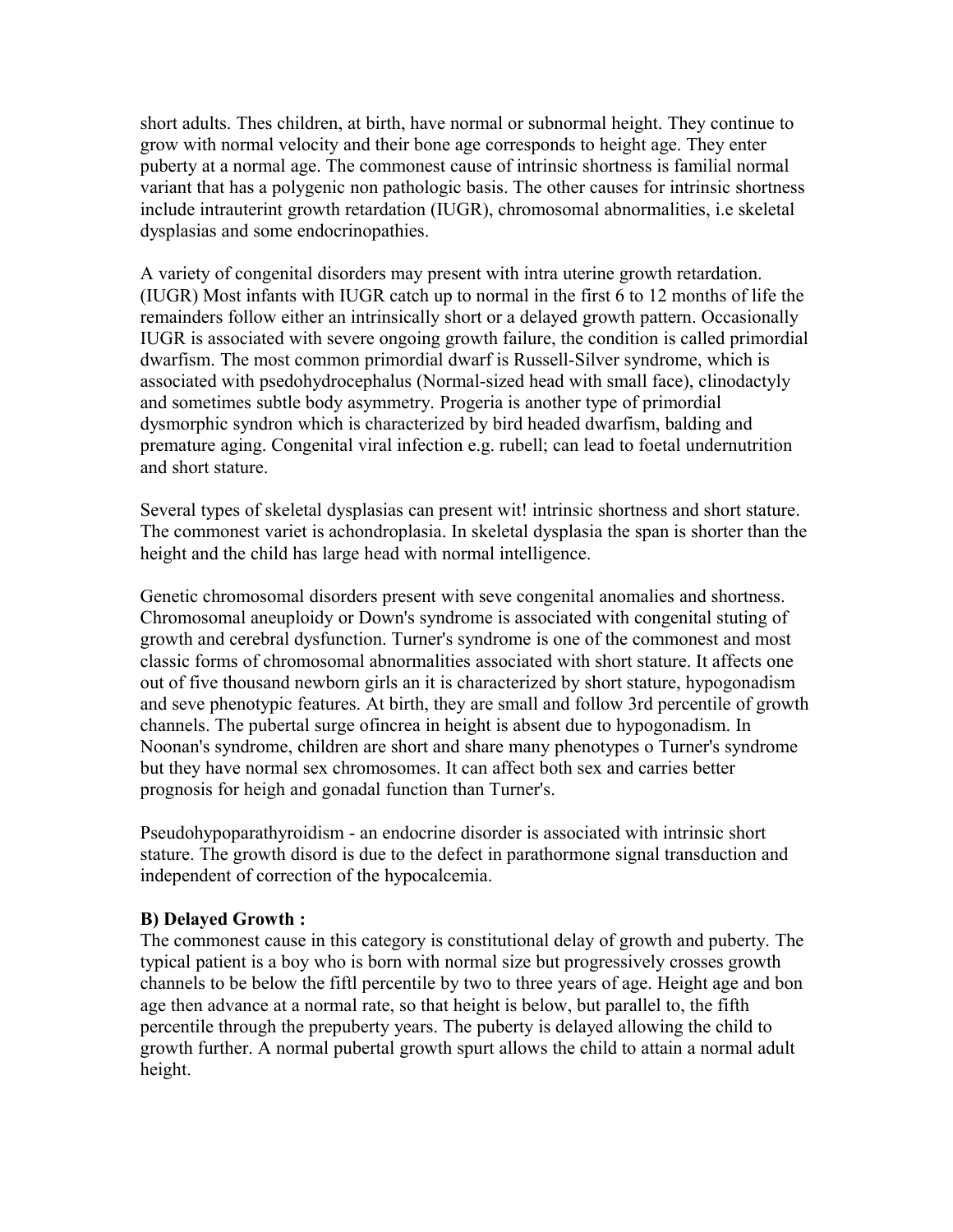At times, it is difficult to distinguish between constitutional delay and subtle abnormalities of GH secretion or gonadotrophins. Finer tests i.e. IGF-1, IGFBP-3, and GH stimulation test with appropriate priming distinguish CDGP from GH deficiency. The distinction of hypogonadotrophic-hypogonadism can be made by the determination of gonadotropin levels during sleep or in response to a gonadotropin releasing hormone or gonadotropin releasing hormone agonist test by 14 year of age.

Several other systemic causes can lead to this type of growth pattern. Lack of nutrition in underdeveloped countries cause blunting of pubertal growth spurt short stature. Similarly, rickets can lead to delayed and shortened growth. Congenital heart disease and anaemias of diverse etiology can cause short stature due to tissue hypoxia. Chronic illnesses of different organs similarly cause short stature.

### **C) Attenuated Growth :**

Children in this category have reduced growth velocity. Their bone age approximates height age indicating the potential for normal adult height. This growth pattern i: always secondary to some disease-endocrine, metabolic or systemic. If it is diagnosed and corrected in time, they gain normal adult height.

Growth hormone related growth failure is the most typical example of this class. It can occur either due to gro hormone deficiency (partial or complete); bio-inactive growth hormone or peripheral resistance to growth hormor

GH deficiency is the most common of these disordi with one fifth of cases having genetic basis. Mutations of the Pit-1 gene lead to deficiency of GH, PRL & TSH. Congenital GHdeficiency can also occur as part of the congenital malformation syndromes. They are sometimes familial and associated with cleft-lip, cleft-palate or septo-optic dysplasia. Ectopic posterior pituitary, which can be identified on MRI, may lead to multiple pituitary hormone deficiency including GH deficiency.

Most of the sporadic GH deficiency is idiopathic and occur one in five thousand children. Hypothalamic dysfunction causing GHRH deficiency is responsible for growth hormone deficiency. Birth trauma following breech delivery can cause GH deficiency. Sellar or suprasellar tumors can compress the hypoihalamus and pituitary gland which can lead to deficient GH secretion. Cranial radiotherapy when given in quantity of more than 50 gy causes GH deficiency in at least 50% of children.

Emotional deprivation is an important cause of functional growth hormone deficiency. The condition is called "Deprivational Dwarfism" in which, children are shi emotionally deprived and have abnormal behaviour. GH tests in such individuals suggest GH deficiency, which improves spontaneously in favorable atmosphere.

Peripheral resistance to the actions of GH may resui from various causes. The growth retardation is proportiona to the severity of GH-resistance. In Laron dwarfism, there autosomal recessive mutations of the GH receptor gene leading to high GH level but low IGF-1 & IGFBP-3. There can be mutation of a single allele of this gene resulting ink partial resistance. A defect in the action of IGF-1 results into pygmy-type of GH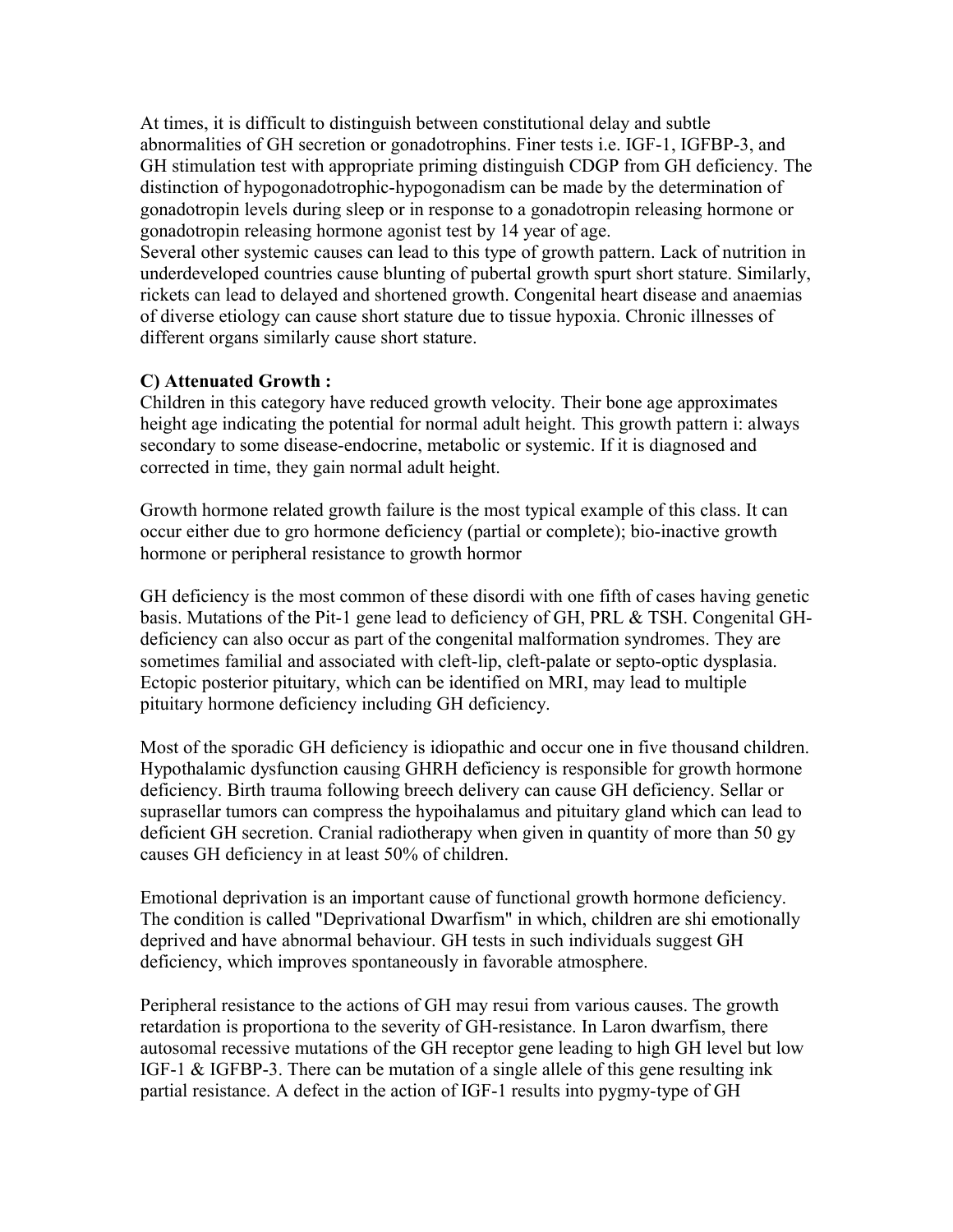resistance. Any type of chronic illness and undernutrition lead to functional resistance to GH

Juvenile hypothyroidism is an important cause of growth retardation. Many times affected children have a few features of hypothyroidism; the only remarkable featui being growth retardation. Hence every child with attenuate growth pattern should be investigated for hypothyroidism -an entity, which can be, treated very easily and highly rewarding. Hypothyroidism leads to attenuated growth at the time of puberty i.e. 10-12 years of age. Chronic uses of steroids to treat certain chronic ailments lead to attenuated growth. Similarly, chronic acidosis or alkalosis of any etiology results into growth failure.

Various systemic diseases cause growth retardation through different mechanisms. Chronic renal failure produces retardation of growth because of retention of IGF binding proteins and failure of compensatory increase in Growth Hormone secretion. This results into decreased availability of free IGF-1 to growth receptor causing short stature. Regional enteritis causes attenuated growth becaus of nutritional deficiency. It can be diagnosed by history, high ESR and low Serum Albumin and haemoglobin. Uncontrolled diabetes mellitus in prepubertal children caus growth attenuation because of malnutrition. Similarly, anorexia of diverse etiology leads to short stature.

The potential of growth restoration in these disordei are very high provided that they are diagnosed in time and corrected adequately. Once the underlying disorder is identified and corrected the physiological secretion and action of GH take place leading to improvement in growth

#### **Diagnosis :**

The diagnostic components of short stature include history, physical examination, auxology, growth charts, general and endocrine tests, radiological investigations and molecular biology, if required.

### **History and Physical Examinations**

A thorough history is essential for the diagnosis of short stature. It includes birth history, pregnancy history, and information about diseases and drugs, nutritional intakes, socioeconomic status etc. A careful and complete general and systemic examination will guide clinical diagnosis and appropriate investigations to confirm it. The physical examination must include examination of secondary sex characters, external genitals, thyroid skeleta deformities and skin changes.

#### **Auxology**

All auxological data should be collected and recorded carefully. They include child's height, span, sitting height, standing height, measurements of upper and lower segments. Measurement of the height should be done with wall-mounted stadiometer. Fornewborns and infants, supine length should be measured by box-scale.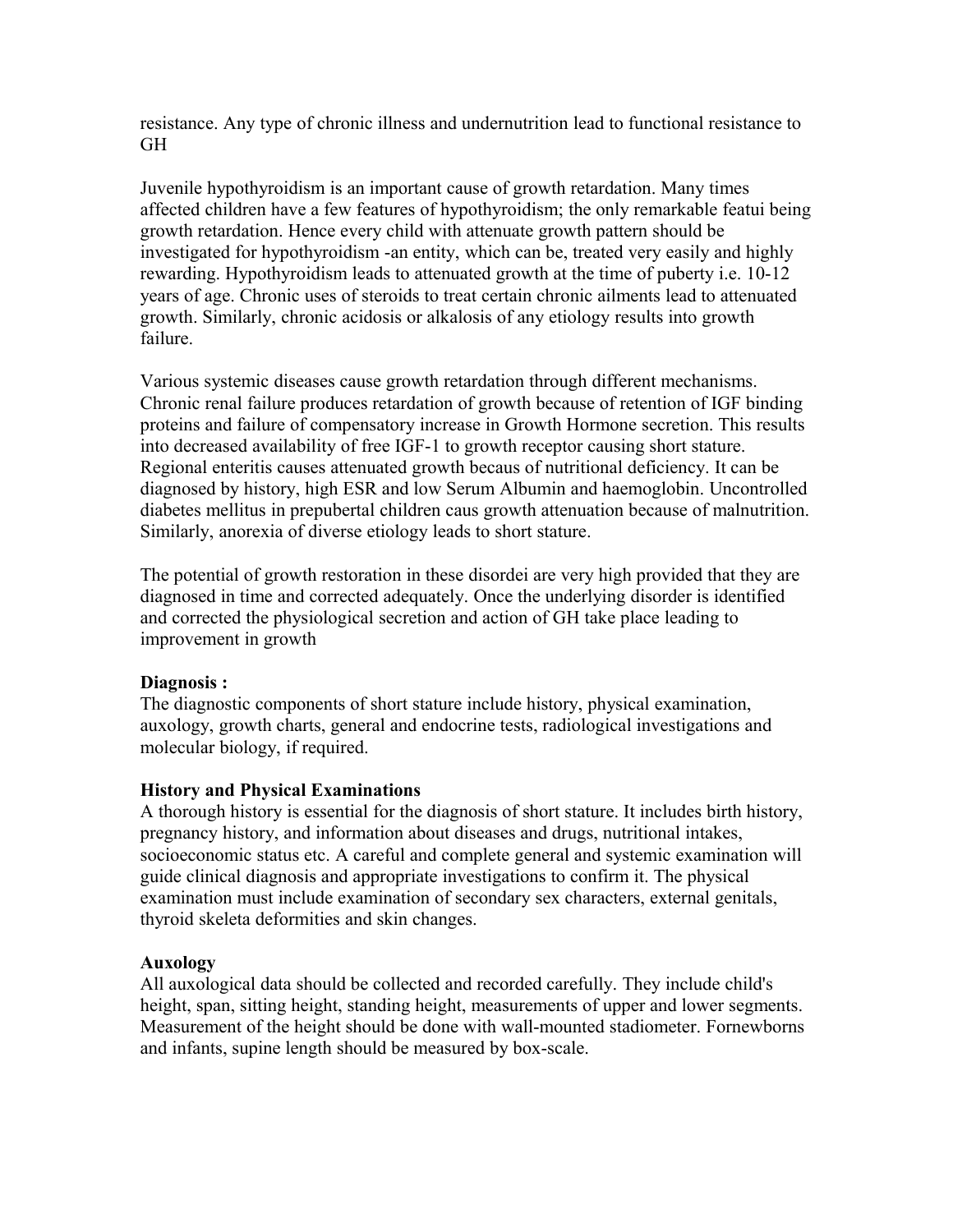#### **Growth Charts**

Growth chart is one of the most essential tools for the diagnosis of short stature. Careful and periodic records in growth charts highlights the growth pattern of an individual and encase of growth abnormalities it gives clue about the etiology. Tanner-whitehouse growth charts which are prepared from longitudinal and cross-sectional studies of growth of white children are inappropriate for Indian children because white children are taller than the Indian children. ICMR growth charts should be used for this purpose. They too have limitation because of diversity and heterogeneity of Indian population.

Height velocity is one of the most important growth parameters. It can be determined by measuring child's increase in height over a span of at least one year. In case of older children, this duration can be limited to six months.

### **Mid-Parental Height**

Mid-Parental height can be calculated by taking the average of parents' height and adding 6.5 cms for boys and subtracting 6.5 cms for girls. It is useful to ascertain the natural potential of height of a given individual but it is accurate within a range of  $\pm$  8.5 cms.

#### **Bone Age and Prediction of Adult Height and Age of Puberty.**

Bone age corresponds better to the age of onset of puberty than the chronologic age. The skeletal maturation and neuroendorcrine developments have common denominators. The bone age can be determined from x-ray of left hand and elbow and if necessary of pelvis and knees The potential of further growth is inversely proportionate to the amount of epiphyseal cartilage growth remaining. The fraction of adult height for each bone age is known. Thus with the help of bone age and current height, adult height can be predicted (method of Bayley & Pinneau). Tht precision of this method is  $\pm 3$  cms.

#### **Investigations**

Careful history, physical examination and auxological data evoke certain diagnostic possibilities. Investigations should be carried out in an appropriate order according to the clinical suspicion. Complete blood counts erythrocyte sedimentation rate, electrolytes, serum albumii hepatic and renal function, stool test will guide the diagnos of general and systemic causes of short stature. Endocrine tests (table-1) should follow next. Thyroid tests should be carried out before investigating for GH-deficiency. GH secretion takes place in a pulsatile manner. Hence, most of the times basal GH level is low or undetectable in normal healthy children. IGF-1 and IGFBP-3 can be used to screei GH deficiency but they are less sensitive than the GH stimulation tests. Many pharmacological tests are used to detect GH deficiency. At least, two tests on different occasions should be carried out to confirm the diagnosis oi GH deficiency. Insulinhypoglycemia test is the gold standard of GH stimulation test but because of risk of hypoglycemia, it is not favoured by all endocrinologists. Clonidine, Levodopa, Arginine, and Propranolol glucagon are the other pharmacological stimuli commonly used for GH stimulation test. Peak GH secretion less than 7 ng/ml i; considered severe while peak GH level between 7 to 10 ng ml is considered partial GH deficiency.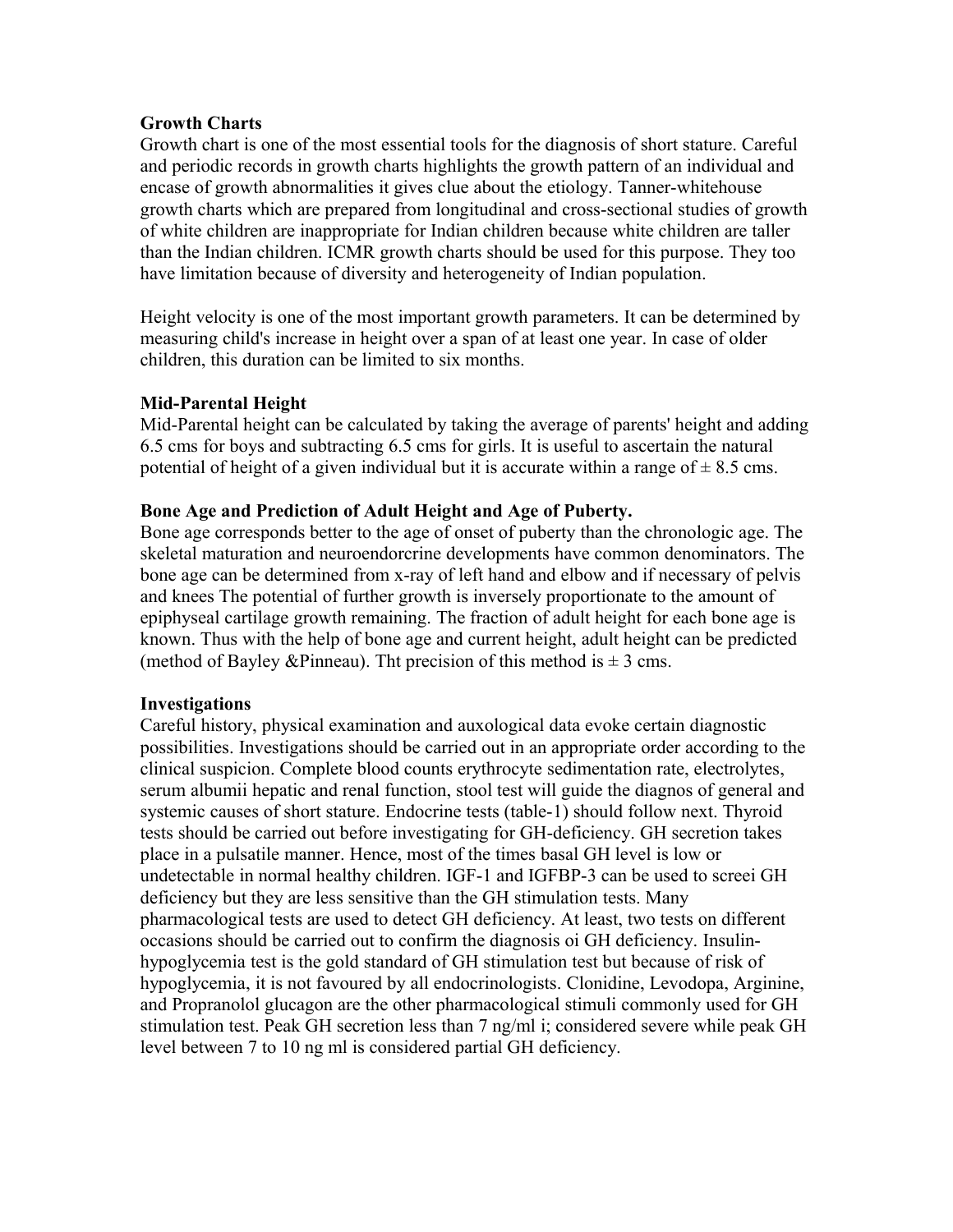The simultaneous measurements of GH, IGF-1 and IGHBP-3 will help delect GH resistance syndromes in whi case IGF-1 and IGFBP-3 will be low and GH level will be high.

In case GH deficiency is confirmed, a CT scan or preferably MRI of hypothalamuspituitary should be done to detect any structural lesion causing GH deficiency.

#### **Treatment**

An appropriate treatment should be started be once the diagnosis of short stature is made. At times there are multiple causes and they should be dealt with simultaneously. A close follow-up is required to assess the growth progress of the child and the outcome of the underlying disorder.

Depending on the diagnosis and the available medical facilities, we fall into one of four situations.

1. Identifiable and treatable, (e.g. Hypothyroidism)

2. Identifiable, treatable but not feasible, (e.g. Growth hormone deficiency because of its cost.)

- 3. Identifiable but not treatable, (e.g.certain growth hormone resistance syndrome.)
- 4. Unidentifiable and untreatable.

The family and the individual should be adequately explained about the cause of short stature and its possible management. If the problem can not be resolved either due to the medical or socioeconomic reasons, child and parents should be counselled with optimism and encouragement. "One can always grow in life even if not in height. Short in height is not equivalent to small in life" Society has innumerable examples to support this view both at present in past

# **DRUG INFORMATION SOURCES : FOCUS ON PROMOTIONAL DRUG LITERATURE**

#### **Dr. Supriya Kakar - Jr. Lecturer, Dr. Charu Gautam - Jr. Lecturer, Dr. Varshaben Patel (MD), Ass. Prof., of Pharmacology , SMT NHL Municipal medical colledge. Ahmedabad-380 006.**

The last 2-3 decades have been a period of tremendous growth - for pharmaceutical industries  $\&$  so also for the therapeutic agents - the drugs; causing an explosive rise in their number and also a act - throat competition between the pharmaceuticals for promotion of their products. This development has improved the patient care, but at the same time has left the practicing physician in "THERAPEUTIC JUNGLE" of drugs, many of them being new and hence unknown to him. The practitioner thus is confused as to the best road (drug) to be selected to reach the goal of treatment which is effective, safe and less burdensome (expensive) to the patient. Obviously the practitioner has to keep abreast with the information on the drugs, particularly the new pharmaceutical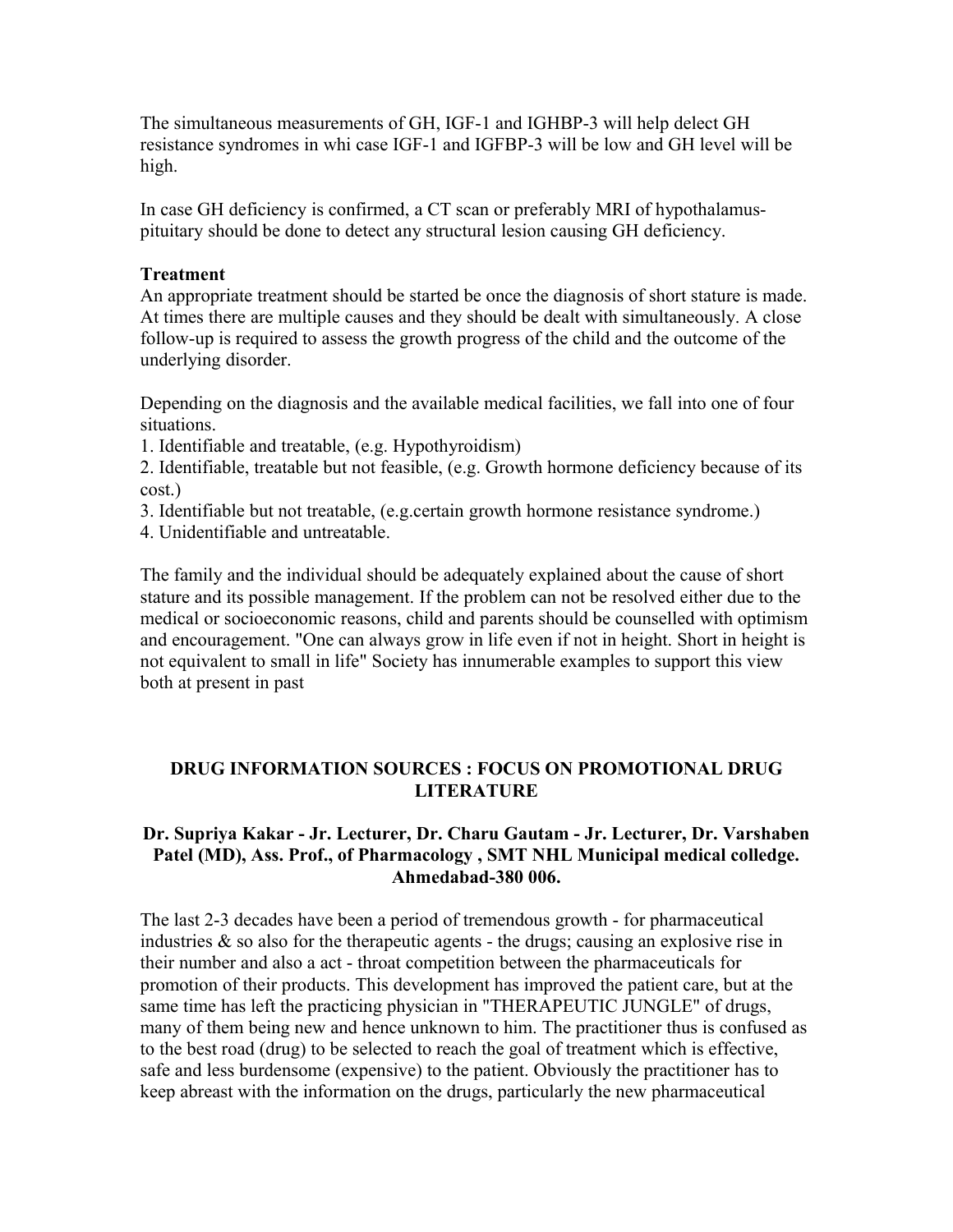products. The information available to him should be authentic, unbiased  $\&$  complete; in order to enable him to select and use the drug appropriately in a given patient. But what is the present situation ? Is the ideal information available to him ? Does he always make a choice based on such information ? The answer in most cases in no. Inappropriate selection and use of drugs is common without even the-practitioners knowledge about it.

To reduce this problem, first of all we need to know the different drug information sources, These sources can be classified intoNON COMMERCIAL & COMMERCIAL (from pharmaceuticals and thus promotional)

# SOURCES OF DRUG INFORMATION (A) NON COMMERCIAL SOURCES

- Textbooks of pharmacology
- Leading medical journals not supported by Industry
- Clinical pharmacology Therapeutics
- Drugs

- JAMA (Journal of American Medical Association) -NEJM (New England Journal of Medicine)

- Annals of internal medicine
- Achieves of internal medicine
- BMJ Lancet
- DRUG COMPENDIA
- Physician's desk reference
- US Pharmacopeia
- AMA drug evaluation
- Drugs Facts and comparison
- Indian Pharmacopeia

(B) COMMERCIAL SOURCES (Promotional by drug companies)

- Information by Medical Representative (MRs)
- Direct Mail brochures
- Advertising in medical journals

- Professional seminars meetings organized by Industry.

- Special supplements of peer-reviewed journals supported entirely by a single drug manufacturer.

- Commercial publications eg MIMS - Monthly Index of Medical Specialities, IDR - Indians Drug Review.

### **Table II COMPARISION OF COMMERCIAL & NON COMMERCIAL SOURCES**

| NON COMMERCIAL                     | COMMERCIAL(PROMOTINAL)                 |
|------------------------------------|----------------------------------------|
| 1. Reliable, accurate, informative | 1. Likely to be unreliable inaccurate, |
| balanced, upto date, capabla of    | misleading, incomplete, and may        |
| substantiations.                   | contain unverifiable statements.       |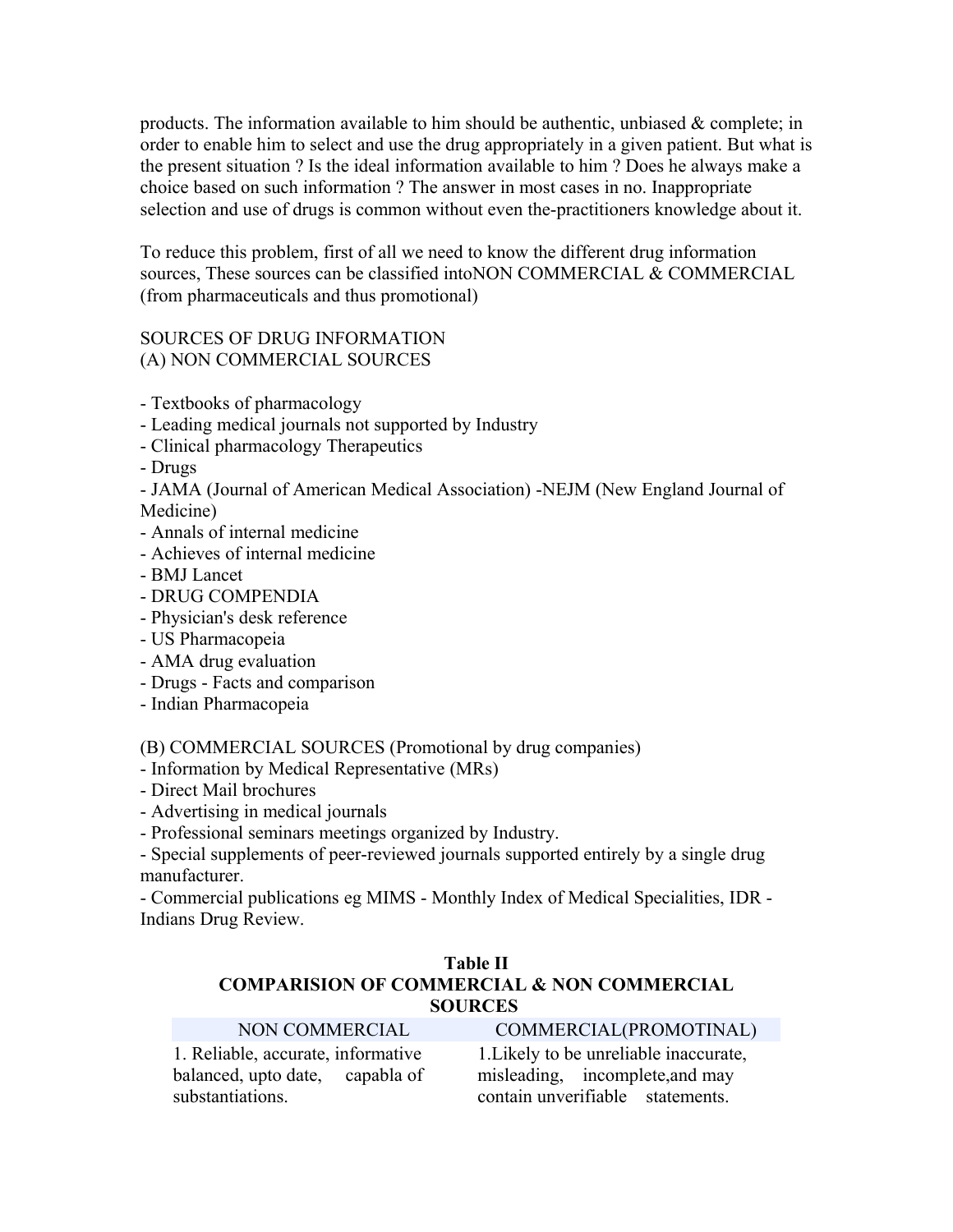2. Educational rather than persuasive. 2. Persuasive rather than educational. 3. All adverse effects, precautions, contraindication highlighted.

4. Verified and monitored by FDA.

5. Not easily available, is inaccessible due to physician's busy schedule  $\&$ not available in rural areas.

3. May be deliberately missed to induce unjustifiable drug use.

4. The package insert monitored by FDA .but verbal statements by MRs difficult to monitor.

5. Easily available, even at practitioners doorsteps.

Non commercial sources of drug information, although objective and reliable are not utilized widely by the clinicians as they are not easily accessible to a busy practitioner. On the other hand, commercially designed drug information is easily accessible, even without any efforts on the, part of the practitioner in the forms described in table -1  $\&$ hence utilized by most practitioners.

Moreover, controlled studies have shown that advertising techniques used by industry, are very effective in motivating a prescriber towards a certain product. The main medium of Drug promotion by the Industry is the Medial Representative (MR). The majority of physicians' do agree to the fact that the information spoken verbally by medical representative do influence their prescribing practice. However, there is little objective verification of the informations, since it is difficult to monitor verbal information than written matter. In a study done in a US teaching hospital, it was observed that medical representatives did make false and inaccurate statements about the product favoring it and sometimes contradicting even their package inserts. Adverse effects, contraindications were deliberately neglected.

Another medium of advertising adopted by the Industry is by sending direct mail brochures at the physicians' doorstep. Apart from this, there are advertisements in.

journals which are also easily accessible to the physician. These sources, instead of giving detailed information, may contain eye catching slogans & persuasive literature which may not necessary be authentic.

The other method of promotion is sponsoring educational seminars and conferences. Though these programs contribute to the improvement of patient care and medical education, care should be taken to prevent over indulgence of the industry to favorably describe their own product and interfere with academic interests.

To increase the saleability of their products, the industry has chosen another tool. The practice to give gifts to physicians in lieu of prescribing their products. The gifts could range from elegant dinners to household items, cash payment, free abroad outings etc. The expense of the gift is passed on to the patients in from of expensive  $\&$  unnecessary medicaments. The cost is ultimately borne by the patients which is unethical.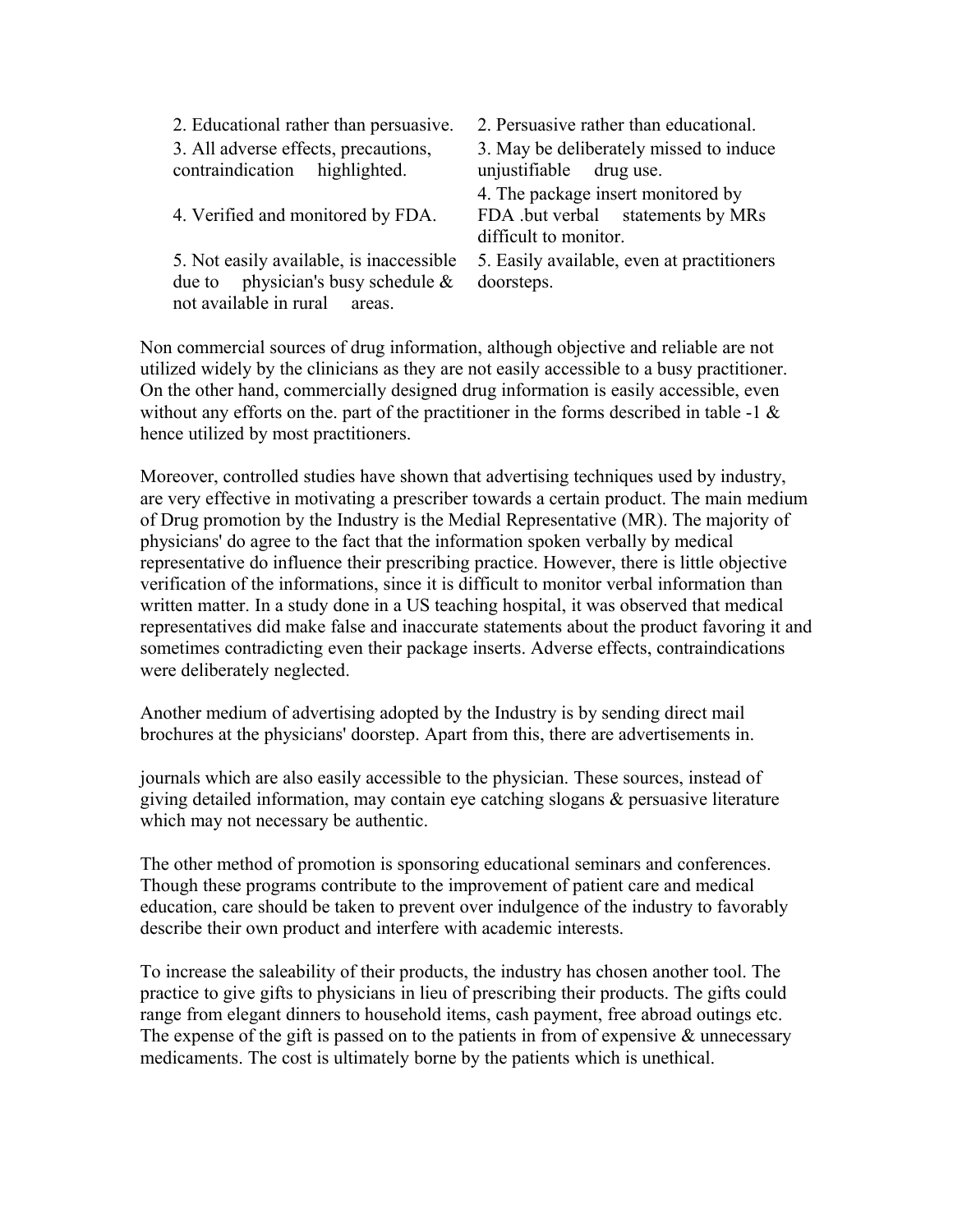The pharmaceutical industry has now even crossed the line by promoting their products through direct to consumer advertising-"An idea whose time should not come".

The scenario of Drug advertising in India is more pathetic than that in the western countries. Leading Indian journals carry drug advertisement which give hardly any information about the product. Sometimes it is just the name and a catchy slogan. Doesn't the prescriber have a right to a more complete information? The journals in the west also carry drug advertisement but with a more complete information.

For the physician's benefit  $\&$  of the patients too; and to promote safe  $\&$  effective use of drug, the WHO has come up with a drug information sheet. This sheet is a guide to the information that the preserver should expect a demand from a drug promotional **literature** 

Drug Information Sheet:

- 1. INN (internationalNon Propriety Name) of each substance.
- 2. Pharmacological data: A brief description of pharmacological properties & mechanism of action.
- 3. Clinical Information:
- (A) Indications
- (B) Dosage Regimens and relevant pharmacokinetic data
- Average and range for adults/children
- Dosing interval
- Average duration of treatment
- Special situations i.e. renal, hepatic, cardiac diseases etc.
- (C) Contraindications
- (D) Precautions & warnings
- (E) Adverse effects
- (F) Drug interactions, if any
- (G) Overdosage
- Brief clinical description of symptoms
- Non drug Rx and supportive therapy
- Specific antidotes

Pharmaceutical Information:

- (a) Dosage forms
- (b) Strength of dosage forms
- (c) Excipients
- (d) Shelf-life
- (e) Pack Size
- (f) Description of product/package
- (g) Legal category
- (h) Name and address of manufacturer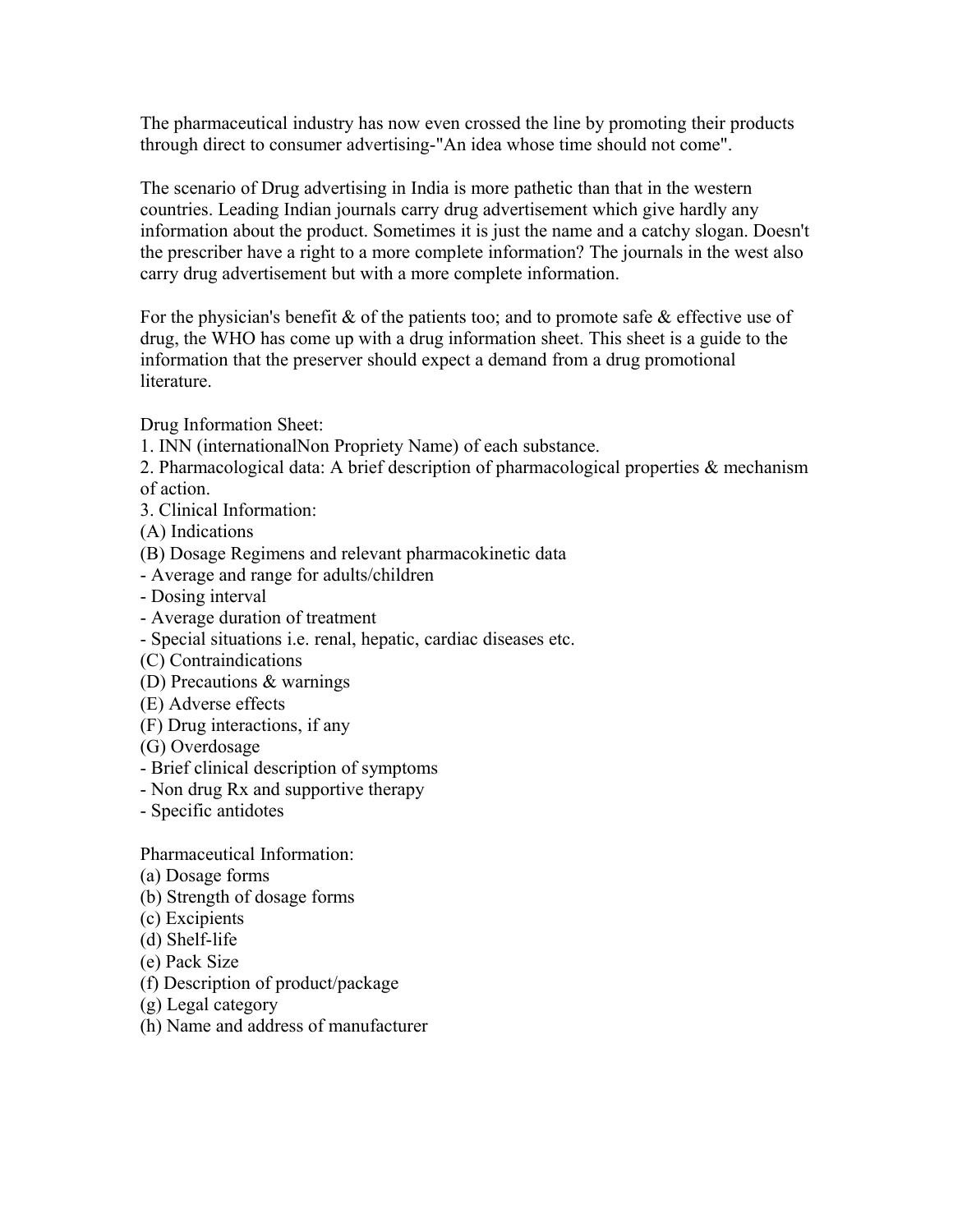#### 5. Cost:

The committee also recognize the need to develop appropriate drug information sheet for consumers.

### **CONCLUSION**

Amidst the THERAPEUTIC JUNGLE of drugs, enough to confuse the physicians, there is a need for authentic and reliable information from the industry too. The practitioners should not be swayed by the glamour  $\&$  glitter of the complete drug information sheet from the manufacturer. A doctor is a life long learner and whenever possible noncommercial reliable sources of informations should be referred to atleast for new drug. And so to conclude, there is no detailman or pharmaceutical company or patient that puts a gun to a doctor's head to write a prescription. ULTIMATELY IT ISN'T A PATIENTS SIGNATURE OR THE INDUSTRY'S ON THE PRESCRIPTION, IT IS THE DOCTOR'S.

#### **CLINCO-PATHOLOGICAL & ENDOCRINAL CO-RELATION IN CASES OF MENSTRUAL DISTURBANCES**

# **Dr. Babu S Patel, M.D. Ass. prof., of ob/gy Dr. Jayendra L Delvadia, M.D. ob/gy. Dr. Deeoak A Desai, M.D. Hon. prof, of ob/gy Smt. N.H.L. Municipal Medical College, Ahmedabad-380006.**

### ABSTRACT

Abnormal uterine hemorrhage is one of the commonest condition for which women attend the gynecological out patient department.

Dysfunctional uterine bleeding (D.U.B.) is an all inclusive term comprising a group of menstrual disorder of different etiology  $\&$  is not a single disease entity. It refers to some disorder in the endocrinal or physiological mechanism which normally results in menstruation. These mechanism involve the endometrium, ovary, pituitary, hypothalamus & cerebral cortex.

50 cases of DUB were studied, clinically, histopathologically & endocrinally to establish the correlation, mode of management & effect of management.

In our study,  $74\%$  DUB cases have some form of hormonal imbalance  $\&$  as a result, they have some form of menstrual irregularities. So, to manage such type of DUB cases properly, hormonal study of these cases is very helpful to diagnose exact etiology of menstrual disorders.

#### INTRODUCTION:

In-recent times the use of different steroidal agents for contraception  $\&$  sterilization procedures may have Contributed to the increased prevalence of menstrual disturbances.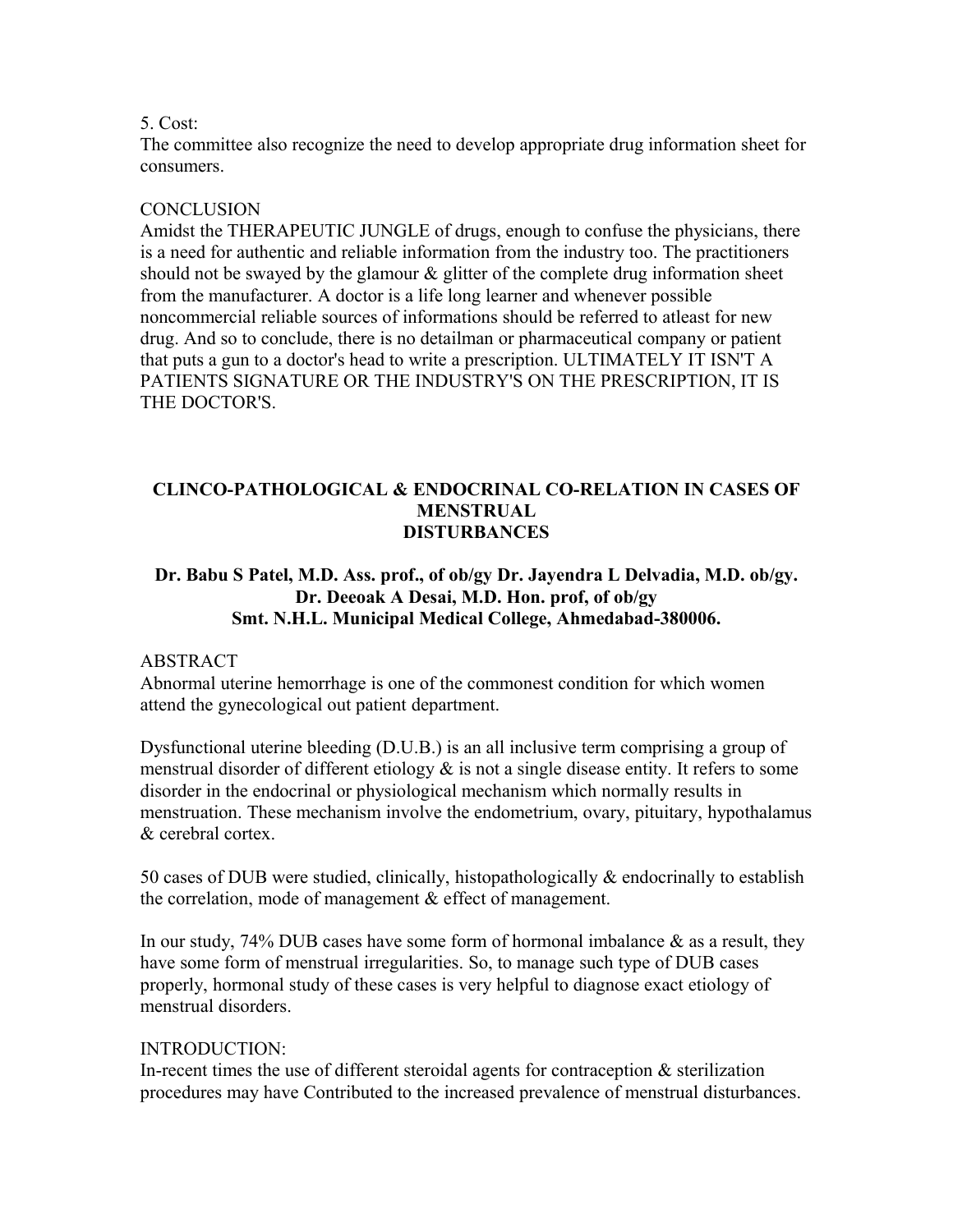It is orderly sequence of hormonal events culminating in approximate monthly ovulation that is responsible for the consistent & predictable nature of menstrual cycle. Absent, infrequent, irregular & otherwise abnormal menses have diverse causes like dysfunctional ovulatory mechanism or endocrinal disturbances. The diagnosis & management of abnormalities of menstrual function therefore must be based upon understanding of the physiology of the normal ovulatory cycle & other endocrinal hormones.

#### Material & method:

50 cases of DUB were selected at random but with high index of suspicion for any subclinical hormonal pathology causing clinical symptoms like obesity, under weight, hirsutism, galactorrhoea, thyroid swelling, dryness of vagina etc & were studied clinically, histopathologically & endocrinally to establish the clinico-pathological and endocrinal correlation, mode of management & effect of management.

### Observation & Discussion:

The true incidence of DUB is difficult to establish, sometimes the condition is self limiting occurring in cycle or two. It is the first diagnosis in at least 10% of the new OPD patients.

### **Table 1: Incidence of DUB according to age & parity**

| <b>Parity</b>      |          |                             |                   |          |               |                   |       |
|--------------------|----------|-----------------------------|-------------------|----------|---------------|-------------------|-------|
| $Age(yrs)$ Nulli 1 |          |                             | 2                 | 3        | 4             | >5                | Total |
| $10 - 20$          | 5        | 0                           | $\mathbf{0}$      | $\theta$ | 0             | 0                 |       |
| $21 - 30$          | 8        | 8                           | 4                 | 2        |               | $\mathbf{\Omega}$ | 23    |
| $31 - 40$          | $\theta$ | $\mathcal{D}_{\mathcal{L}}$ | $\mathbf{\Omega}$ | 3        | $\mathcal{L}$ |                   | 8     |
| $41 - 50$          | $\theta$ | $\mathbf{0}$                | $\mathbf{0}$      | 4        | 4             | 6                 | 14    |
| Total              | 13       | 10                          | 4                 | 9        |               |                   | 50    |

DUB may occur at any age between puberty & menopause. It is more common in third and in fifth decade. It is more common in parious women then nulli parous women. There are changes of arterioles with age and parity. .Alterations of the spiral arterioles of the endometrium constitute an important local factor in haemorrhage. Responding differently to wide estrogen fluctuations, they cause prolonged and increased endometrial bleeding.

Symptomatology may vary from menorrhagia to secondary amenorrhoea. 50 cases presented as menorrhagia (09), metrohrragia (01), metromenorrhagia (08), polymenorrhagia (06), dysmenorrhoea (03), oligomenorrhoea (10), hypomenorrhoea (04) and secondary amenorrhoea (09).

Endometrium was collected in 29 cases, by D&C in 28 and by Hysterectomy in one case. Hormonal Essay was obtained in all 50 cases.

Most of the cases have undergone for emergency D&C as therapeutic measure without selection of date for EB or D&C. So in 75% of the cases, HPE is either prolifera-tive or secretary endometrium. 9 cases with normal essay had Normal endometrium. Out of 37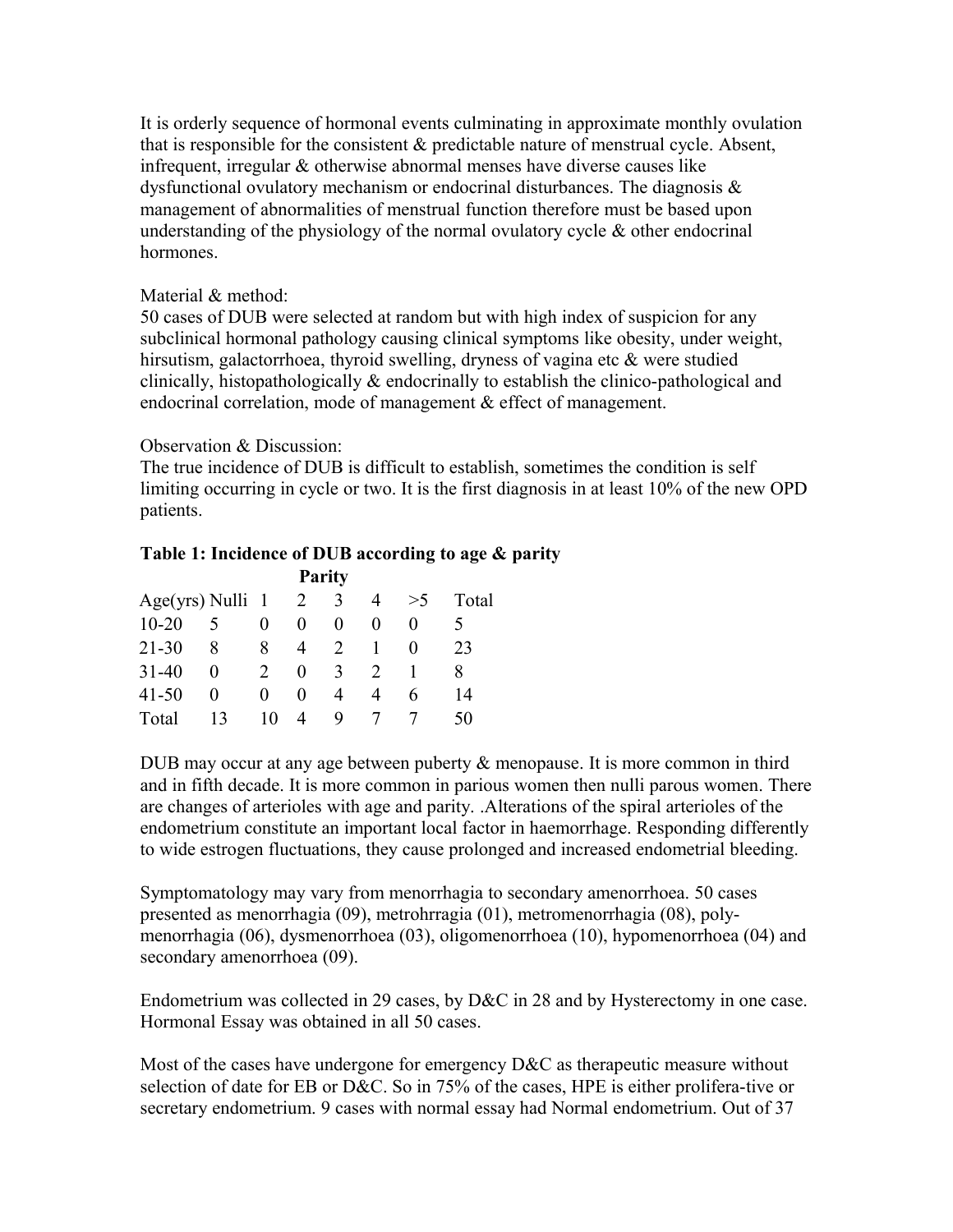cases having abnormal hormonal essay,20 had undergone D&C. 7 had abnormal endomertia! pattern.

In our study, 37 cases had some form of hormonal

# **Table: 2**

# **Endometrial Pattern/Hormonal Essay.**

| <b>Endometrial Pattern Normal</b> |       | Abnormal Total        |    |
|-----------------------------------|-------|-----------------------|----|
|                                   |       | Hormonal Hormonal     |    |
|                                   | Essay | Essay                 |    |
| Prol iterative phase              | 6     | 11                    | 17 |
| Secretary phase                   | 3     | 2                     | 5  |
| Endometrial Hyp                   |       |                       |    |
| erplasia                          | 0     | 2                     | 2  |
| Irregular Ripening                |       | $\mathcal{D}_{\cdot}$ | 2  |
| Atrophic                          |       |                       |    |
| Endometrium                       |       | 3                     | 3  |
| D&C Not done                      | 4     | 17                    | 21 |
| Total                             | 13    | 37                    | 50 |

# **Table: 3**

| Type of hormonal                   |     |         |       | Tolal No. of No. of No. of Other     |                       |
|------------------------------------|-----|---------|-------|--------------------------------------|-----------------------|
| abnormalily                        | No. | cases   | cases | cases                                | treat-                |
|                                    |     |         |       | benefited benifilled benifilled ment |                       |
|                                    |     | by      |       | by $D&C$ by medR                     | re-                   |
|                                    |     | medical |       | $+$ D&C quire                        |                       |
|                                    |     | R       |       |                                      | d                     |
| Hypothyroidism                     | 6   | 0       |       | 5                                    |                       |
| Hyperthyroidism                    | 4   |         |       | 2                                    |                       |
| <b>PCOD</b>                        | 6   | 4       |       |                                      | 2                     |
| <b>POP</b>                         | 8   | 8       |       |                                      |                       |
| Perimenopausal<br>anovuilatory DUB | 7   |         | 3     |                                      | 4                     |
| Hyperprolactinaemia                | 4   | 4       |       |                                      |                       |
| Corpus luteum<br>insufficiency     | 2   |         |       | $\mathcal{D}_{\cdot}$                |                       |
| No abnormality                     | 13  | 4       | 5     | $\mathcal{L}$                        | $\mathcal{D}_{\cdot}$ |
| Total                              | 50  | 21      | 8     |                                      |                       |

abnormalities. These all cases were given medical treatment according to their need & D&C was done, were required.

5 cases of hypothyroidism and 3 cases of hyperthyroidism were managed by medical treatment & by D&C excellently. Only 2 cases required hysterectomy.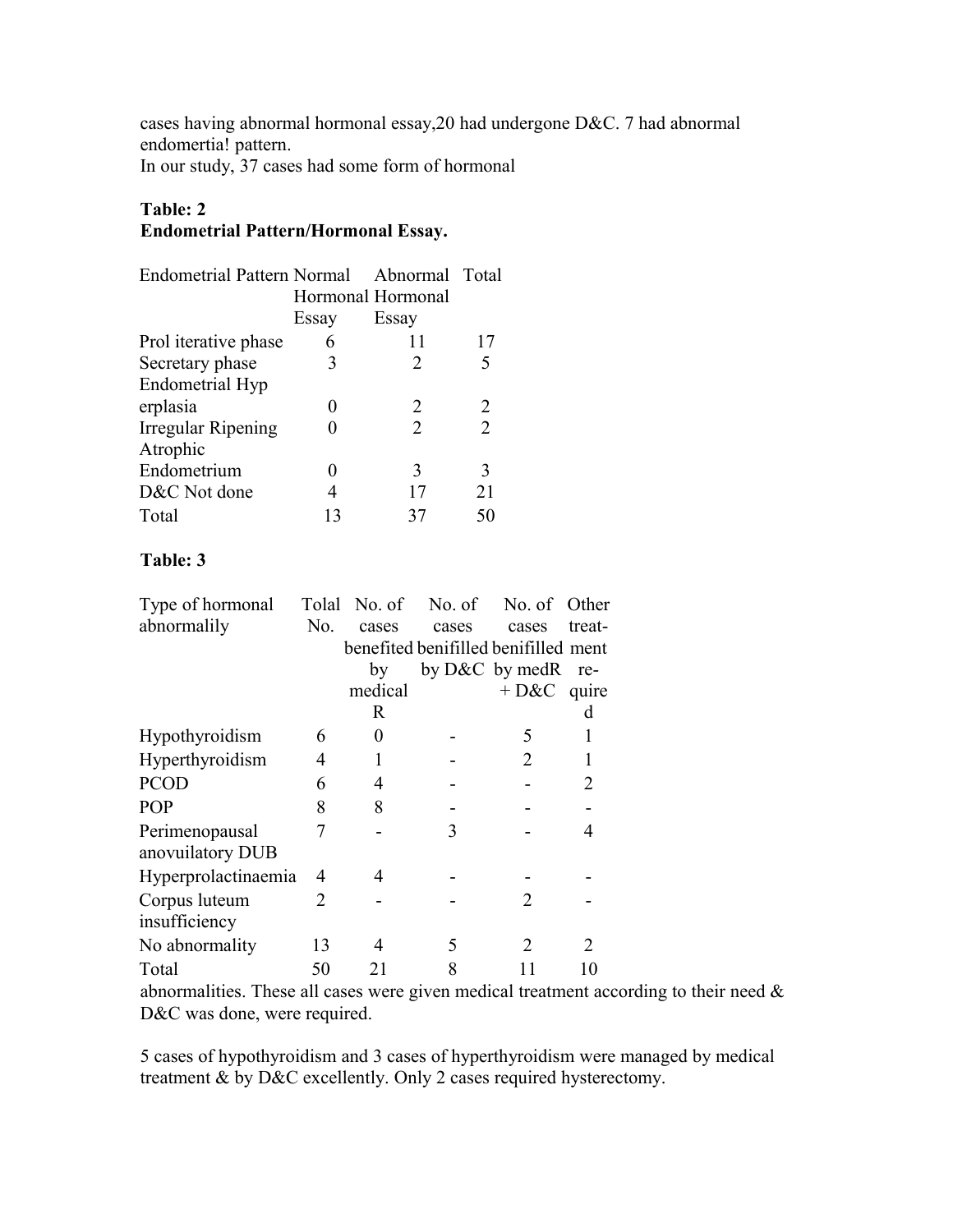10 cases wherein thyroid hormone abnormalities were detected, merit more attention. As such Thyroid gland is not directly concerned with pituitary ovarian uterine axis for either menstrual rhythm or fertility. Nonetheless it has a profound effect on these functions. In absence of other classical symptomatology of Thyroid dysfunction, wherein a woman presents herself with menstrual irregularity, a routine protocol for thyroid function test can unrevel such an abnormality, as can be seen in present study is as high as 20%.

4 case of PCOD responded excellently to medical treatment & only 2 cases were advised for Laproscopic ovarian drilling.

All 4 cases of hyperprolactinaemia & 8 cases of POP responded excellently to medical treatment. Out of 50 cases, 80% cases responded excellently to medical treatment, D&C or both. Only 20% of patients required other ' form of management.

From our study, we conclude that, even though high cost of hormonal assay, it should be done in DUB cases with some clinical abnormalities & if possible in all cases. Most of the patients with DUB can be managed by medically  $\&$  by D&C only very successfully & many unnecessary hysterectomies can be avoided.

References:

(1) Coulter A, BradlowJ, Agass M. Outcomes of referrals to gynecology outpatient clinic for menstrual problems. Br.J.obstetgynaecol, 1991;98:789-796.

(2) Classens EA, Cowell CA Acute adolescent menorrhagia. Am.J.Obset gynecol, 1981; 139:277-280.

(3) Davey D.A.DUB. In : whitfield CR, ed. Dewhurst's textbook of ob/gy for postgraduates. 5th edi London : 1995:P599.

(4) Grimes D.A.Diagnostic dilatation & curettage : a reapprisai. Am.J.obset gynecol 1982 ; 142 :1 -6.

(5) Willansky D.L.Greisman B.Early hypothyroidism in patients with menorrhagia. Am.J.obset gynaecol h 1989; 160:673- 677.

(6) Coulter A, Me Pherson K, vessey M.Do British women undergo too many or too few hysterectomies ? Soc sci med. 1988;27:987-994.

### **MORPHOMETRIC STUDY OF THE LUMBER VERTEBRAE FOR THE DIAGNOSIS OF LUMBER SPINAL CANAL STENOSIS**



### **Dr. Sunita Gupta MS(Anatomy) Asso. Prof, of Anatomy Smt. N.H.L. Medical College, Ahmedabad-380 006.**

The lumber part of the spinal canal contains the cauda equina.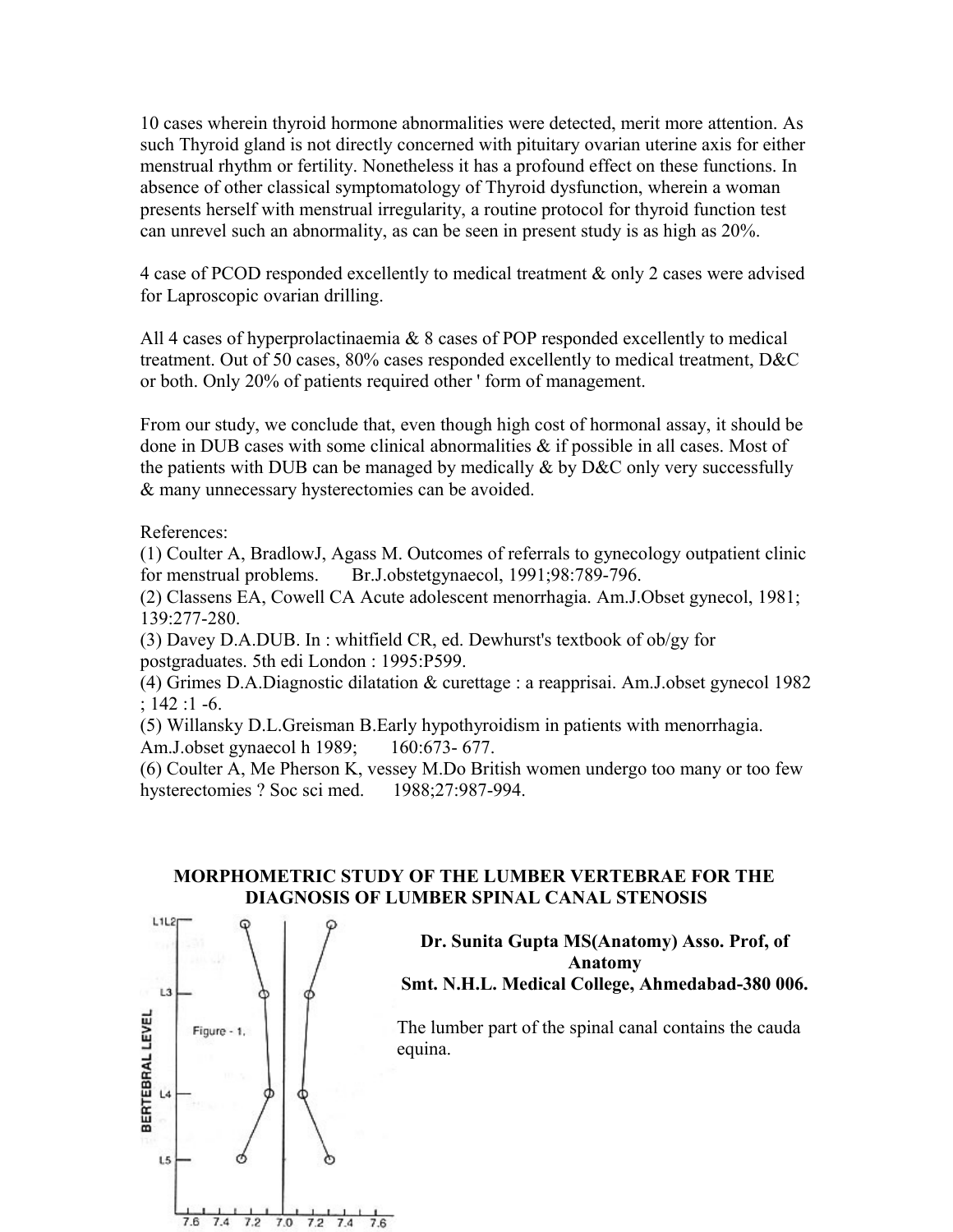Anatomical narrowing of the lumber spinal canal and intervertebral lamina, can be congenital or acquired. It has been reported as a cause of compression of the caudaequina and the emerging nerve roots.

The compression causes neurological complications like, pain in the back and lower limb on walking, weakness and parasthesia along the distribution of nerve roots of lumber spinal nerve -condition called the lumber spinal stenosis syndrome. The symptoms are relieved by reversing the lumber lordosis cither by banding, crouching.

According to verbiest, the sagittal diameters are reduced because of thickened laminae  $\&$ articular processe or short pedicles.

"Intermittent claudication of the cauda equina" is a condition in which there is bilateral radicular pain, disturbance of sensibility & impairment of motor power in the legs, brought on by walking on standing and relieved by rest.

The overall average lower limit of normal midsagitt diameter was established 15m. m.

In this study, diameter of osteological specimens were taken. This was done on 575 lumber vertebrae.

The sliding vernier caliper was used.

The midsagittal (A.P.) diameter of the canal was measured taking a point on the middle of the posterior surf of the body to the base of the opposing spinous process.

The mid-sagittal diameter in the osteological specimens from L1, L2 to L5 was observed to range from 14.30 m at L4 and 14.81 mm al L5 level, indicating that mid-sagittal diameter is narrowest al L4 leve and widest al L5 level.

The same conclusion wa: there observe by studying 40 skeletons and 35 radiographs.

Various techniques including plain radiography, myelpgraphy, epidural venography, compuled tomography  $\&$  diagnostic ultra sound  $\&$  M.R.I, have been used to measure the size of the lumbe spinal canal. But each technique has its own limitalion.

Adult bones were taken in thissludy, as in older age group degeneralive changes like osteophyte formulation increases.

Thus, normal limit of A.P. diameter For each lumber level was found to be :-

L1 L2 - 14.72 mm L3 - 14.33 mm L4 - 14.30mm L5 - 14.81 mm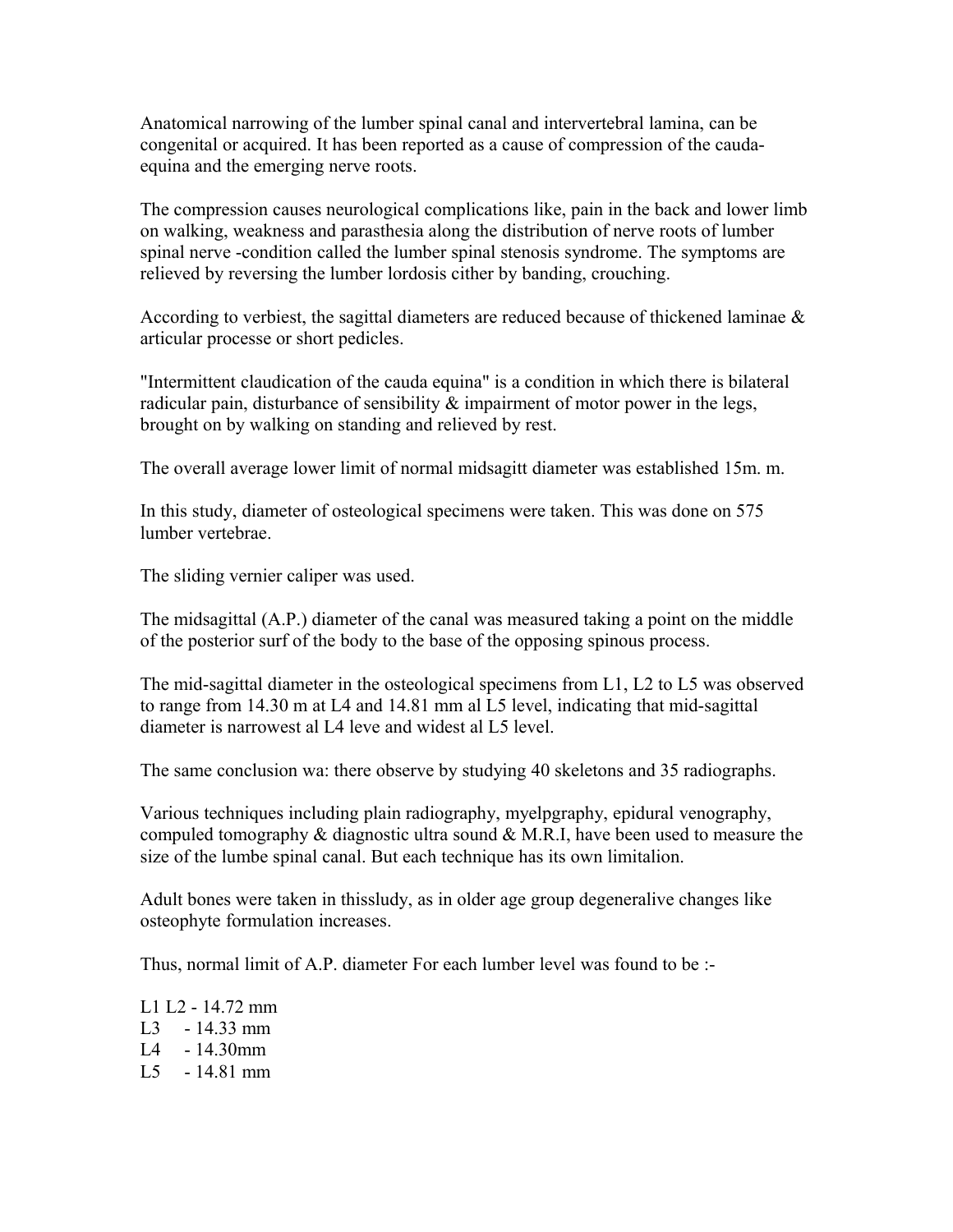Indicating that, there is narrowing at L4 level.

FIGURE-1 SHOWS DIAGRAMMATIC PRESENTATION OF MID-SAGITTAL DIAMETER OF 575 OSTEOLOGICAL SPECIMENS.

### **SUICIDE**

### **Dr. Lakshman Dutt M.D. (Psychiatry) Hon. Ass. Prof. Psychiatry, smt.N.H.L.Mun.Medical college, Ahmedabad-6**

There are about 1,50,000 suicide attempts every year in the European community. Depression, Schizophrenia, Alcoholism and most other mental disorders greatly increases the risk of suicide. About 15% of people with affective disorders and 10% of people with Schizophrenia eventually kill themselves. Careful assessment and management of Psychiatric patients may help to prevent some of these deaths.

Suicide is the deliberate taking of one's own life.

Attempted suicide can be by a variety of means. Self poisoning, self strangulation, failed attempts at hanging, drug overdoses and the like.

There are about 4500 recorded suicides in the United Kingdom every year and 30,000 deaths are attributed to suicide on the United States. This work out as a recorded suicide every 2 hours. Suicide is about 4 times more common in men than in women, though more suicide attempts by women.

Women are far more likely to choose drug overdoses as a method. In drug overdose there is a greater chance of intervention than in traditionally male means of attempting suicide such as hanging, gassing or firearms.

### **RISK FACTORS FOR SUICIDE**

- Unemployed men are 2 to 3 times more likely to kill themselves.

- Certain occupations such as vets, Doctors, Dentists,

Pharmacists and Farmers are at high risk.

- Sing|e, widowed and divorced people are more likely to kill themselves than married and cohabiting people.

- About 10% of people with schizophrenia, 15% of alcoholics and 15% people with affective disorders go on to kill themselves.

- Young people with conflicts about their sexuality.
- Drug misuse and homelessness.
- Terminal or disabling illness and chronic pain.
- Family history of suicidal behaviour, loneliness and social isolation.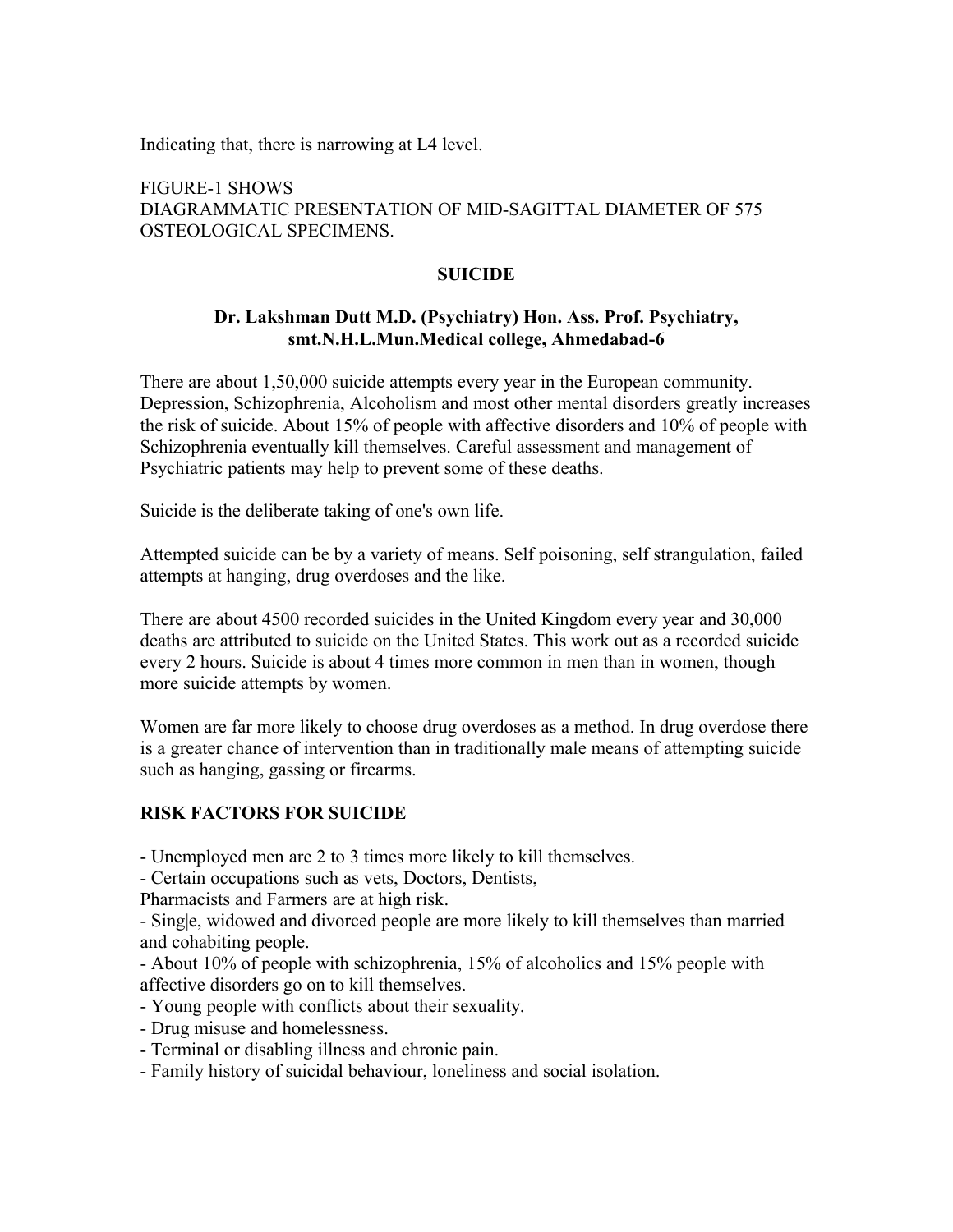# **ETIOLOGY OF SUICIDE** - Sociological Factors.

The first major contribution to the study of the social and culture influences on suicide was made at the end of last century by the trench sociologist Emile Durkheim. Durkheim divided suicides into three social categories.

1. Egoistic : Suicide applies to those who are not strongly integrated into any social group.

2. Altruistic: Suicide applies to those whose proneness to suicide stems from their excessive integration into a group with suicide being the outgrowth of that integration, e.g. the Japanese soldiers who sacrifices his life in battle.

3. Anomic : Suicide applies to those persons whose integration into society is disturbed, thereby depriving them of the customary norms of behaviour.

Psychological Factors :

### **FREUD'STHEQRY:**

The first important psychological insight into suicide came from Sigmund Freud. In his paper, "Mourning and Melancholia", Freud stated his belief that suicide represents aggression turned inward against on introjected, ambivalently cathected love object. Freud doubted that there would be a suicide without the earlier repressed desire to kill someone else.

### **Physiological Factors:**

(I) Genetics : A genetic factors in suicide has been suggested. Studies show that suicide tends to run in families.

(II) Neurochemistry: A serotonin deficiency, measured as decrease in the metabolism of 5-hydroxy indole acetic acid (5-HIAA) was found in a group of depressed patient who attempted suicide. Those patient who attempted suicide by violent means had a lower 5H1AA level in the cerebrospinal fluid than did those depressed patients who were not suicidal or who attempted suicide in a less violent manner.

### **TREATMENT:**

To major of suicides among psychiatric patients are preventable. Some patients experience suffering so great and intense that their eventual suicide may be perceived as inevitable. Fortunately, such patients are relatively uncommon. Some other patients have severe personality disorders are highly impulsive and commit suicide apparently in an impulsive manner, often when dysphoric or intoxicated or both.

The evidence that inadequate assessment or treatment is associated with suicide indicates that the great majority of suicides of psychiatric patients are probably preventable.

The evalution for suicide involves a complete psychiatric history, a thorough examination of the patient's mental state and inquiry about depressive symptoms, suicidal thoughts, intends, plans and attempts.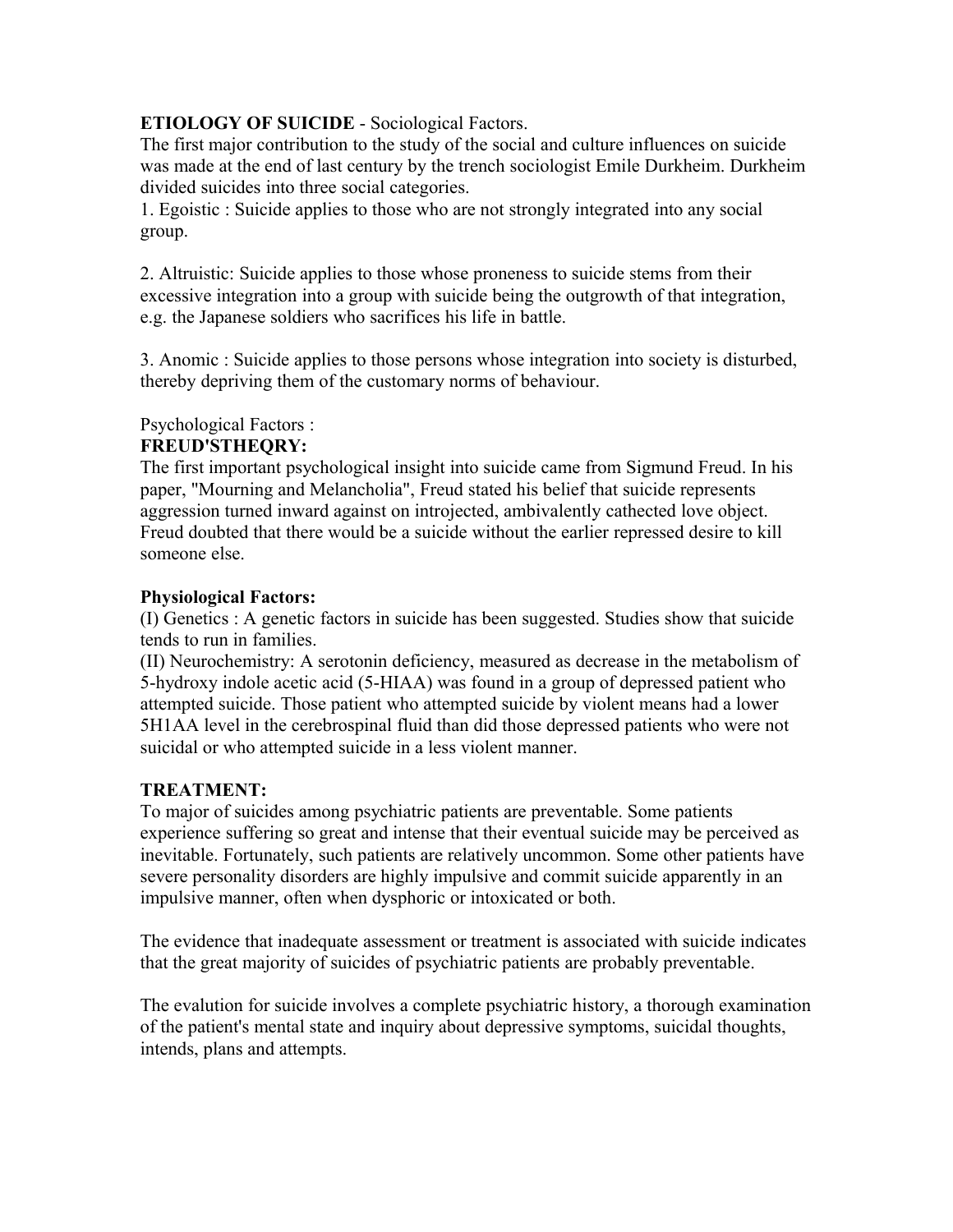The decision to hospitalize the patient depends on the diagnosis, the severity of the depression and the suicidal ideation, the patient's and the family's ability to cope, the patient's living situation, the availability of social support and the absence or the presence of risk factors for suicides.

Many psychiatrists believe that any patient who has made suicidal attempts, regardless of its lethality, should be hospitalized.

In the hospital the patient can receive antidepressant or antipsychotic medications as indicated. Individual psychotherapy, group therapy and family therapy are available and the patient receives the hospital's social support and sense of security. Constant observation by special nurses seclusion and restraints can not prevent suicide if the patient is resolute.

Electroconvulsive therapy (ECT) may be neccessary for some severally depressed patient with the antidepressant drugs, who may required several treatment courses.

### **VERDICT ON SUICIDES :**

Attempting suicide is again a crime: Section 309 of the Indian Penal Code (IPC) states as follows:

"Whoever attempts to commit suicide and does any act towards the commission of such an offence shall be punished with simple imprisonment for a term which may extend to one year or with fine or with both."

In 1994, in support of the judgments of the High Courts of Bombay and Delhi, the Supreme Court of the Indian had declared section 309 of the IPC as unconstitutional. This judgement was considered huminitarian and sympathetic to the emotional needs of those who attempts suicide and was therefore widely hailed across segments of society, especially by the psychiatric profession.

It may be noted that there are strong moral and legal grounds to continue to hold the aiding of suicide as a crime. This is partly because the decision to commit suicide may be irrational influence by dysfunctional mental state and party because the abettor of the suicide may have a vested interest in the death.

### **LEARNING POINTS**

Males are particularly likes to choose violent and "non reversible" means of killing themselves.

Loneliness, certain key occupations and psychiatric illness are all important risk factors for completed suicide.

Always include questions about suicidal ideas and plans in your psychiatric assessment. Those left behind after a suicide need special attention for their own feelings of betrayal and sadness.

Suicide is exceedingly rare in children, but becomes much more likely after adolescence and in young adulthood.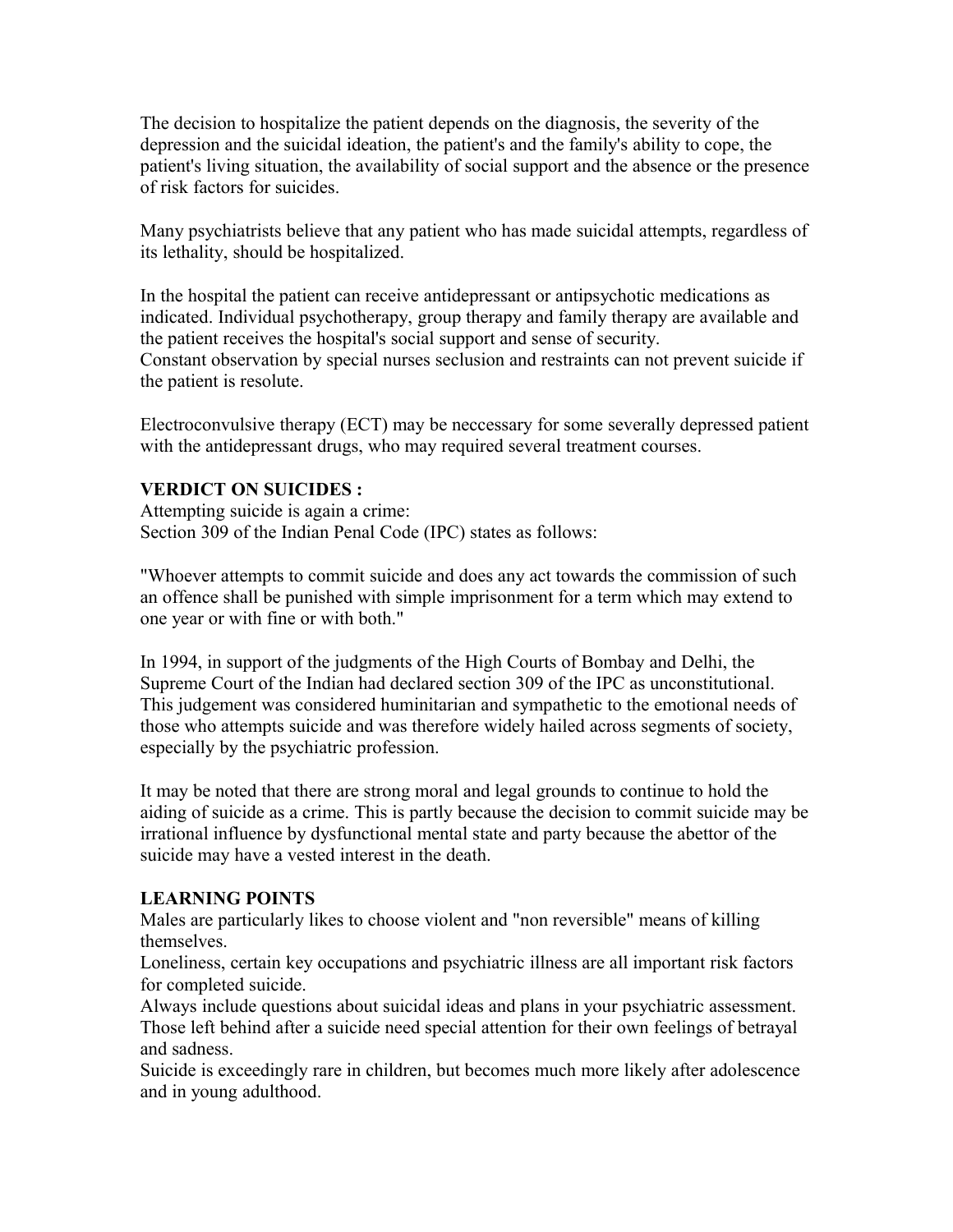### **NEWER MODALITIES IN MANAGEMENT OF THELESSAMIA**

### **Dr. Bhairaviben M.Shah. M.D.(PED) Prof.of pediatrics, Smt.N.H.L. Mun.Med. College. Ahmedabad-380 006. Dr.Mukesh Parmar 2nd year Resident**

Haemoglobinopathies are diverse group of autosomal recessive disorders of haemoglobin production Amongst them B-Thelessamia form one of the commonest form single gene disorder in India.

Newer advancement in supportive and curative management are:

### **[A] Advance in supportive care :**

(I) Pharmaceutical agents. The drugs under investigations are erythropoetin, Hydroxyurea. Butyrates or a combination of these agents Hydroxy urea administration result in an increase in foetal haemoglobin (Hb f) and R.B.C Indices (MCV-MCH) but not total Hb level. Trials of Butyrates and their derivatives have been still disappointing. Erythropoetin seems to induce production of greater number of Thelessemic RBGs rather than correcting underlying Alpha / beta / chain imbalance

#### (II) Oral Chelation

Oral Chelation is one of the important therapeutic advances which can significantly improve the quality and life of Thelessemic patients One drug which is under clinical trial for this purpose is 1,2 dimethyl-3 Hydroxypyrol-4- $I(L 1)$ 

#### (III) Anti Oxidants

Thelessemic erythrocyte membranes are thought to be damaged by free radicals formation and therefore the use

of free radical scavangers to reduce this damage to RBC is being investigated. The two antioxidants are currently under study, one is rutin the other is curcumin.

### **B. Newer curative Modalities:**

(1) Innovative methods of Bone marrow Transplantation :

(i) umbilical cord - blood is rich in Haemopoetic precursors cells which are capable of producing newer RBCs in donor. The advantages of the use of cord blood over conventional bone marrow are the ease of collection, lack of risk to the fetus and less likely hood of latent viral infection

(ii) The foetal liver also contain haemopoetic stem cells. The number of stem cells retrieved from foetal liver is indeed small. But this source of haemopoetic stem cells is sufficient to reconstitute in the foetus. Using this technique of bone marrow transplantation, the recipient foetus must be very young preferably under 13 weeks of age.

### **C. Gene Therapy**

Effective gene therapy require safe efficient and preferably transfer of functional B-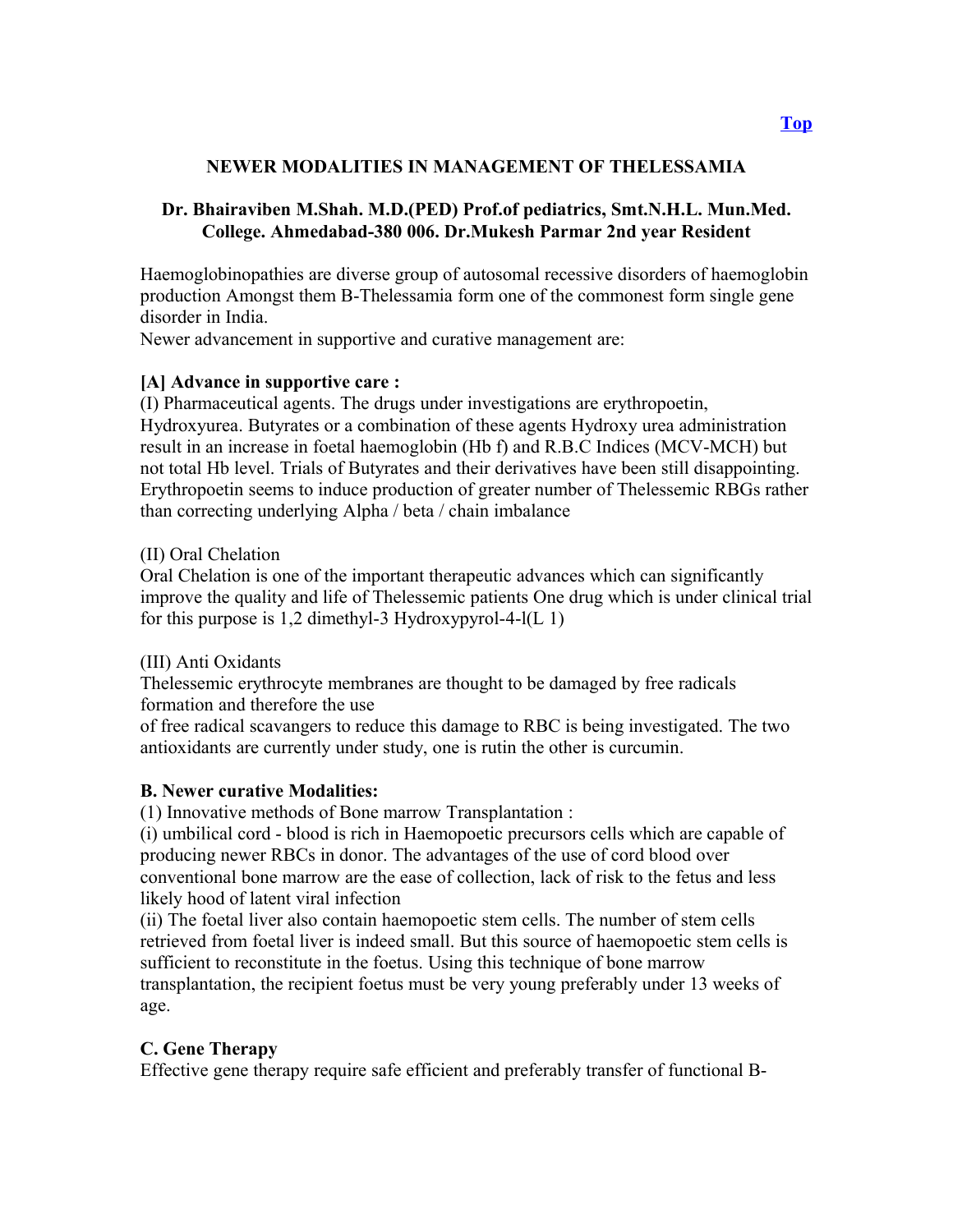globin gene into human haemopoetic cells. Gene therapy could potentially cure Thelessamia without exposure to the risk of Bone morrow transplantation.

### CLINICO- PATHOLOGICAL PROFILE OF CERVICAL LYMPHADENOPATHY **A Prospective Study Keywords, Cervical Lymphadenopathy F.N.A.C., Diagnostic Challenges**

### **Dr. Janardan V. Bhatt M.D. (medicine) Dr. Jayashree M. Shah M.D. (Pathology) Dr. Falguni Shah M.D. (Pathology) Asst. Profs. Smt. N.H.L. Mun. Medical college Elibridge Ahmedabad-380 006.**

Introduction:

Lymphadenopathy is an abnormal increase in size and/ or altered consistency of lymph nodes. It is a clinical manifestation of regional or systemic disease and serves as an excellent clue to the underlying disease.

Cervical lymphadenopathy (C.L.) is a fairly common clinical presentation. It is often a diagnostic challenge to medical professionals. The present study try to give an idea to proceed with such cases and also try to give insight to the medical professional about the overall quantum of the problem, diagnostic outcome and role of newer diagnostic methods including the FNAC (Fine needle Aspiration cytology ) among patients presented with CL. CL can be presented as isolated or as a part of generalized lymphadenopathy.

#### Aims And Objectives:

"A study was carried out to know the overall prevalence of various causes responsible for C.L. of more than 3 weeks duration. Study was also carried out to know the distribution of various lesions among the age  $\&$  sex groups. Study also try to evaluate the FNAC an diagnostic tool in our clinical setup.

Material And Method :

Consecutive patients presented with CL in our institute were recruited in the study. The patients having CL of less than 3 weeks duration having a history of (H/O) taking anti epileptic drug i.e. Dihydantoin sodium, having contraindication of FNAC, (Bleeding disorders, cardio respiratory failure) were dropped (excluded from the study). The major criteria of selection of patients was C.L. with more than 3 weeks duration of all age and sex group.

All patients were asked detail history pertaining to neck swelling and relevant questions to the etiological factors. Present past and family History of Tuberculosis, H/ O exposure for syphilis and AIDS and other relevant histories were asked. In the era of AIDS it is mandatory to take detail history regarding sexual exposure, homosexuality, drug abuse, (I.V), blood transfusion, etc. in young/ adult males. They all should be counselled systematically before advising ELISA, Western blot test for HI V antibody testing Subjects were also asked for H/O rat bite, cat bite (Pets) etc. They had undergone clinical examination of CL i.e. size, shape, consistency, matting etc and extra cervical lymph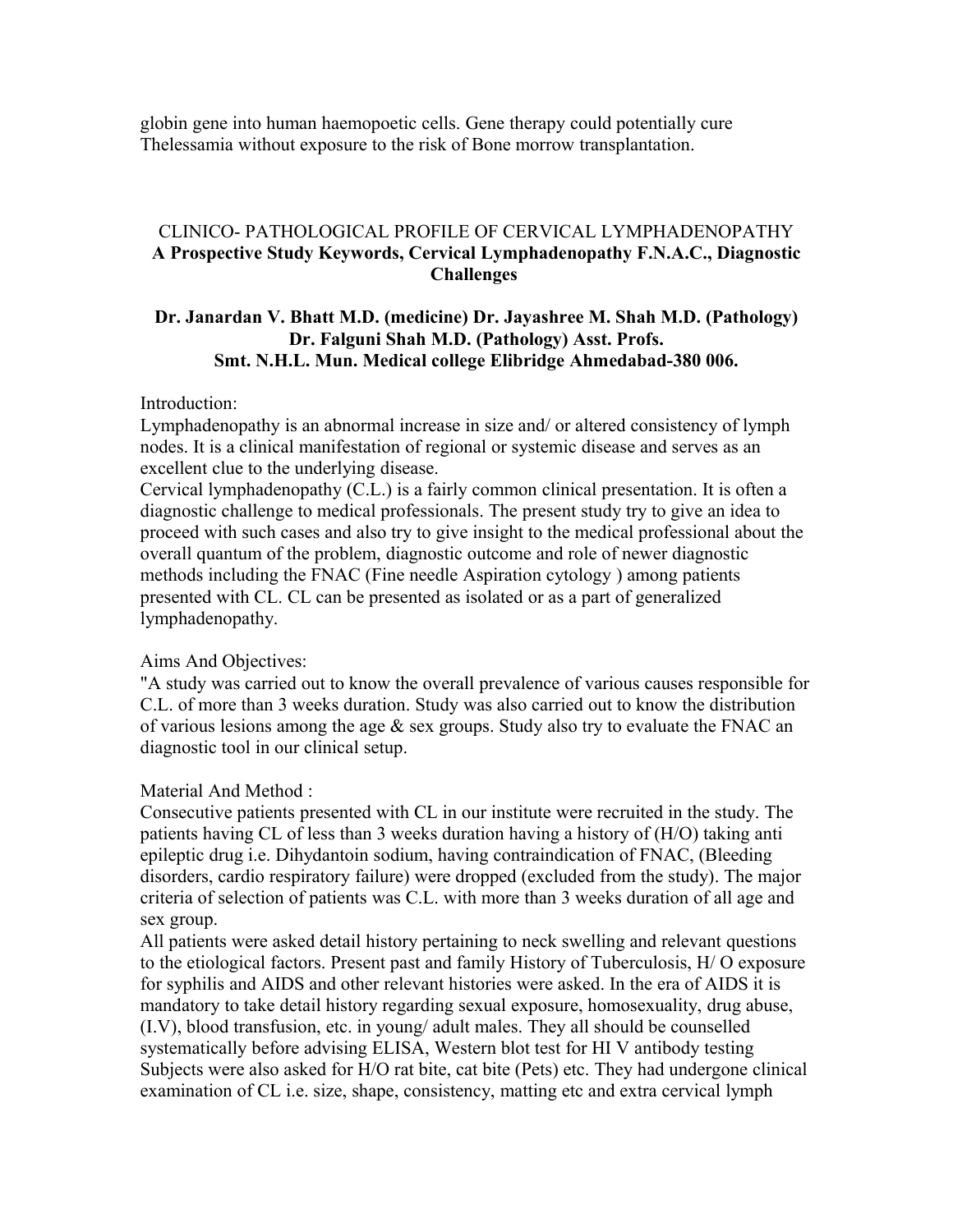nodes. Other systemic and general examination especially for hepato splenomegaly, ascites, jaundice, bleeding tendency, skin rash, chest sign for T.B., abdominal mass., etc. were carried out in all patients.

The patients had undergone routine laboratory investigations i.e., complete Blood Counts, Peripheral blood smear, ESR, Bleeding time, clotting time etc.. If the haematological status were normal, all the palpable nodes were undergone FNAC examination for diagnosis of pathological lesion. The palpable cervical node was fixed with one hand and the skin was cleansed and 22 gauze -1.5 cm long need le with 10ml syringe was inserted into the lymph node and a full suction pressure was applied. The tip of the needle was moved around. The pressure was neutralized and the needle was withdrawn. The aspirated material was Expelled on the glass slides. The slides were fixed with Alcohol fixative for pathological examination.

### **CERVICAL LYMPHADENOPATHY**

Table Showing Prevalence of various lesions responsible forC.L

#### **Table No. :1**

|                       | No.S      | $\frac{0}{0}$ |
|-----------------------|-----------|---------------|
| I) Tuberculesis $N=1$ | 276       | 51.9%         |
| 2) Abscess $N=2$      | 50        | $9.4\%$       |
| 3) Lymphoma $N=3$     | 12        | 2.3%          |
| 4) Metastases N=4     | 34        | $6.4\%$       |
| 5) Reactive $N=5$     | 147       | 27.6%         |
| $6)$ Cystic N= $6$    | 13        | $2.4\%$       |
|                       | $N = 532$ | 100%          |

Table Showing Distribution of various lesions of C.LAmong Males & Females. **Table No. 2**

| Lesions         |        | Male          | Female |           |  |
|-----------------|--------|---------------|--------|-----------|--|
|                 | Number | $\frac{0}{0}$ | $\%$   | Number    |  |
| 1) Tuberculesis | 42%    | (118)         | 58%    | (158)     |  |
| 2) Abscess      | 64%    | (32)          | 36%    | (18)      |  |
| 3) Lymphoma     | 33%    | (4)           | 67%    | (8)       |  |
| 4) Metastases   | 85%    | (29)          | 15%    | (5)       |  |
| 5) Reactive     | 15%    | (22)          | 85%    | (125)     |  |
| 6) Cystic       | 69%    | (9)           | 31%    | (4)       |  |
|                 |        | 214           | Total: | 318       |  |
|                 |        |               |        | $N = 532$ |  |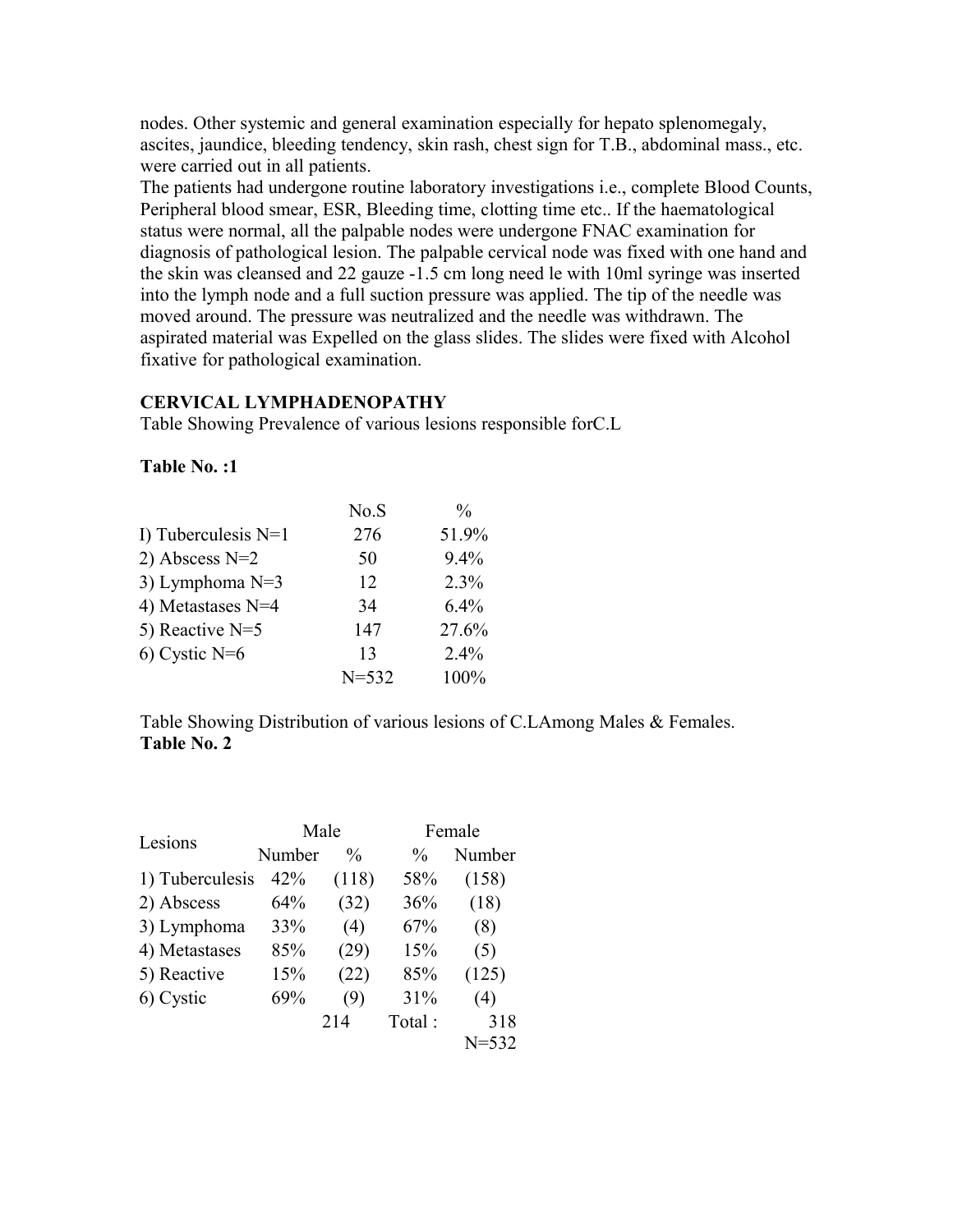#### **Observation :**

The present study over the period of January 1998 to December 1999\* total 540 patients presented with CL were assessed clinically, by laboratory and by FNAC. Out of 540, 8 patients were dropped because of failure to aspirate the Material from lymph nodes. Among remaining 532 patients, age ranged from 3-91 -mean age 22.36 (S.D. 15.18). 216 were male (40.6%) and 316 were female (59.4%) FNAC was found to be simple, safe and convenient test without any single record of complication. The duration of CL was 1.5 to 14 months duration (Mean 4.5 months duration (SD 6.2)

Among the diagnostic outcome, 51.9% were having tuberculous lesions, while 48.1% were having non-tuberculous lesions. 8.6% were having malignant lesions while 91.4% were having benign lesions. Among the malignant lesions 26% were having lymphoma, while 74% 'were having secondary' metastases. Overall prevalence of various lesions were tuberculosis 276(51.9%). Abscesses 50(9.4%). lymphoma 12(8.3%), Secondary metastases 34(6.4%). reactive lesion 147(27.6%). cystic lesion 13(2.4%). Tuberculosis and lymphoma were more common among the females, while abscesses and secondary metastases lesions in cervical lymph nodes were more common among males. All other observations are summarized in table No. 1,2.

### **Discussion :**

The study documented the fact that out of 532 patients 46 patients (8.6%) had malignant and 486 patients (91.4%) had benign lesions. Among the benign lesions the tuberculosis lesions (nl= 276) ranking on the top followed by reactive nonspecific chronic inflammation 147 (27.6%) followed abscesses n-2 50 (9.%) followed by metastases lesion  $n4=34(6.4\%)$  following by cystic lesion  $116=13(2.4\%)$  and lastly the Lymphoma n3=12 (2.3%) Table No. I

Actually very few studies are done to analyze the prevalence of pathological lesions and etiological factors for CL. In the study by steel et al; in their series of 1103 patients performed FNAC for lymphadenopathy, found 593 as malignant, 399 as benign and 91 as suspicious. In 120 cases the material was unsatisfactory. The authors concluded mat aspirate for supraclavicular nodes were more likely to be malignant (67%) in their series. According to them the most challenging lesions were lymphoma. With tjje use of newer, immunocytochemistry technique the lesions can be well interpreted by FNAC. The second study was performed by Bhattacharya et al for FNAC for diagnosis of tuberculosis. The authors concluded that FNAC is very useful adjunct in the diagnosis of T.B. Diagnosis of T.B. can be made by the demonstration of epitheloid grannuloma (lymphoid cells, epitheloid cells and giant cells with or without caseation) even in the absence of AFB. The authors further recommend that necrotic features whether acellular or accompanied by neutrophilic infiltrate are usually misdiagnosed as suppurative abscesses. Such smear however show high AFB positivity and the diagnosis of tuberculosis is still possible even in the absence of Typical epitheloid grannuloma. Therefore all smears / aspirate obtained by FNAC of suspected T.B. shall be subjected to ZN staining for AFB. It is further emphasized that tuberculosis is very common in India and in all cases of CL, all efforts must be done to rule out tuberculosis. High index of suspicions is required. Kirn S et al suggested that PCR(Polymerized Chain reaction) test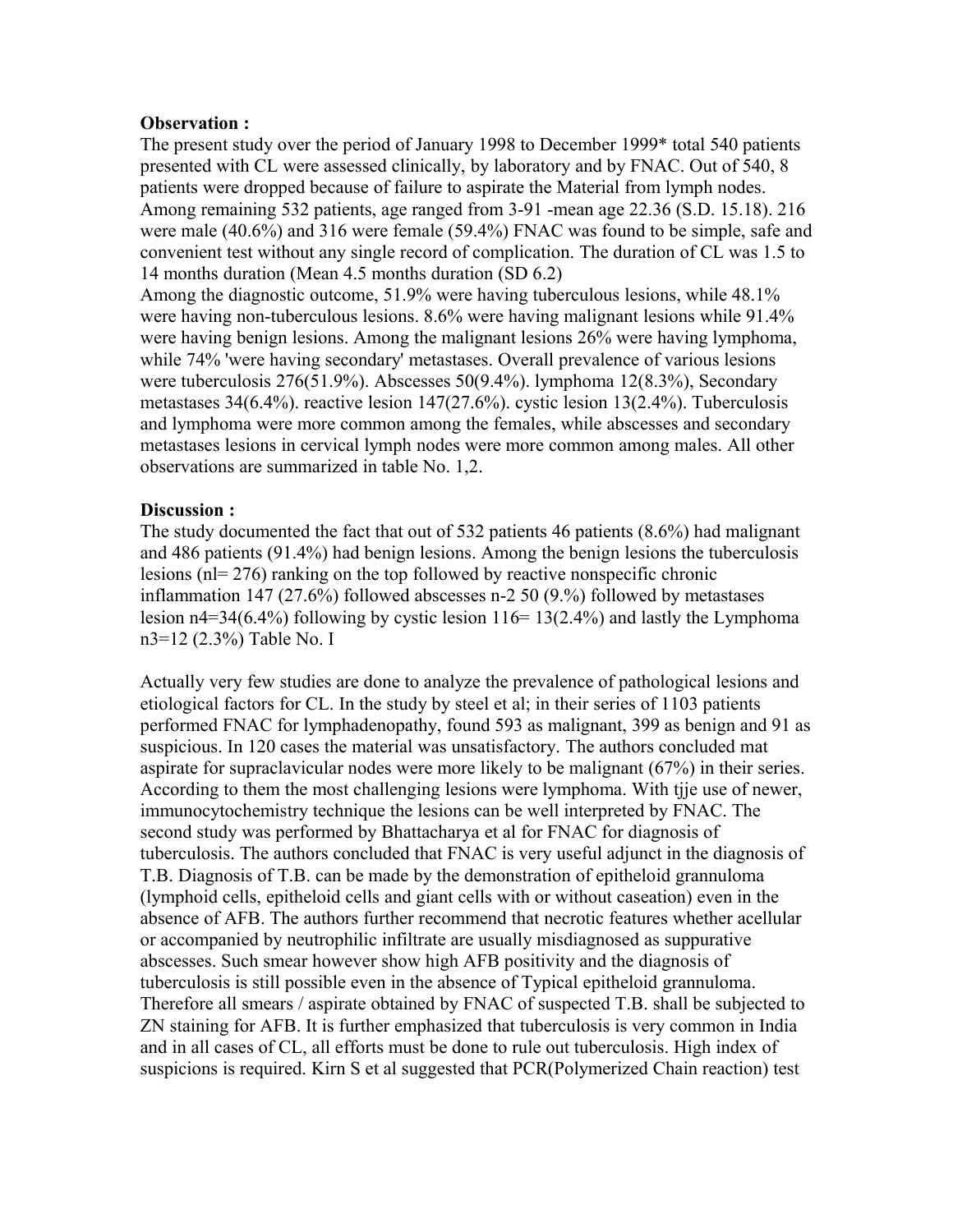for mycobacterial DN A study on aspirated material is 100% specific and sensitive test for the diagnosis of tuberculosis.

Pyogenic abscesses are still common in our country (n= 50/9.4%). Such material should be sent for microbiological/ bacteriological examination. Such lesion may require surgical intervention i.e. excision, drainage and proper antibiotic therapy after culture sensitivity test.

Lesions diagnosed as reactive ( $n= 147/27.6\%$ ) are non-specific chronic inflammatory lesions and are usually benign. But such lesions require further clinical examination for the evidence of septic / infective focci in head and neck i.e. otitis media, tonsillitis, dental, sepsis, scalp lesions and other chronic dermatosis. Such lesions worth to observe closely at regular interval with reassurance. During observation period if any other new clinical picture develop require further, diagnostic workup.

In children and young adults chronic inflammatory lesions can be of tuberculous origin if other clinical findings, i.e past history, tuberculosis lesions in lungs are the coexisting clinical clues. If such lesions should undergo biopsy, the material should undergo bacteriological examinations and culture study. Saskind et al followed such 81 children with non- tuberculous cervical lymphadenopathy and found that 54 of cases the responsible organism was non tuberculous mycobacteria. The typical clinical presentation was non-tender cervical lymphadenopathy and found that 54 of cases the responsible organism was non tuberculous mycobacterial. The typical clinical presentation was nontender cervical lymphadenopathy of long duration unresponsive to antimicrobials and AKT. (Ami koch's treatment). All underwent surgical excision which was curative in 66%. The remaining children require additional diagnostic workup. Non turberculous mycobacteria and atypical mycobacteria pause a great difficulty in diagnosis and management As very often atypical mycobacteria are resistant to common anti- microbial and AKT. In such cases the surgical excision is the choice of treatment. This may be the typical clinical scenario in immunologically compromised patients. Fit Z patrick New orleons(USA) remarked that tuberculosis of Lymph nodes have been shown to be rising in USA also. He described that both tuberculous and non- tuberculous mycobacteria can be responsible for cervical lymphadenitis.

Malignant causes of CL are both diagnostically and prognostically important. 46 out of 532 cases (8.6%) were malignant lesion responsible for CL in our study. Our of 46. 12 (26%) were primary lymphoma and 34(74%) were secondary metastases.

Metastatic malignant lesion of CL is more common in male (85%) and among the age group more than 50 yrs. In metastatic lesions FNAC not only help to detect the lesion but also gives clue to the physician about the primary focci. Metastases of unknown origin (MUO) is a clinical diagnostic challenge and often manifest as CL. Reyes et al study with FNAC in metastatic CL, the microscopic study was complemented with Diffquik, pap smear, immunostains, electron microscopy and cells were typed (classified). See the table No.3 Regarding the clinical correlation, small cell carcinoma suggesting of originated from lung. Squamous cell carcinoma were originated, from head and neck. The following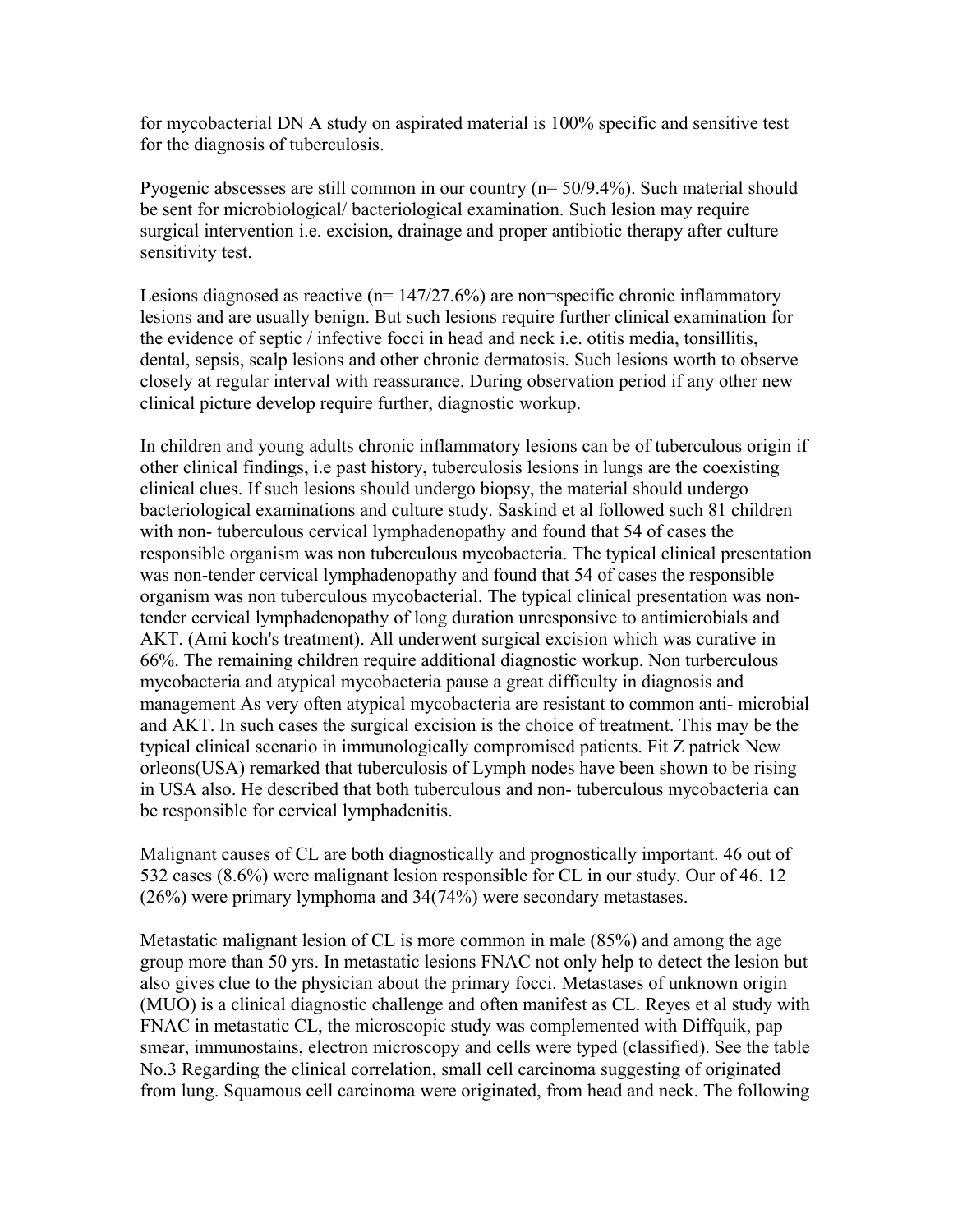table showing comparison of Reyes's study with our's study regarding metastases.

#### **Metastases :**

|                                  | No.%            | No.%               |
|----------------------------------|-----------------|--------------------|
|                                  | Reves's $n=115$ | Our's Study $n=34$ |
| Adenocarcinoma                   | $60(52.1\%)$    | 05(14.7%)          |
| Squamous - cell Ca.              | $23(20.0\%)$    | $17(50.0\%)$       |
| Small cell ca                    | 26 (22.6%)      | $0(0\%)$           |
| Undifferentiated ca              | $06(5.2\%)$     | $07(20.5\%)$       |
| Follicular/papillary ca $O(0\%)$ |                 | $03(8.8\%)$        |
| Neuroblastoma                    | $0(0\%)$        | 01(3%)             |
| pleomorphic Sarcoma 0            |                 | $(0\%) 01$         |
| (3%)                             |                 |                    |
|                                  | $n=115$         | $n = 34$           |

Primary malignancy of lymphnodes i.e. lymphoma both Hodgkins's lymphoma and NHL (Non Hodgkins lymphoma) were 12(2.3%). Though their prevalence is low, they pause a great diagnostic challenge In our study all the cases were associated with some systemic symptoms i.e. fever, fatigue, weight loss, night sweats, aches, pruritus malaise, anorexia. Though the 34% of tuberculosis CL were also associated with systemic symptoms. In both the condition the matting of lymph nodes is common feature but softening and abscess formation is the feature of TB lymphadenitis. Once the lymphoma is diagnosed one should proceed for staging of the disease by, appropriate investigation, i.e. history of systemic symptoms, examination of all lymph node areas, liver, spleen study. Liver function test, Kidney function test, x-ray chest, lymphangiography, 'Computerised tomography scan of chest, abdomen and pelvis for lymphadenopathy, spleen scan 99m Tc., bone scan 99m Tc., immunological profile. Laproscopy and exploratory laprotomy may be required for staging of the disease and multiple lymphnode biopsy, wedge and cone biopsy ofboth lobes of liver, splenectomy (Preceded by pneumococcal vaccine) oopheropexy in young reproductively active woman (to Prevent radiation injury) Advantages of Splenectomy are to avoid problems of Hypersplenism, to avoid radiation injury to left kidney and left lung.

#### **IMAGING OF NECK**

Because of their non- invasive nature, more and more studies are coming regarding the role of sonography, colour dopplcr and CT scanning in the evaluation of CL. Their role is under evaluation but when CL lesion is cystic in nature, FNAC can Safely be carried out under guidance of sonography. When the Cervical lesions cannot be confirmed , clinically of originated from lymph nodes, sonography gives further guidance the site and nature of the lesions.

Giuffrida D et al found sonography examination highly informative to differentiate whether the cause of CL is benign or malignant. An oval shape with central ecogenic hylus indicate benign lesion where as roundness with absence<sup> $\wedge$ </sup> of central ecogenic hylus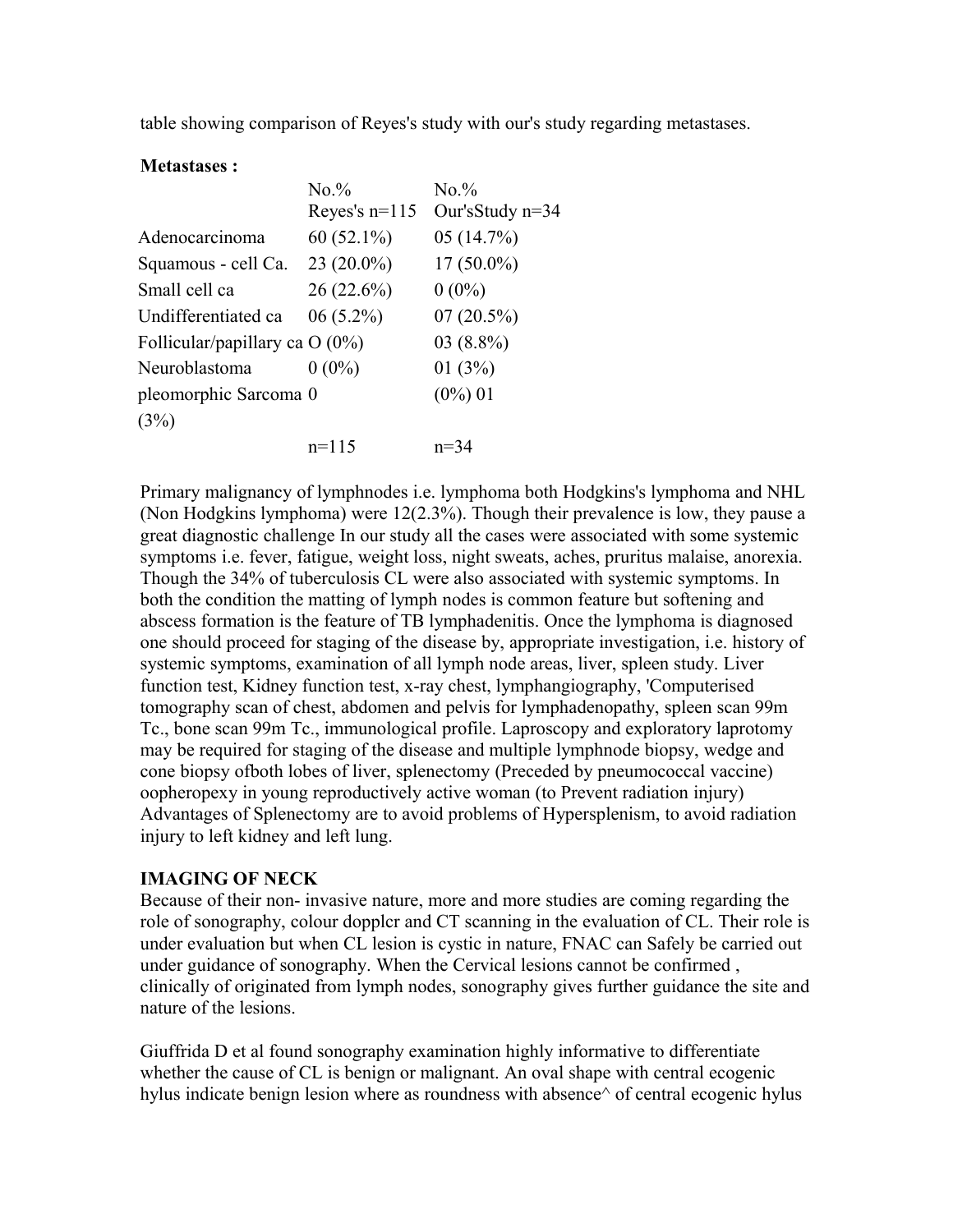indicate malignant lesion. Na D.G et al described the role of colour doppler sonography in differential diagnosis of CL, depending upon the vascular pattern.

Van den Brekel et al concluded in their review article about the role of imaging of neck in diagnosis of occult lesion of neck and staging the neck in cancer patients and to lesser extent help to differentiate swelling in neck (cervical mass lesion ). The extension of tumours can be depicted, and assessment of operability can be predicted though not very reliable. Conventional imaging techniques such as CT,-MRI (Magnetic resonance imaging) U.S., are rapidly evolving by improvement in resolution of newer contrast and specific agents. U.S. guided aspiration is currently one of the most accurate technique to assess the occult metastases. To over come the limitations, new imaging modalities such as immunoimaging with SPECT. thallium SPECT. PET and Fused imaging are rapidly developing and proved to be useful in diagnosis of CL. Though these techniques; will probably become very accurate in staging of cervical mass & in differential diagnosis of CL. The cost and availability are the limiting factors. Their role will be in detection of unknown primaries, distant metastases. and follow up after radiotherapy, chemotherapy & surgery. These methods are also useful to differentiate the thyroid cancer from CL.

In clinical setup P.U.O. (pyrexia of unknown origin) is also pause a diagnostic challenge. In such situation, de clein et al in their study on P.U.O. remarked that repeating through the clinical history, physical examination and waiting for potential diagnostic clues (P.D.C.) to appear is probably better than ordering more and more investigations in the hope that something abnormal will come up. CL may come out ad P.D.C. In such situation common diagnosis are T.B.,S.L.E.(SYSTEM1C LUPUSERYTHOMATOSUS), Rheumatoid Arthritis, Lymphoma, Toxoplasmosis, Infectious mononucleosis, C. M.V.,., (cytomegalo virus) HIV/AIDS, PGL. (persistent generalised lymphadenopathy). In our study about 2.6% of the CL presented with P.U.O..

#### **Conclusion:**

The study concluded the fact that the tuberculosis is the most common cause of cervical lymphadenopathy. In our set up 51.9 % of patient of CL were suffering from tuberculous cervical lymphadenitis. Though in about 48.1% of patients the non-tuberculous causes were responsible lesions for the CL. In patients with CL one should wait for 3 weeks to rule out common viral infection. In such patients, one should study the blood counts and peripheral smears, careful for various types of haematological malignancy i.e. leukemias and if needed, supplemented with bone marrow examination. If CL is of more than 3 week duration and the haematological status is normal, than instead of giving empirical (therapeutic test) with AKT, patients should be considered for FN AC. FN AC is found to be safe & simple in diagnosing the lesions responsible for CL including the tuberculosis. Not a single complication is recorded during the study with FN AC. If FN AC adjunct with bacteriological, immunological and PCR test, the accuracy of diagnosing the tuberculosis is 100%. FNAC is extremely useful in certain clinical setup i.e. metastases of unknown origin, pyrexia of unknown origin, symptomatic and a symptomatic, cervical mass lesions. CL is not uncommon clinical presentation in clinical practice. All patients should be carefully examined for cervical lymph nodes enlargement. High index of suspicion is essential in clinical setup. The detail clinical examination for lymph nodes,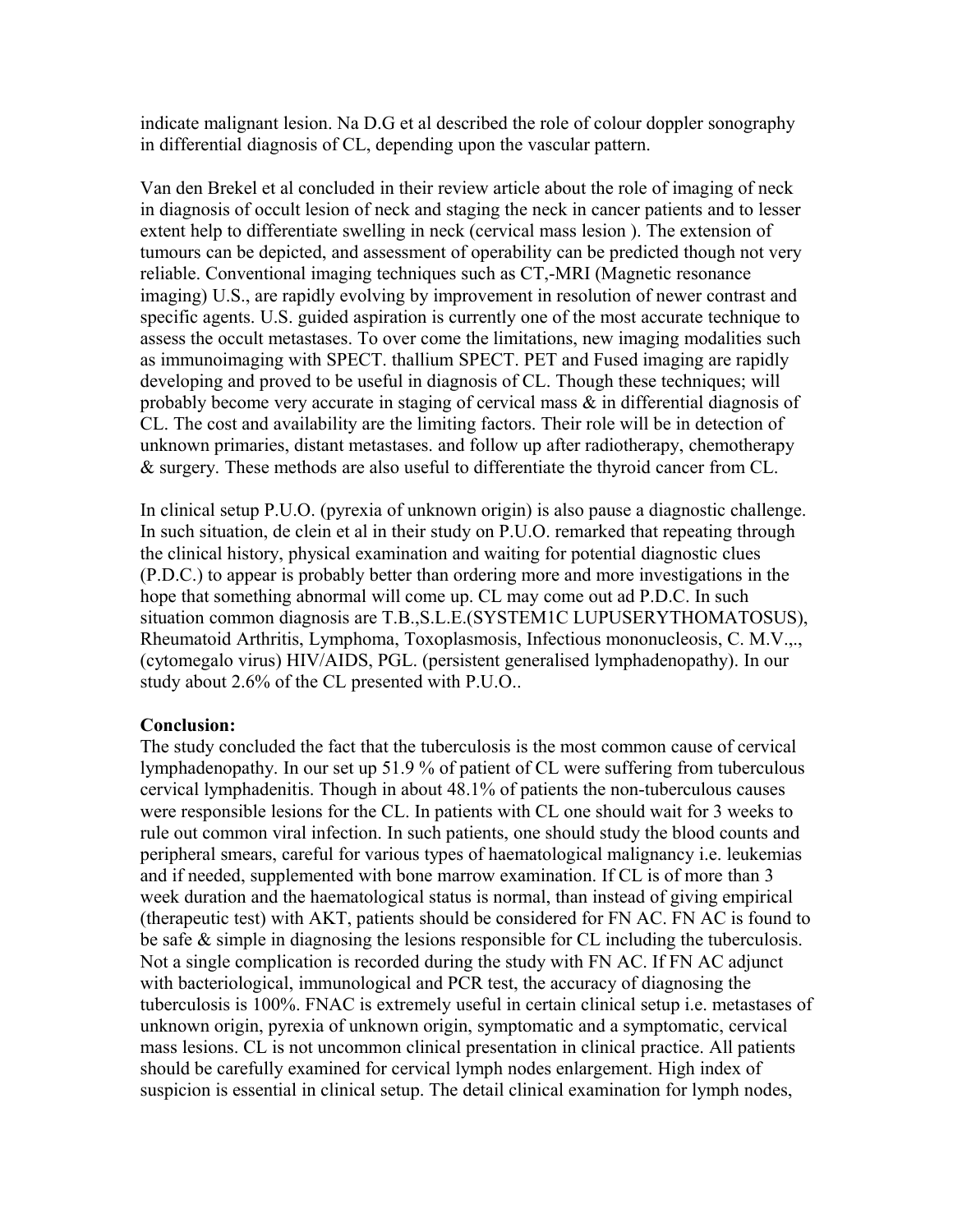Supplemented with routine laboratory examination and FNAC give very important clue to the medical professionals among patients presented with cervical , lymphadenopathy.

# **Chief references:**

1. A.G.Gonshal, Diagnosis of Tuberculosis, Journal of Indian Medical Association, Vol 98, NO 3 March-2000 ISSN 0019- 5842.

2. Benson Mitcnell R, Cervical lynphadenitis sec, to Atypical mycobacteria, Journal of laringo otology, Jan 1996 110 (\* 1), page 48-51, ISSN 0022-2151.

3. Bhattacharya S. FNAC diagnosis of Tuberculosis an eight year study at Banglore, Indian journal of medical science,

Nov 1998, Vol 52 (11), page-498 ISSN 0019-5359.

4. Choi M.Y. Distinction between benign and malignant causes of lymphadenopathy, Value of Doppler, Am.J. of Roentgenology Oct. 1998.981, ISSN 0361/803x.

5. Fitzpatrich M.L., Micobacterlal cervical lymphadenitis, a review article, J.La state Med. soc. (USA),Nov 1996, 148(11), page 451-454, ISSN 0024/6921.

6. Giuffrida D, Minerva Endocrinology (Italy) sep. 1997 Vol 22 (%), Echography at high resolution in diagnosis of cervical lymphadenopathy.

7. H.Harold Priendman Problem oriented Medical diagnosis. A text 6th edition, Lymphadenopathy. page No. 237-241.

8. Kirn S.S. , Application of PCR from the fine needle aspirates for the diagnosis of cervical tuberculous lymphadenitis, Journal of korean medical sciences (Korea), April 19% Vol 11 (2), page 127-132, ISSN 1011-8934.

9. Kleinjn EM, Medical (Baltimore USA) Journal Nov. 1998 76 Page No. 401-414 ISSN 0025-7974 Fever of Unknown origin- diagnosis in multi centre study.

10. Lee Y. Cervical tuberculous lymphadenitis : CT findings. Journal of Computer Assisted tomography (USA),

May-June 1994 Vol 18 (3) page 370-375 ISSN 0363-8715.

11. Michael W Stanley, Out comes of FNAC, Clinics in Laboratory medicine, (USA), Des 1999 Vol 19 (4), Pages 773.

12. Moran C.A. , Inflammatory pseudotumour of lymph nodes Journal; Human pathology March 1997 Vol 28 (\$),

pages 332-338, ISSN 0046-8177.

13. Na D.G. Differential diagnosis of cervical of lymph nodes: usefulness of colour Doppler sonography, American Journal of Roentgenologym May 1997 168 (\$) page, 1311-1316, ISSN 0361-803x.

14. Reyes C.V. Metastasis of Unknown origin, pole of F.N.A.C. Diagnostic

Cytopathology, (USA) May 1998 pages 319-322, ISSN 8555-1039.

15. Shimoide H, Status of Extra pulmonary tuberculosis in community Hospitals, Kekkaku (Journal Japan)

Aug 1994 Vol 69 (8) page 519 ISSN 0022-9776.

16. S.Satya Sri, Tuberculosis of Lymph nodes, Text book of pulmonary and Extra pulmonary tuberculosis Ilnd edition, (India) page No.24-236.

17. Steel B.L., F.N.A.B. in the diagnosis of Lyphadenopathy, Journal A ta. cytology, (USA)

Jan 1995 39 (\*0, page 76-81 ISSN 0001 -5547).

18. Suskind D.L. Nonbacterial Non tuberculous Mycobacterial cervical adenitis, Clinical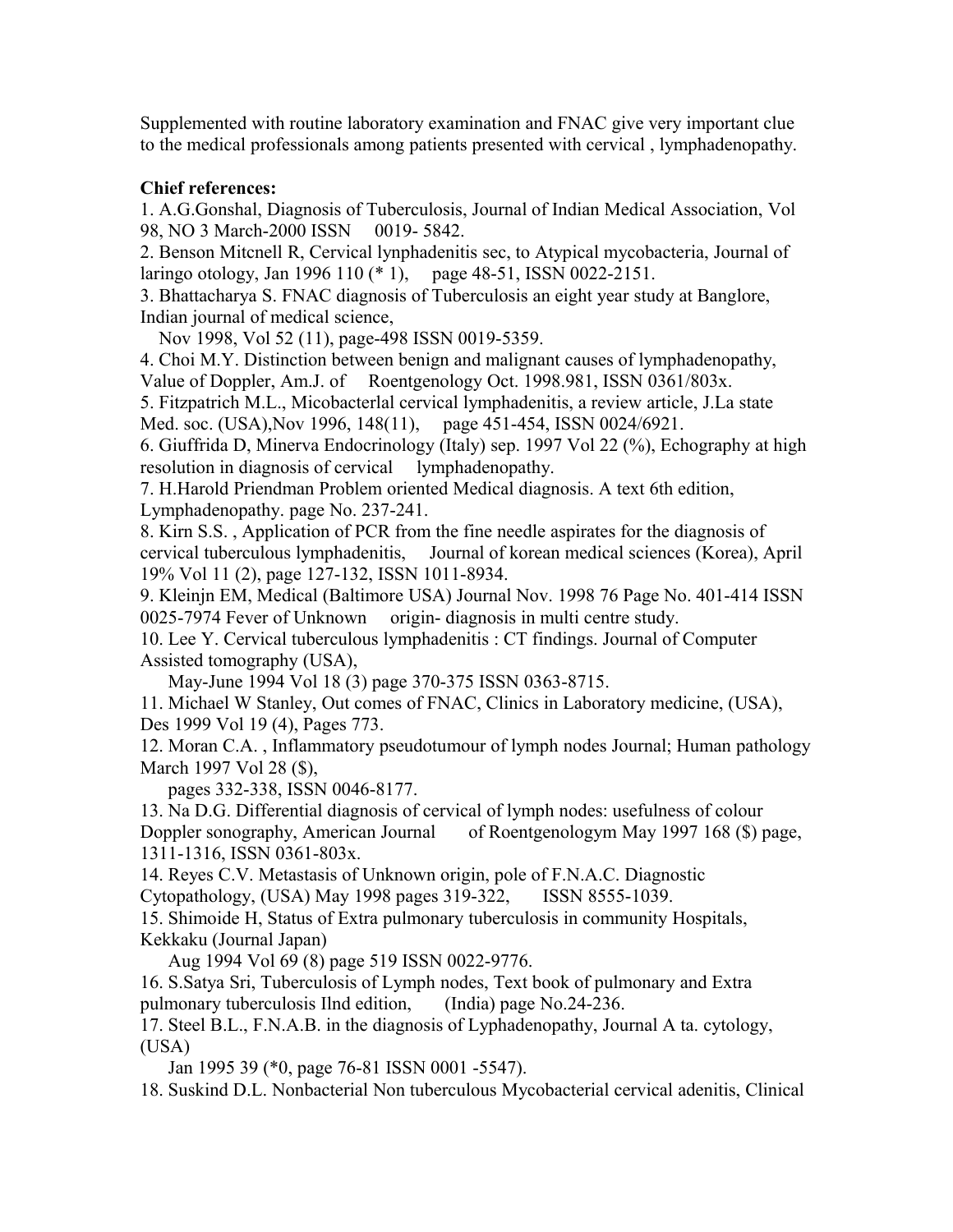Pediatrics ; Journal, July 1997 36 (7), Pages 403-409 ISSN 0009-9228. 19. Van den M.W., Imaging of cervical lymphadenopathy, Neuro imaging clinics of N. America, May 1996, 6(2), page 417- 432 ISSN 1052-5149. 20. Van den Brekel Diagnostic evaluation of Neck, otolaringology clinics of N America, Aug. 1998,31 (4) page 601 -620, ISSN 0030-6665.

#### HETEROGENOUS NATURE OF DIABETES MELLITUS

### **Dr. Bharat B.Trivedi Prof, of Endocrinology SMT NHL Muni. Med. College, Ahmedabad-380 006.**

Diabetes Mellitus is a chronic and life long disease with its own difficulties in diagnosis and management. The patients with diabetes mellitus require a wise physician who takes into account all the aspects needed in diagnosis and management of diabetes. Our understanding of this disease is still far from complete and diabetes has always been an exciting area to work in.

Diabetes and its complications are the third leading cause of death in the United States, accounting for 3,00,000 lives per year. It can occur at any age, in any individual-obese or thin, of any socio- economic status, though more often it is seen in obese patient with a positive family history.

There are many controversies between 'loose' versus 'tight' diagnosis and between 'loose' versus 'tight' treatment. These items form basic differences. Something new may come out in the next decade or two.

It is not correct to say that only the obese and those eat more are likely to be diabetic; many of them are non diabetic, and lean and thin persons do develop diabetes. Even those persons whose family history showed the following percentage Prevalence;. Obese subjects- 9.27%, normal weight persons, 5.06%, and lean and thin persons 1.027%. It can occur in active persons like farmers and laborers, Overnurished and less active people are more prone to have diabetes mellitus In one study, the prevalence in higher income group was 9.7%, while in middle and lower income groups, it was 2.6% and 1.46%, respectively. It can occur in any race, but the prevalence shows considerable variation in different parts of the world and it is due to environmental factors. Therefore, hereditary along with environmental factors should be considered together and not individually.

A remarkable difference in prevalence rate was seen in the genetically similar groups of subjects who were living under different environmental conditions. One must understand that there is a growing evidence to suggest that diabetes mellitus is heterogenous in etiology, clinical presentation, susceptibility to complications and response to treatment.

The spectrum is so wide that diabetes mellitus is presently recognized as a syndrome complex rather than a disease entity.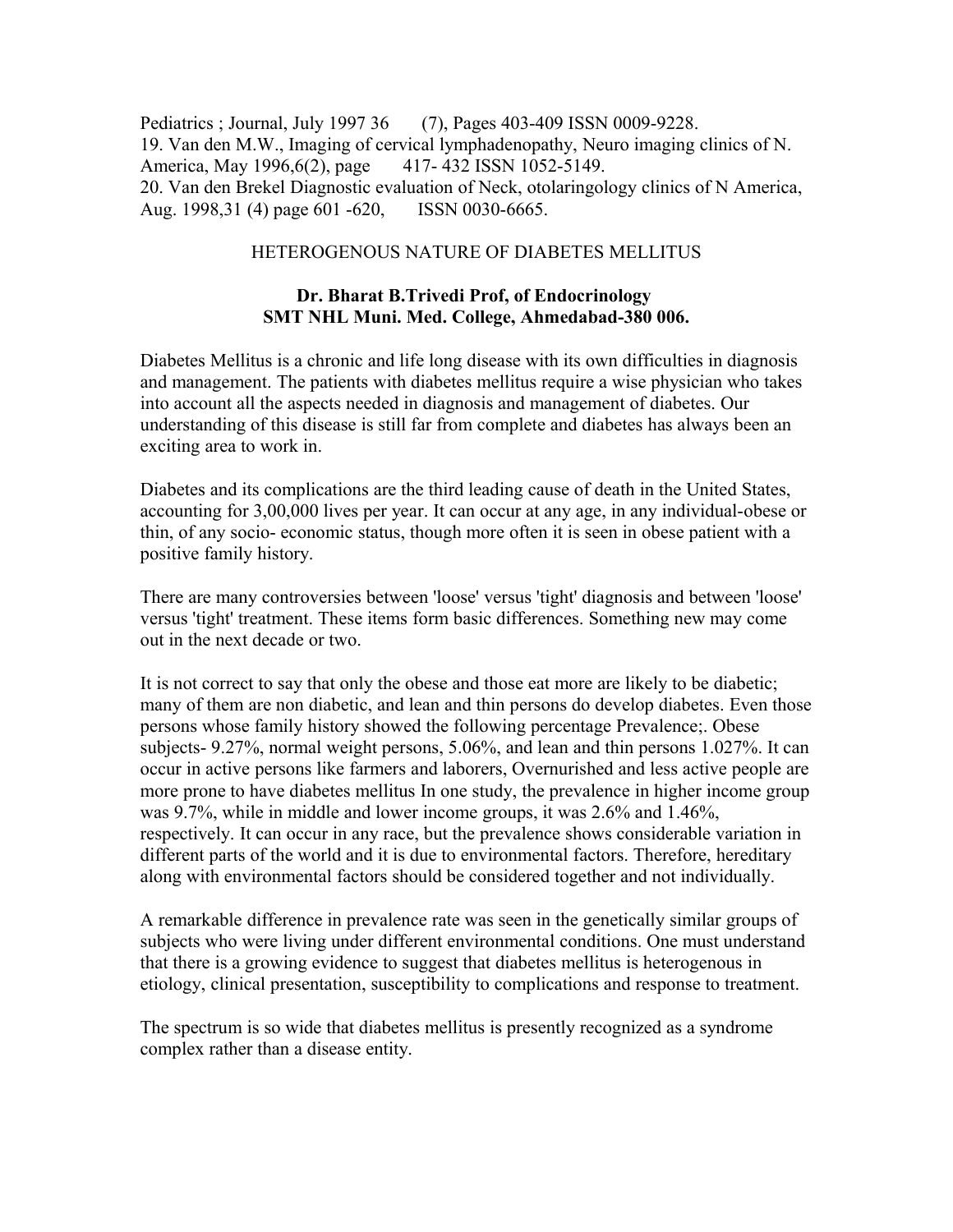What the mind does not know, the eyes do not see or if they see, do not register. So for the proper diagnosis of diabetes, a knowledge of the protean manifestations and high index of suspicious are essential.

> II ANNUAL CONFERENCE OF IAPSM Gujarat Chapter, January 17,2000

### **Dr. K. N. Trivedi- professor &H.O.D Department of Preventive and Social Medicine, Smt. N.H.L Muncipal Medical College, Ahmedabad 380 006.**

#### **A BRIEF REPORT**

It was a matter of pride and honor to host the VII Annual Conference of IAPSM, Gujarat chapter at Smt. NHL Municipal Medical college, Ahmedabad on 17th of January 2000. Dr. K.N. Trivedi, Professor & Head, P & SM department was organizing secretary. More than 100 delegates from all over the Gujarat attended the conference. Mr. Arvind Pullikal, LTNFPA, State Programme co-ordinator was the Chief Guest and Dr. C.A. Desai, Dean, Medical faculty, Gujarat University was the guest of honer. Dr. C.R. Trivedi, former associate professor from Department of P &SM, Smt. NHL Municipal Medical College delivered Keynote address on "The Challenges for Medical Education in this millennium." Total 9 papers were presented during scientific sessions and 7 posters were displayed.

#### **(A) Papers :**

Among papers Dr. D.V. Bala from Gujarat Cancer Research Institute presented her paper on Screening for cervical cancer in Panchmahals District of Gujarat and in G.C.R.I. In her study 15,890 women (1.70% of total female population over 15 years of age) were screened for cervical cancers of whom 15,236 were subjected to PAP smear. Cytological abnormalities were present in 199 (1.31%) cases and 52(0.34%) smears were positive for malignancy. Low grade dysplasia (C.I.N.I) including H.P.V. Infection, classified as or L.S.I.L., constituted 69 (0.45%) cases. High grade dysplasia (C.I.N.-II AND C.I.N.-11I), classified as H.S.I.L., accounted for 63(0.41%) cases. Additional 23 invasive cervical cancers cases were detected either clinically or by biopsy. All the grades of dysplasias were lower in the women in the District as compared to G.C.R.I. Dr. Sheetal Vyas from Smt. NHL Municipal Medical College, Ahmedabad, Presented her paper titled "An assessment of Oral Rehydration therapy education programme for childhood diarrhoea scheduled for reproductive age group women of PHC Uvarsad, Dist. Gandhinagar." The Study was conducted amongst 380 reproductive age group women belonging to 7 different villages of PHC Uvarsad. Proportion of women who could tell something about treatment of diarrhoea increased from 83.68% to 92.55% as a result of training (d-3.81, p<0.001). Quantitative assessment showed rise in mean score from 5.96 before training to 9.23 after training (z=10.50,p<0.001.)

Dr. H. G. Thakorfrom Govt. Medical College, Surat presented his study titled "Physical growth standards for urban adolescents (10-15 years) from South Gujarat". The study was conducted amongst 2250 children (1092 boys and 1158 girls) aged between 10-15 years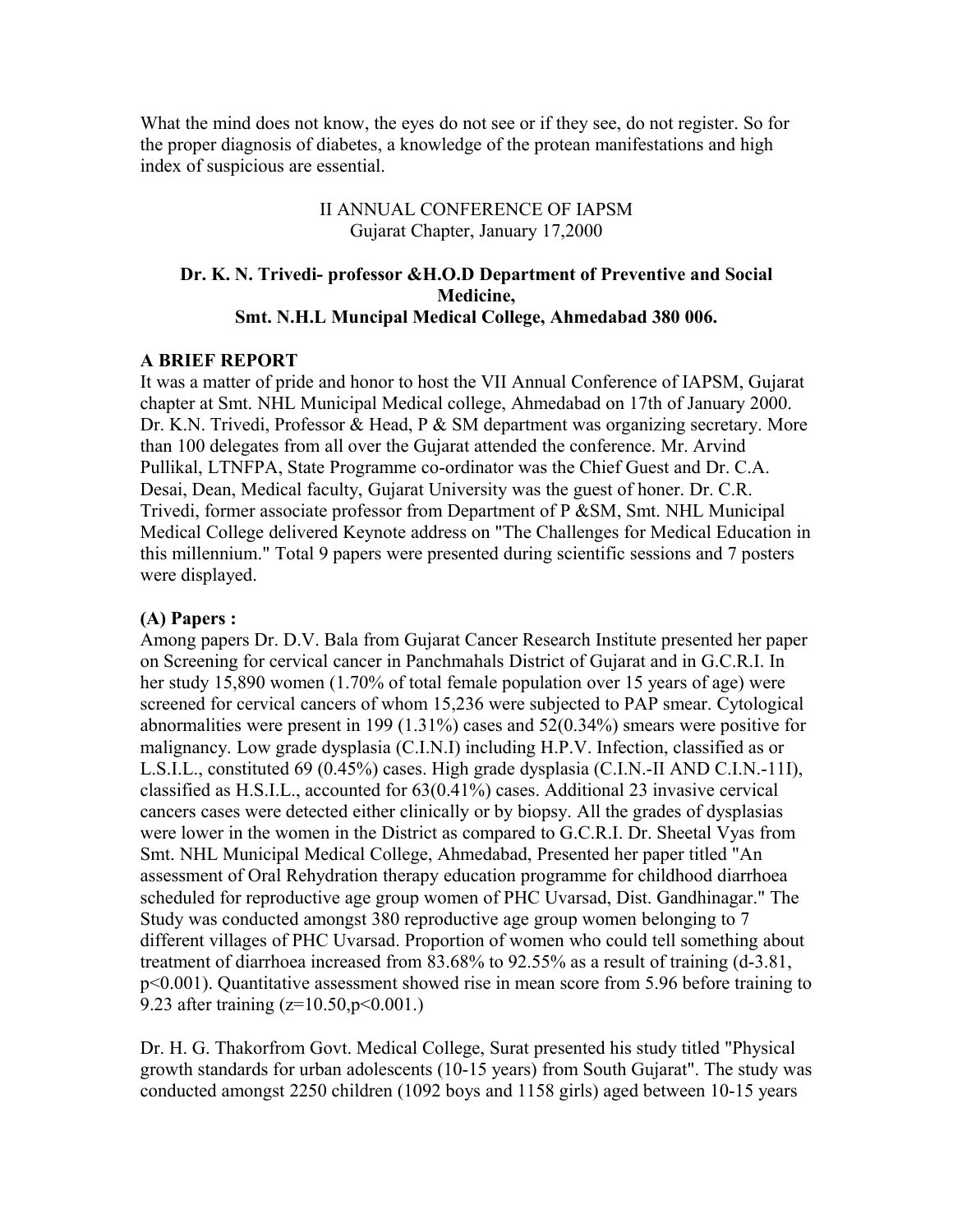from 12 primary schools of Surat city. Appraisal of nutritional status adjusted by the Weight, Height and BMI revealed that mean parameters of this population were comparable to the ICMR standards, but were far below the 50th percentiles of NCHS standards.

#### **(B) Posters:**

Among the posters displayed Dr. Jay K. Sheth from Smt.NHL Municipal Medical College, Ahmedabad, poster on the " base line study of waste generated at Sheth V.S. General Hospital." The poster included the aims and objectives of the study as well as nicely presented tabulated data, graphical analysis and description of the outcome, photographs of the study and major aspects of conclusion. The study was a part of the Hospital waste management project -A WHO- Government of India collaboration. The aim of the study was to evaluate both the type  $\&$  quantity of waste being generated in different sections of Sheth V.S. General Hospital. During the study the mean total weight of the waste generated was found to be  $756.93$  Kg/day  $&$  the average waste generation per patient per day was found to be around 825 grams. During the qualitative study of the system "Sorting" was found to be one of the problem areas in the existing waste management system as it was being done while collecting the waste and not at the time of generation.

Second poster was of Dr. Rachna Kapoor from Smt. NHL Municipal Medical College, Ahmedabad, for her poster on the study of knowledge and attitude of people of various slum areas of Ahmedabad city regarding Viral Hepatitis. The study revealed that most of the study population (69.1%) did not know anything about the mode of spread of viral hepatitis. Only 25.5% people knew that viral hepatitis can spread by contaminated drinking water. 9.4% of the study population believed that be viral hepatitis can be prevented by improving personal hygiene and by drinking safe water. The Scientific sessions were followed by general body meeting of IAPSM Gujarat Chapter. Lt. Col. Dr. A.R.N. Setalwad, Dean, Smt. NHL MMC, Ahmedabad was selected as President & Dr. G. P. Kartha, Assistant Professor, BJMC, Ahmedabad was selected as Secretary IAPSM-Gujarat Chapter for the year 2000. At the end there was prize distribution ceremony. The conference concluded with the valedictory function.

### A CASE REPORT OBSTRUCTIVE UROPATHY - PREGNANCY INDUCED OR OTHERWISE ?

### **Dr. Babu S. Patel, M.D. (ob/gy), Asst. Prof, of ob/gy Smt. NHL Mun.Med.College Ahmedabad 380006.**

A 24 Years old patient Presented on 07-07-98 with 4 months amenorrhoea, inability to pass urine for 3 days & low grade fever off & on for 15 days. She has one full term normal delivery before 5 Years. No other significant history was obtained. On examination - No abnormality was detected & pregnancy of 14-16 weeks was confirmed. Simple rubber catheterization was done but no urine was drained.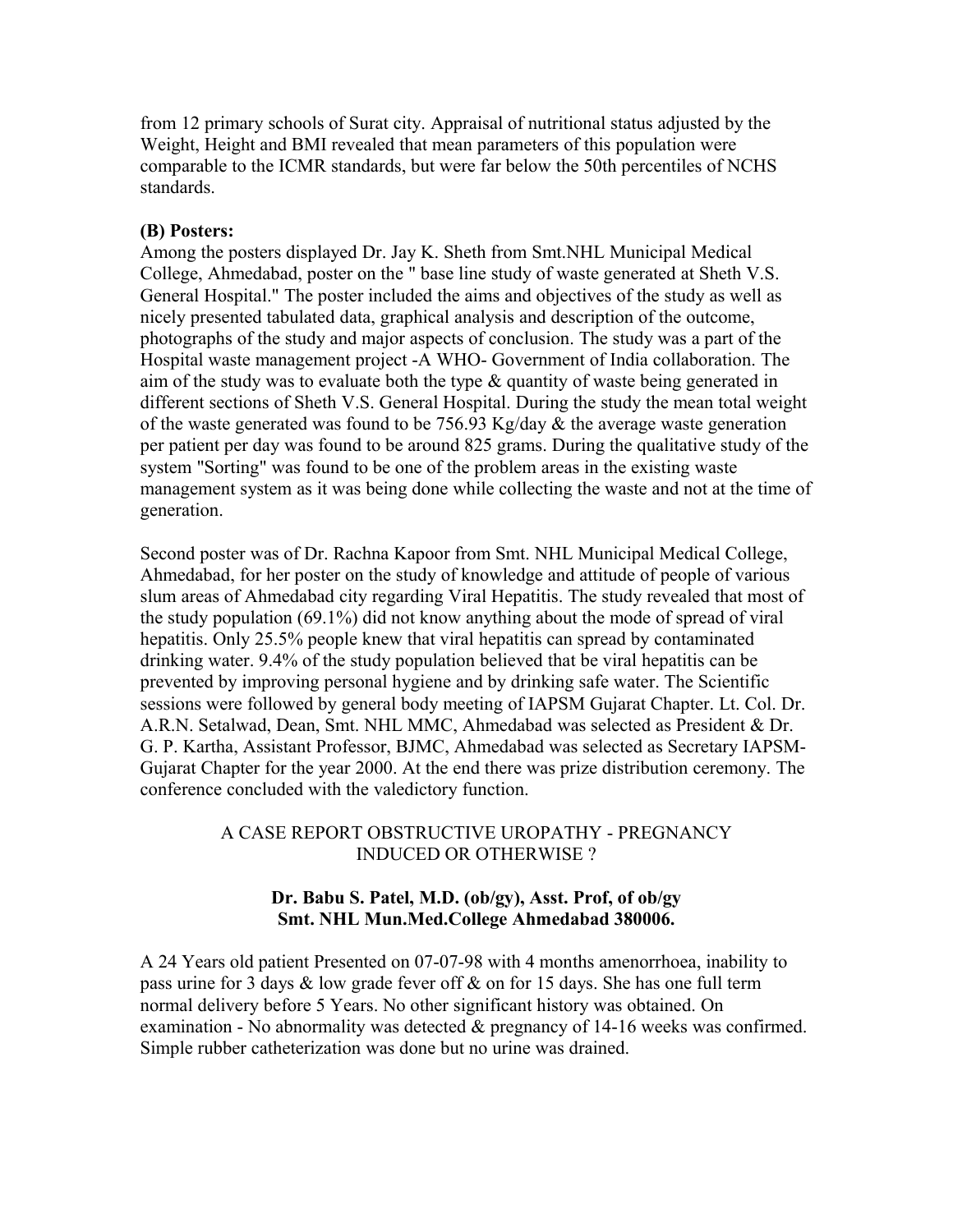She was admitted  $&$  investigated. Her reports were :-A+ve, Hb: 10.9 gm% TC: 6500/cmm DC: 61/37/017 01/00

Blood urea : 120 mg% S. Creatin : 6.8 mg % other reports were within normal limits.

### **Ultrasonography of abdomen :-**

Liver/Gallbladder/ Pancreas/ Spleen-Normal. No ascites. 15 weeks live pregnancy, Normal placenta on Anterior Surface, Adequate liquor, No congenital abnormality. Kidneys:- Bilateral gross Hydronephrosis & gross hydroureter

Rt.Kidney Lt.Kidney Size 12.8X 8.3 cm 13.3 x 6.2 cm Cortical thickness 8-9 mm 2-3 mm Empty Urinary Bladder.

Cystoscopy was done on 9-7-98 which showed- both 'Ureteral orifices blocked & ureteral catherteization not possible.

### **Bladder & Urethra normal.**

Diagnosis of four months Pregnancy & post obstructive Renal Failure with Bilateral hydronephrosis was made.

Ultrasonography guided Percutaneous nephrostomy on right side was done on same day. Pus like fluid was drained.

On 10-7-98, open nephrostomy on left side done & no.6 F open end ureteral catheter directed upto bladder from pelvis of the kidney. Pus like fluid from no. 24 F catheter of nephrostomy was draining.

On 18-7-98 her renal functions worsened further-blood urea: 160mg%, S. creatin: to 11.0 mg%

So dialysis & surgical intervention was planned as her right sided nephrostomy has stopped draining. But Urologists & Nephrologists advised termination of pregnancy for better management. Extra amniotic Emcradyl instillation was done on 20-7-98. She aborted after 42 hours without any complication.

Peritoneal dialysis was done on 25-7-98 & her renal functions were-blood urea: 160 mg %, S. creatin: 8.0 mg%.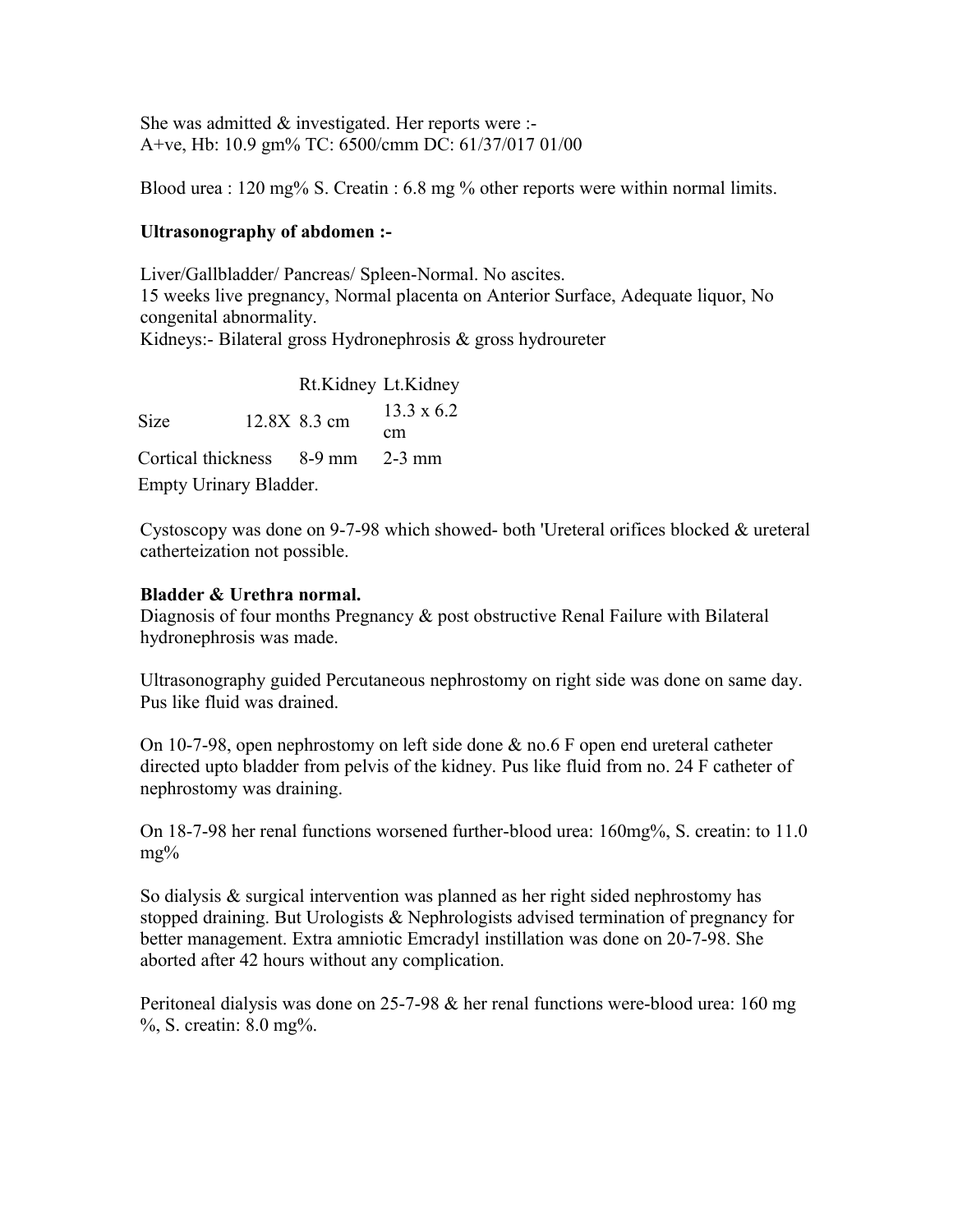Then patient gradually started urine output from urethral as well as left nephrostomy to catheter. Right kidney was not functioning. No other cause of urinary obstruction was detected.

She improved dramatically with conservative management  $\&$  her renal function tests on 4-8-98 were-blood urea: 50mg%, S. creatin: 2.2 mg% & Urine output: 3600 ml (diuretic phase).

Patient was discharged on 27-8-98 with normal renal function & without any complication. LeftNephrostomogram afterwards showeJ normal kidney size without any abnormality which was supposed to be non-functioning initially

### "TOXICOLOGY"- TODAY GUEST ARTICLE

### **Dr.Aruna Diwan M.D. Dep. Director National Institute of Occupational Health Ahmedabad-380 016.**

Poison Information Centre at NIOH, Ahmedabad. Provides expert guidance and treatment recommendations -to medical personnel handling patients of poisoning. Initially, patients were being referred only from few hospitals of Ahmedabad city but now private hospitals, nursing homes, general practitioners of not only Ahmedabad but from other parts of Gujarat seek help from the NIOH poison information center. Investigations for identification of pesticide and metal poisonings are also undertaken at the NIOH. The Center also carries out market surveys for common poisons and availability of antidotes. Teaching in clinical toxicology and toxico vigilance are the other main activities of the Center. Based on the types of poisoning reported to the NIOH center, poison information cards have been prepared on pesticides and industrial chemicals to serve as quick reference material for health personnel.

The following are the main observations of the Center:

- 1. Acute poisonings are very common and patients are admitted to the emergency wards almost daily. The patients often arrive very late when referred from rural areas leading to high morbidity and mortality.
- 2. Pesticides, both household as well as agricultural, are the commonest cause of poisoning. Mortality is much higher with agricultural pesticides. Though organoposphates are responsible for the bulk of pesticide poisonings, other pesticides such as organochlorines, synthetic pyrethroids and herbicides are frequently encountered. A variety of industrial chemicals are also responsible for many instances of poisoning.
- 3. Simple diagnostic tests such as plasma cholinesterase levels are not done in any of the hospitals. Most pesticide poisonings are treated as organophosphate poisonings. However, with the establishment of the poison Information Center at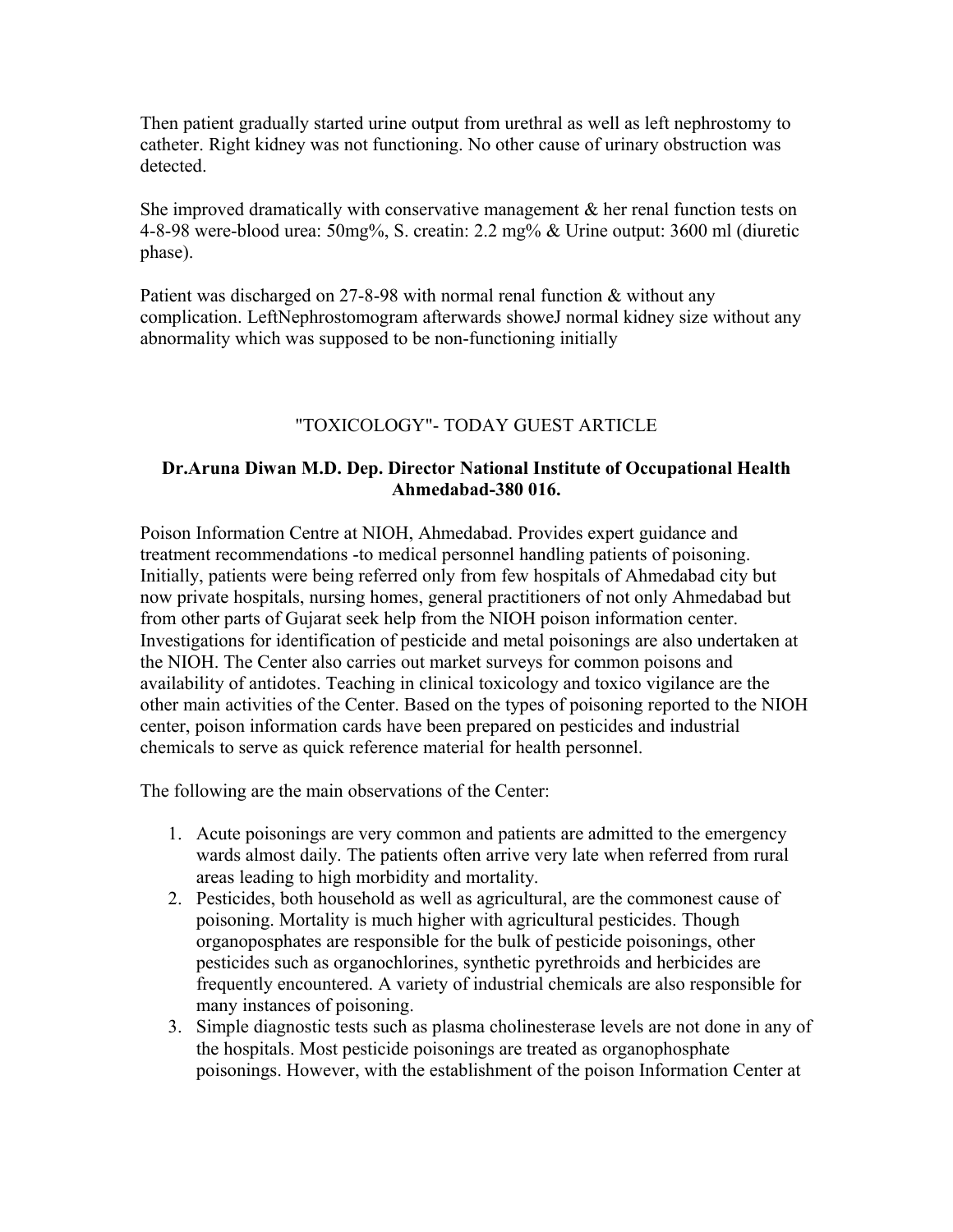N1OH, physicians avail its services for the identification of the pesticides and also request for cholinesterase assays.

- 4. Teaching or training in clinical toxicology, both at the undergraduate as well as at the postgraduate level is limited in some medical colleges.
- 5. Simple remedies such as syrup of IPECAC and activated charcoal which is recommended for most ingested poisons are not easily available in India. Very few antidotes are available even in big cities in India.
- 6. Many of the pesticide formulations are sold unlabeled in the market making it difficult for patient management. Some of the pesticide containers had incorrect information about antidotes which led to complications in many patients.
- 7. Occupational poisonings are quite common but are not reported due to various reasons.

In a country as large as India, it may be necessary to have a number of regional poison information centres. Many research institutes in India not only have fully equipped analytical laboratories.

This article is summary of lecture delivered by Dr. Aruna Diwan on toxicology to day, on occasion of inauguration of first volume of journal of A A.B.M.S.

Source: W/C ICMR bulletin Delhi

### "NEONATAL CARE SERVICES IN INDIA"

### **Dr. Baldev S. Prajapati, M.D.(Ped.);D.Ped. Hon.Asst. professor of pediatrics, Smt. N. H. L. Municipal medical college, Ahmedabad-380 006.**

### **INTRODUCTION**

Throughout the life span of an individual, perinatal period is of great danger as regards survival and freedom from handicap, yet it was the last one to be recognizes as of any importance in improving the health of the society.

As opposed to geriatrics, death during this period .truly represents a nipping of life in the bud and sequence of various neonatal hazards manifest as a life long disability.

The developed countries launched neonatal intensive care programmes in late sixties and beginning of seventies which resulted in survival of newborns of very low birth weight, previously considered not viable. However In India, we are still struggling to get minimal care facilities for our neonates.

Neonatology has emerged as a most fascinating and challenging medical speciality over the past twenty five years. Understanding the diseases of newborn has posed a challenge to pediatricians. Until the 1960's, the practice of neonatology was based on pure clinical sense and supported by one's experience. Management of newborn was based on trial and errors. Since I960's Neonatal medicine has fast developed into a well established science. Physiological and Biochemical aspects of fetus and neonate are quite different from older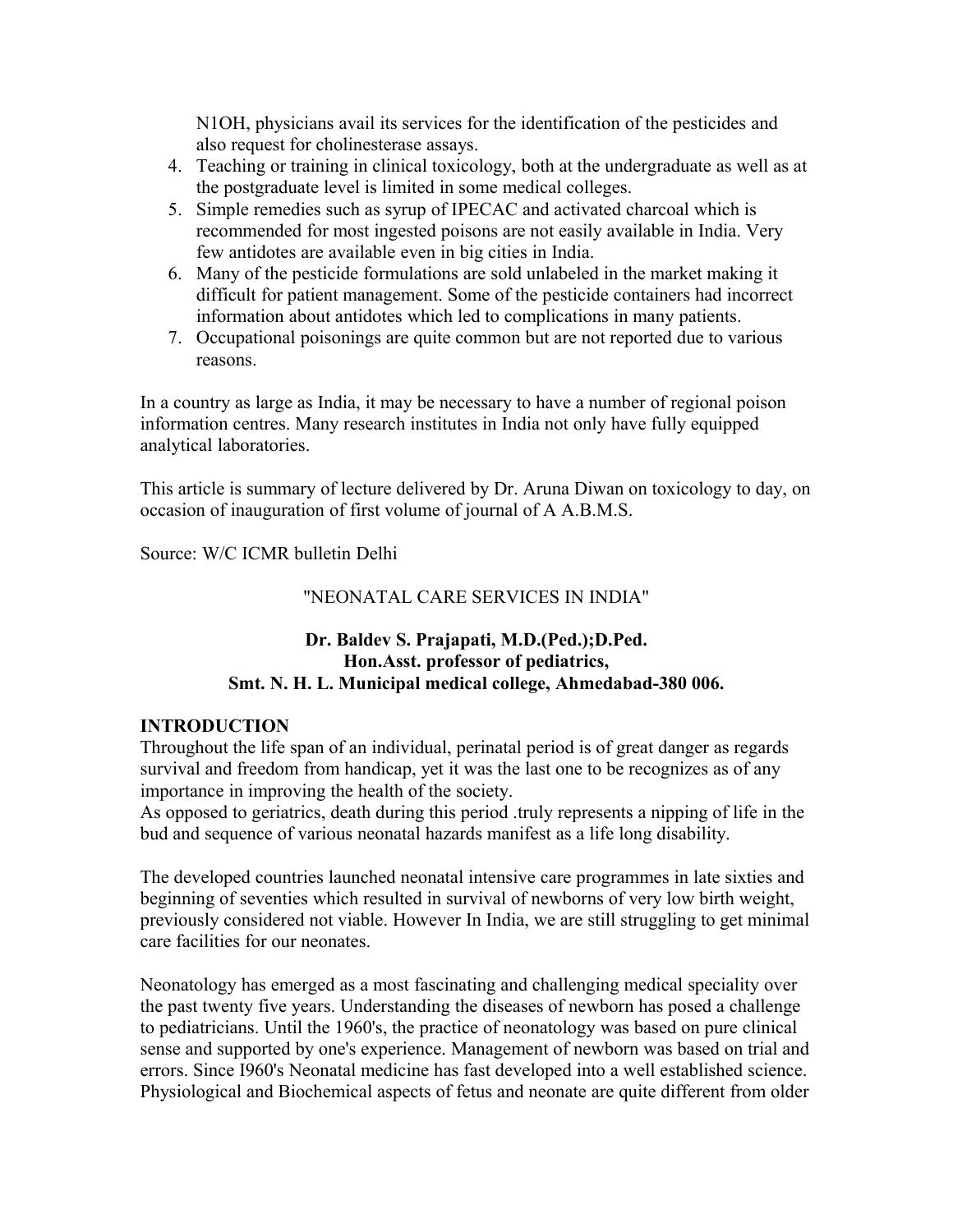children and adults. Therefore, it is very essential ' to utilize the basic knowledge of the disease for the betterment of the neonate. It is of practical importance that all practicing physicians (Pediatricians) are provided the physiologic basis of neonatal medicine.

#### **Neonatal Mortality:**

The infant mortality rate of our country has declined gradually from 165 per 1000 live birth in 1950's to 84 in 1991 and 74 in 1993. In the other hand, the neonatal mortality rate has been almost static. Following good immunization coverage, implementation of programmes for improvement of nutrition and control programmes for various disease like diarrhoea, acute respiratory tract infectious and other infectious diseases. Post neonatal mortality has decreased, the decline of infant mortality rate of our country is mainly due to decline of post neonatal mortality.

Since last few years there is no significant decline of infant mortality rate of our country. And more than 60% of .the infant deaths take place during neonatal period. So for further reduction of infant mortality rate of our country, besides present programmes, Steps should be taken to bring down neonatal mortality rate.

In order to plan the strategy to reduce neonatal mortality rate and for proper priority of resources, it is important to know the contribution of various factors to neonatal deaths.

Birth Asphyxia, prematurity, infection and congenital malformations are the leading causes of deaths in the newborn. Lower birth weight categories comprise a higher proportion of neonatal deaths.

### **Development of Neonatal Services :**

With knowledge of all these facts and ideas, pediatricians of our country have gone through 25 years of preparation leading to crystallization of thought process which has resulted in guidelines based on indigenous experience. The world Health Organization (W.H.O.) and Ministry of Health conducted a series of workshops on basic neonatal care for pediatricians and Nurses during 1960s & 1970s. This resulted in the creation of a band of pediatricians committed to development of neonatal care in the country. Some of them went through extended advanced training in Western countries and set up modern neonatal care units in their respective hospitals in various parts of the country. During last two decades, increasing number of Pediatricians have shown a positive interest in neonatology. Besides at Teaching institutions, well equipped Nurseries are coming up at private sector also.

### **Medical Education and Neonatology :**

The inclusion of "essential newborn care" as an integral part of national programme and acceptance by the Medical Council of India of pediatrics as an independent discipline in undergraduate medical education has totally changed the perspective and the need for neonatal care in India for the coming decades.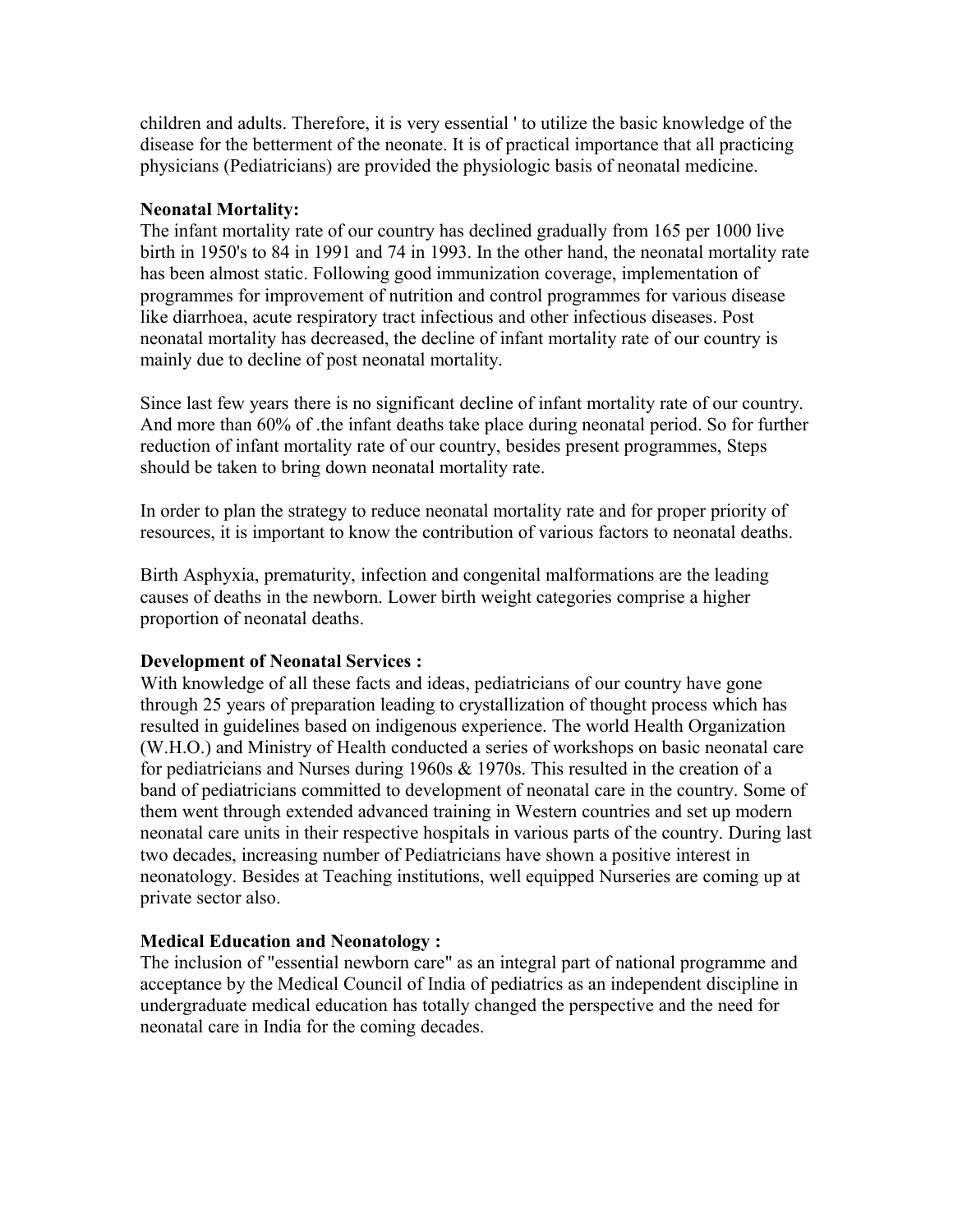With launching of D.M. (neonatology) Programme at some of the centres in the country and likely to be introduced in many more centres in the next decade, leadership base of the speciality is going to expand.

### **Delivery of Neonatal Care In India :**

It is paradoxical that inspite of increasing interest in neonatology among Pediatricians, there is little impact on Neonatal Mortality Rate. This is largely because of the fact that nearly 95% of the deliveries in the rural and around 50% in the urban areas are being conducted at home. In this situation the three tier system of newborn care as recommended by the task force on Minimum Perinatal care of Health & Family Welfare, Government of India is emerging as the most suitable method of delivery of neonatal care in our country.

### **Primary Care (Level I Care):**

Three tier system provides for primary or. level I care in domiciliary, sub center or primary health center situation through the primary health care provides such as the trained traditional birth attendants, auxiliary nurse midwives and general physicians. The national birth giving pattern of over 75% home delivery and fewer center of institutional based deliveries is unlikely to change in the near future. Hence, current Government policy of delivery of essential newborn care from grass root level should continue till this care becomes uniformly available all over the country. The policy of double efforts of training of health professionals and providing the tools to practice the knowledge and skills and for actual care of the newborn is appropriate and must continue. Primary care should remain the focus with major resources inputs into it as this is likely to yield positive results and provide firm roots for future development of newborn care.

### **Secondary Care (Level II Care)**

We initiated newborn care in the late fifties and sixties by providing hospital based neonatal care as secondary or level II care. Initially it was primitive, but during last two decades it has improved a lot at the government and non government levels. It is logical and natural that as concept -of essential newborn care gets spread widely, there will be increasing need and demand for level II units at district and taluka level. In some parts of the country, level II care is developing and improving very fast at private sectors compared to government level.

To improve level II care, trained manpower, physical space and equipments are basic requirements. Trained manpower especially the nurses, is the hardest constrain to development of secondary or level II units. It is in this context, the the concept of participation by the mother in the care of newborn under close supervision of trained and experienced neonatal team of nurses and pediatricians become extremely relevant. Devising simple methods for sucting the airway of baby, use of room heater for preservation of developing hypothermia to the newborn, rather than going for costly sophisticated gadgets, is also cost effective. Such type of approach ensures establishment of newborn care units at minimal and affordable cost is most practical.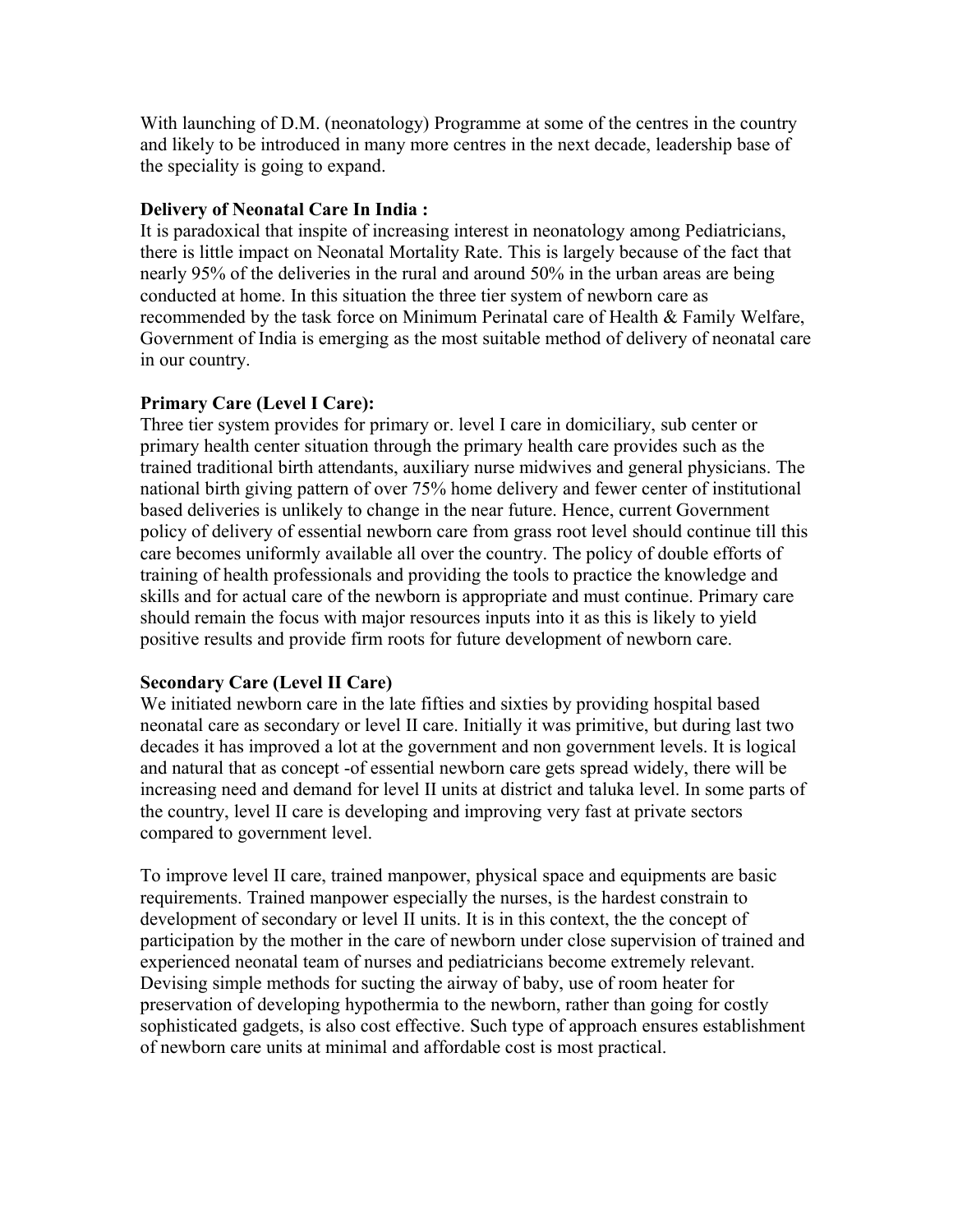The experience of nursing by mother in the hospital under supervision provides the confidence and opportunity for her to learn the appropriate and suitable ways of looking after such infants.

### **Tertiary Care (Level III Care):**

With the concept of neonatal services in a phased manner, we have realized that for real intensive care of the critically ill neonates, development of tertiary care centres of Neonatal Intensive Care Units (NICU) is essential. The pioneering efforts in successful delivery of tertiary care in early eighties by Safdurjung Hospital Neonatal Unit team at Delhi provided the necessary impetus for the beginning of such a unit at an apex institution or hospital in the government and non government organization become a growing demand and necessity. During the last decade, many such centres have come up across the country.

The goals of a NICU are (a) to improve the clinical 'care of the critically sick neonates, (b) to reduce the neonatal morbidity and mortality and (c) Impart continuing in service of training personnel in the care of the newborn.

The bed strength is determined by considering the approximate need of the regions with number of deliveries, incidence of very low birth weight babies and neonatal mortality. It has been calculated that there should be 1.5 intensive care cots and 5 high dependency and special care cots per thousand births per year. This apex institution should have all the intensive care cots for its catchment area and take into account the high dependency and special care facilities available in neighboring district general hospitals.

N.I.C.U. must be equipped with centralized oxygen supply, suction facilities, servo controlled open care system/ incubators, vital signs and transcutaneous' monitors, ventilators, infusion pumps etc. Since such services are very expensive and hitech, a great interest and planning are required to organise the unit taking into consideration the available resources, medical and nursing personnel, space and equipments and other, supportive services. Good laboratory and investigative facility is quite essential. Making proper policies regarding administration, emergency protocols, infection control, medication administration, procedures and N.I.C.U. routine practices is vital for optimal patient care. Documentation, Education Programmes and follow up programmes are the key to success of any N.I.C.U. services and immense help not only in improving the existing services but also for future planning and development.

Needless to say, N.I.C.U. should be supported by matching obstetric services providing optimum ante natal care, ideal intrapartum care and safe and prompt delivery and caesarean sections.

The technology of neonatal care has advanced tremendously in Western countries, still it is in its infancy in our country. Although an increasing number of pediatricians have shown positive interest in neonatology, the standard of care of the newborn is widely different across the country and it is not satisfactory. We have to go a long way in the coming days.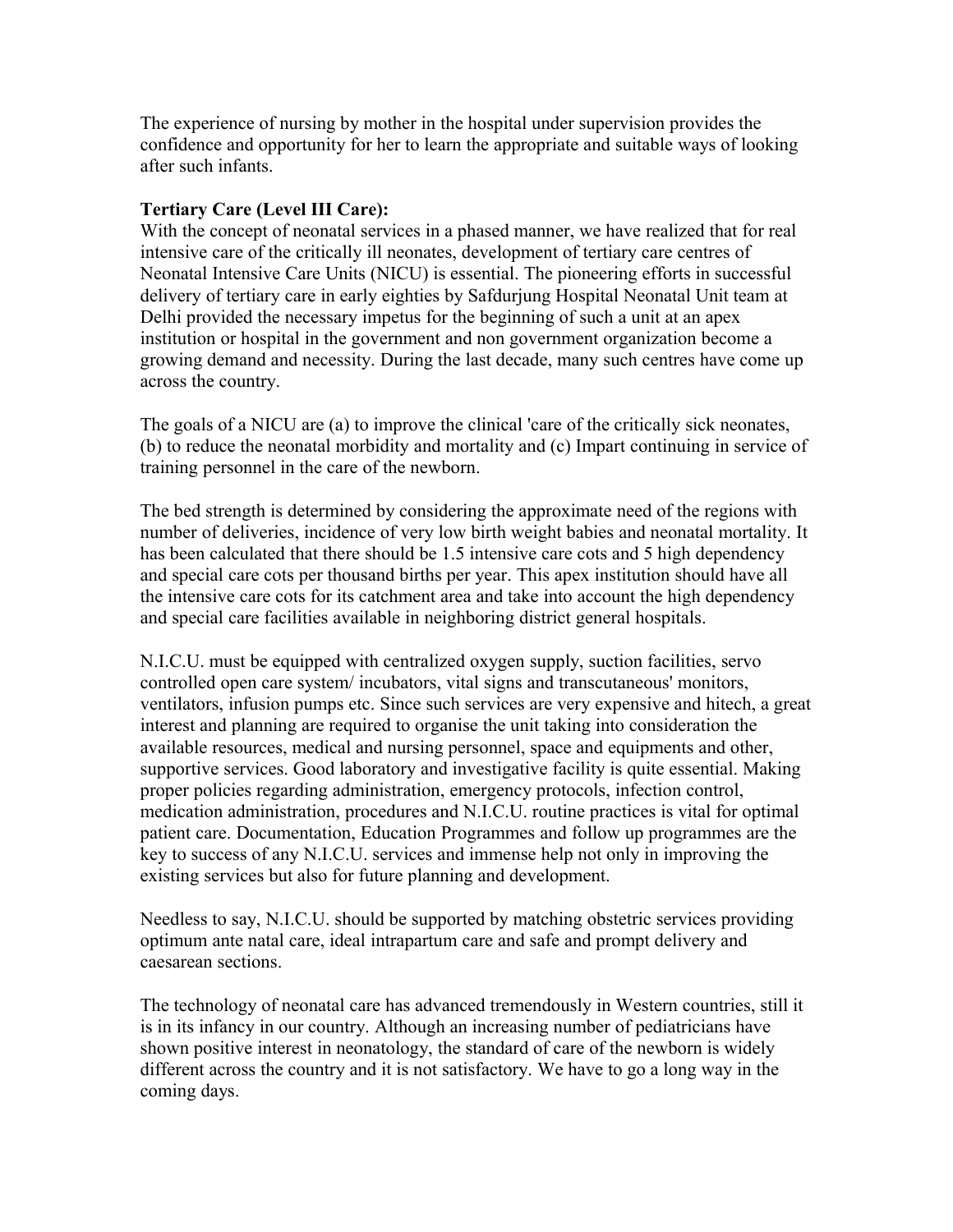#### **References:**

- 1. DipakGuha Neonatology-Principles & Practice. First Edition : Jaypee Brothers, Page I-31,1995.
- 2. Arcind Saili Challenges In Neonatology. First Edition: Jaypee Brothers, Page 1-6,1997.
- 3. Meharban Singh Care of the Newborn. Fourth Edition: Sagar Publications, Page 11-26,1991.

4. P.K. Mishra, S. Gupta ; Infant Mortality in India, President trends and Intervention strategies. Recent trends in Pediatrics vol. I Edited by Dr. B. D. Gupta and R. K. Maheshwari, Page 1-13,1998.

### WHO-MESSAGE WORLD HEALTH DAY 2000 : BLOOD SAVES LIVES

### **W/C Dr.Aparajita Shukia (M.D.) Asst.Prof. P & S.M. Smt. NHL. Mun. Med. College, Ahmedabad.**

"World Health Day 2000" has been dedicated to the theme of Blood Safety.

The key messages of World Health Day 2000 are : There is a positive health impact from safe blood There is a need for more safe blood donations

Effective and appropriate measures are needed to prevent the transmission of blood born diseases

Donated blood must be used safely and appropriately to ensure patient safety, and to demonstrate a respect for the donor.

#### **As a result of WHO- 2000, we expect:**

An increased awareness among the public that blood donation is a safe process, and that the donation process is handled in confidence and professionally.

An increased awareness of the need for blood and therefore an increase in regular blood donations.

Health professionals and the public will be more informed and able to make rational decisions on the need for blood transfusion.

Government authorities and stakeholders will be more informed of the need for an enabling environment for blood services to be able to deliver safe and adequate blood supplies.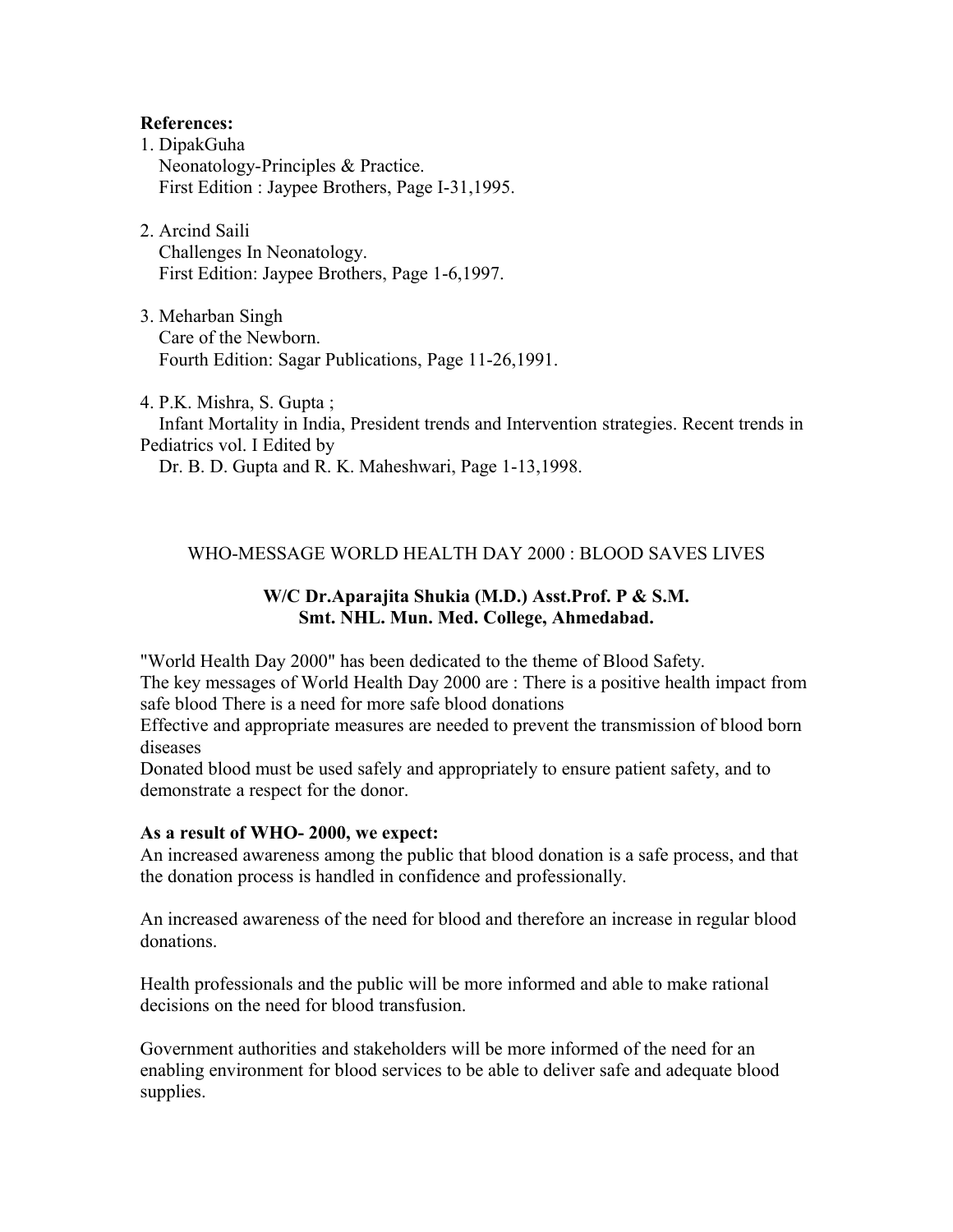### **The objectives of World Health Day 2000 are:**

To raise awareness of blood safety issues globally to encourage Member to commit and support national blood programs and implement national blood legislation or a legal framework for a national blood program to ensure the provision of safe blood

To promote and retain donations from voluntary (altruistic),

Non- remunerated blood donors from low risk .populations

#### **Some Facts:**

Between 5% and 10% of H1V infections worldwide are transmitted through the transfusion of contaminated blood and blood products.

Worldwide, approximately 75 million units of blood are collected annually. Of these, only 40 million (53%) are collected from voluntary non remunerated blood donors..

Each year, approximately 18 million units of donated blood are not tested for transfusiontransmissible infections.

80% of world's population live in developing countries, but use only 20% of the world's blood supply

While millions of lives are saved through blood transfusion, a safe blood supply must be guaranteed to avoid transmitting infection.

### **List of Activities :**

One of the objectives of "World Health Day 2000" -with its theme on blood safety is to raise awareness of blood safety issues globally. To achieve this objectives, all key players-health professionals, public, policy makers, politicians, young people, governmental agencies, non¬governmental organizations, international agencies, the private sector and others-are encouraged to organize various activities.

Although, there has been a myriad of ideas proposed to celebrate the WHO 2000, it is important for individual countries to prioritize these so as to make a real impact Recording to what resources are available in term of funds, manpower, material, time and methods. Events should, whenever possible, be centered around existing networks (blood transfusion services, educational establishments, health centers, specialized interest groups, etc).

Below is a suggested list of activities:

### **1. Organization and management**

Arrange a panel discussion on TV and/or radio made up of representatives of the national blood service, blood transfusion experts, prescribers of blood, public experts, scientists (such as members of professional bodies,) patients societies (such as national thalassemia or haemophilia societies) to discuss issues on blood safety and use of blood.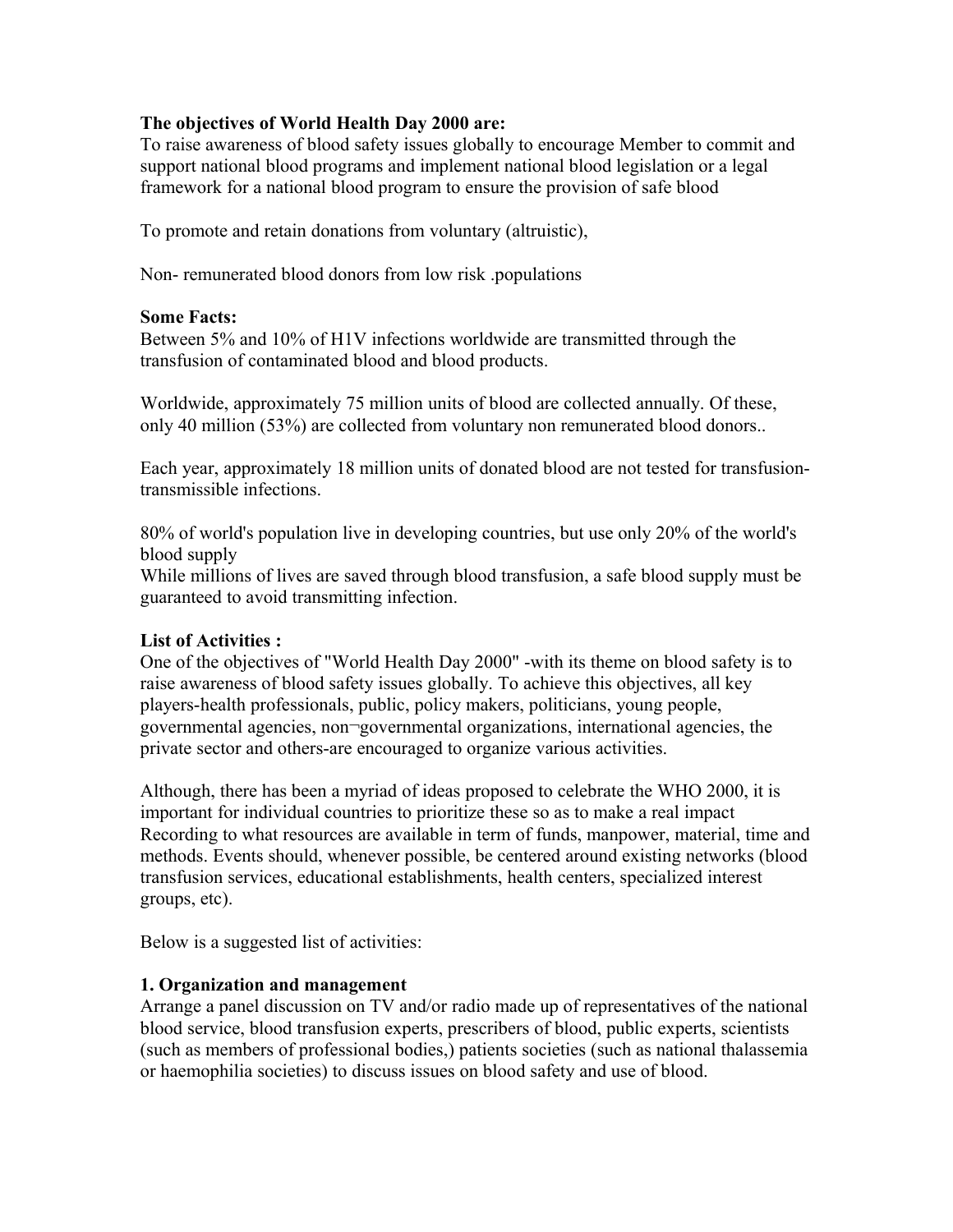Create and launch a national web-site on national blood transfusion services, advertise it widely, and create an e-mail address for responses and comments from community Speeches by dignitaries and press releases with messages on blood donation. Telecast of video films based on the stories of patients whose lives were saved by blood transfusion Telecast of video spots moderated by celebrities with

-Messages of thanks from recipients -Donors, experiences -Donors' interviews -Quiz programs -Press conferences/press release.

Encourage nationally-based television or radio "soaps" (weekly serials about people's lives) to write into their story lines some aspects about safe blood and transfusion services Publish letter of thanks from government to donors in local newspaper.

Messages of thanks from recipients (on website, in newspapers, in hospitals).

### **2. Voluntary blood donor recruitment.**

National appeal to enrol as voluntary blood donors school students as target groups to develop" Pledge 25 clubs" among scholars (i.e. they form this club, get T-shirt/ caps/Badge and then they pledge to give blood at least 25 times even after they leave school- and they will encourage others to become voluntary non- remunerated donors, Poster drawing campaign among school children with prize from national airlines for a free flight for children and parents for winners.

Flash video messages on importance of voluntary regular blood donation on mass media-TV, radio with information on action to be taken by the viewers Information messages related to WHO 2000 and blood safety on mass media- newspapers, magazines, with complete information on where to go for blood donation.

'A walk of life1 or a run for blood donor awareness by the youth (student nurses, youth blood donor clubs and selected school children and distribution of WHO kits containing brochure on blood safety, stickers, posters and CDs, if available or distribution of promotional and educational material- posters, calenders, stickers, T-shirts, banners, mugs, leaflets, etc.

Flags with blood safety message including the WHO and Red Cross logo on important national building . Flags and banners on public transport buses.

Organize schools essay/slogan/poster competitions: winners to be awarded it could promote the idea of giving your first donation of blood on one's 16/17/18/19th birthday.

Donor recognition and reward functions.

Educational talks and launching of special focussed programs in schools, colleges, institutions and universities.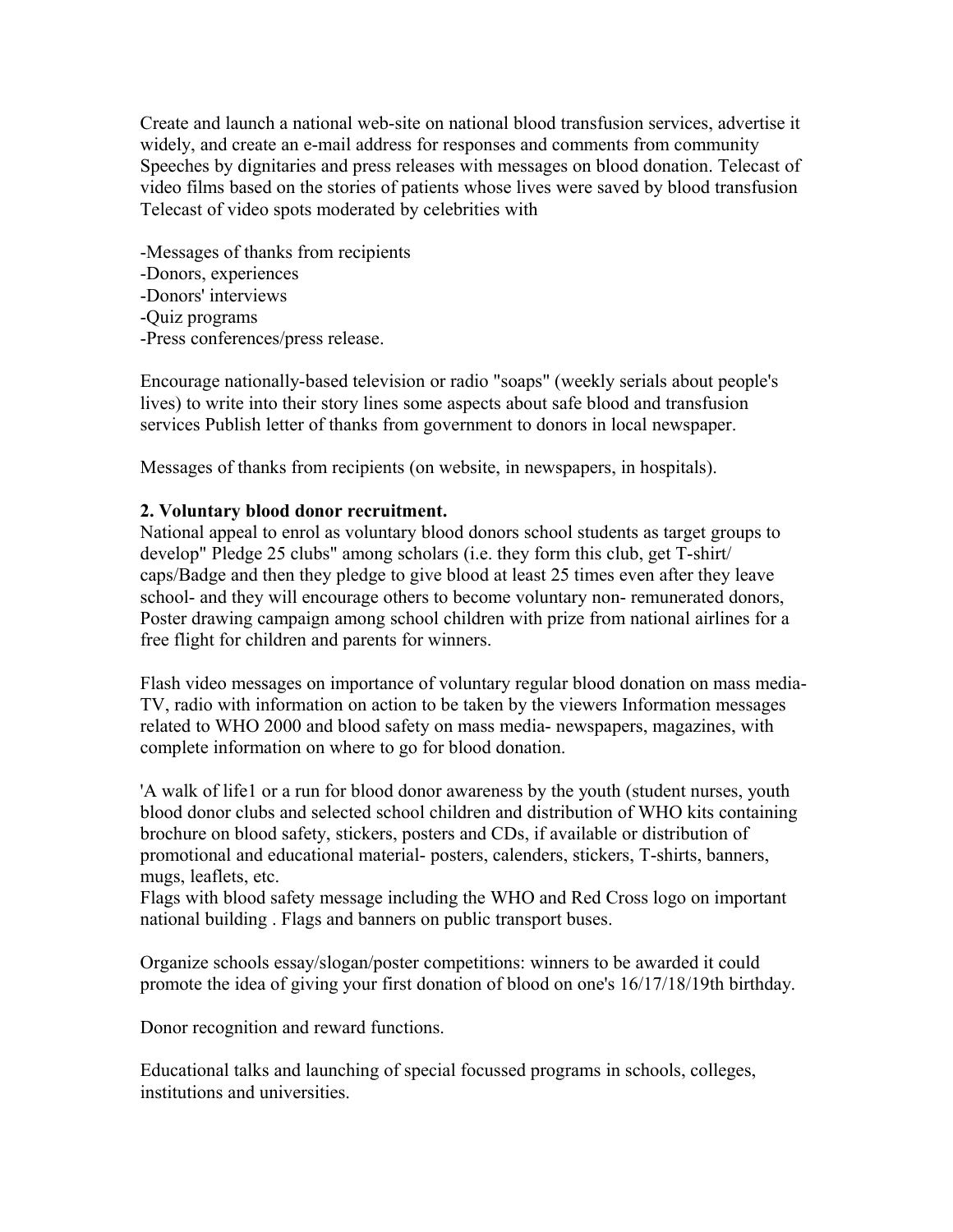Release of balloon with message.

Launch a help line and/or hot line for information about blood donation.

#### **3. Appropriate screening of blood**

Organize training programme in 'Quality Assurance in Blood.

Transfusion Libratory for medical and laboratory staff in blood transfusion services.

Talk by Blood services for schools and public on TV/ Radio on important of screening, good laboratory practice and quality assurance.

Give a guided tour of the blood service to TV producers to produce a documentary for WHO.

#### **4. Effective clinical use of blood.**

Organize a training programme on 'Effective clinical use of Blood' in hospital for clinicians from blood user departments.

Talk by Blood service for schools and public on TV/ Radio on the importance of effective clinical use of blood by prescribers of blood.

Get local medical associations to have lectures presented at clinical meetings on day or week of WHO on theme of appropriate blood usage and use of alternatives for fluid replacement such as crystalloids and colloids.

#### MEDICAL SCIENTIST QUEST

#### **KOCH, ROBERT(1 843-1910)**

KOCH, ROBERT was Born in Clausthal, Hanover, the son of a mining engineer, he qualified at Gottingen in 1866, Henle\* and Meissner\* having been among his teach¬ers. He was initially in general practice in Niemegk and Rakwitz, becoming an army surgeon in the Franco-Prussian War (1870), and later a Medical Officer of Health. In 1876 he proved for the first time that a specific micro-organism. By 1881 he had solved the problem of pure bacterial cultures, through Lister\* had been the first to obtain a pure culture of a bacterium three years earlier. In 1885 he became Prof, of Hygiene in BerI in & then from 1891 to 1904 Director of the Institute for Infectious Diseases, receiving the Nobel Prize in 1905. He discovered the tubercle bacillus in 1882, the cholera vibrio in 1883, and tuberculin in 1890, and travelled the world investi¬gating the causes of epidemics of cholera, plague, malaria and sleeping sickness. He was ennobled by the state with the title of Excellenz, became a foreign FRS in 1897, and died of cardiac failure on Berlin. His ashes are in his institute.